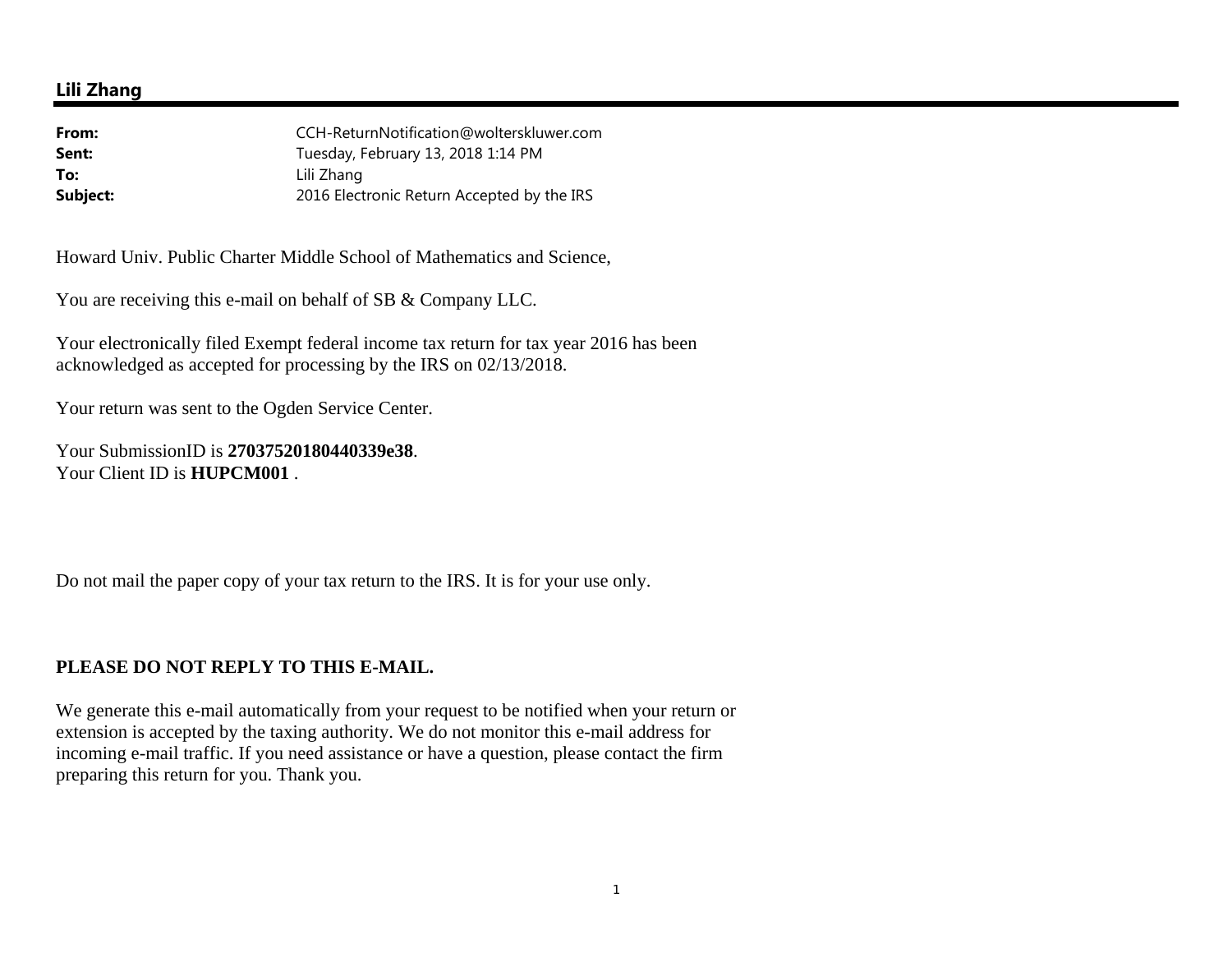| Form 8879-EO                                           | <b>IRS e-file Signature Authorization</b>                                                                                                                                                                                                                                                                                                                                                                                                                                                                                                                                                                                                                                                                                                                                                                                                                                                                                                                                                                                                                                                                                                                                                                                                                          |                 | OMB No. 1545-1878                                        |
|--------------------------------------------------------|--------------------------------------------------------------------------------------------------------------------------------------------------------------------------------------------------------------------------------------------------------------------------------------------------------------------------------------------------------------------------------------------------------------------------------------------------------------------------------------------------------------------------------------------------------------------------------------------------------------------------------------------------------------------------------------------------------------------------------------------------------------------------------------------------------------------------------------------------------------------------------------------------------------------------------------------------------------------------------------------------------------------------------------------------------------------------------------------------------------------------------------------------------------------------------------------------------------------------------------------------------------------|-----------------|----------------------------------------------------------|
|                                                        | for an Exempt Organization                                                                                                                                                                                                                                                                                                                                                                                                                                                                                                                                                                                                                                                                                                                                                                                                                                                                                                                                                                                                                                                                                                                                                                                                                                         |                 |                                                          |
|                                                        | For calendar year 2016, or fiscal year beginning $JUL$ 1 , 2016, and ending $JUN$ 30 , 2017<br>Do not send to the IRS. Keep for your records.                                                                                                                                                                                                                                                                                                                                                                                                                                                                                                                                                                                                                                                                                                                                                                                                                                                                                                                                                                                                                                                                                                                      |                 | 2016                                                     |
| Department of the Treasury<br>Internal Revenue Service | Information about Form 8879-EO and its instructions is at www.irs.gov/form8879eo.                                                                                                                                                                                                                                                                                                                                                                                                                                                                                                                                                                                                                                                                                                                                                                                                                                                                                                                                                                                                                                                                                                                                                                                  |                 |                                                          |
| Name of exempt organization                            |                                                                                                                                                                                                                                                                                                                                                                                                                                                                                                                                                                                                                                                                                                                                                                                                                                                                                                                                                                                                                                                                                                                                                                                                                                                                    |                 | <b>Employer identification number</b>                    |
|                                                        | HOWARD UNIV. PUBLIC CHARTER MIDDLE                                                                                                                                                                                                                                                                                                                                                                                                                                                                                                                                                                                                                                                                                                                                                                                                                                                                                                                                                                                                                                                                                                                                                                                                                                 |                 |                                                          |
|                                                        | SCHOOL OF MATHEMATICS AND SCIENCE                                                                                                                                                                                                                                                                                                                                                                                                                                                                                                                                                                                                                                                                                                                                                                                                                                                                                                                                                                                                                                                                                                                                                                                                                                  |                 | 58-2677214                                               |
| Name and title of officer                              |                                                                                                                                                                                                                                                                                                                                                                                                                                                                                                                                                                                                                                                                                                                                                                                                                                                                                                                                                                                                                                                                                                                                                                                                                                                                    |                 |                                                          |
| KATHRYN PROCOPE                                        |                                                                                                                                                                                                                                                                                                                                                                                                                                                                                                                                                                                                                                                                                                                                                                                                                                                                                                                                                                                                                                                                                                                                                                                                                                                                    |                 |                                                          |
| HEAD OF SCHOOL<br>Part I                               | Type of Return and Return Information (Whole Dollars Only)                                                                                                                                                                                                                                                                                                                                                                                                                                                                                                                                                                                                                                                                                                                                                                                                                                                                                                                                                                                                                                                                                                                                                                                                         |                 |                                                          |
|                                                        |                                                                                                                                                                                                                                                                                                                                                                                                                                                                                                                                                                                                                                                                                                                                                                                                                                                                                                                                                                                                                                                                                                                                                                                                                                                                    |                 |                                                          |
| than 1 line in Part I.                                 | Check the box for the return for which you are using this Form 8879-EO and enter the applicable amount, if any, from the return. If you check the box<br>on line 1a, 2a, 3a, 4a, or 5a, below, and the amount on that line for the return being filed with this form was blank, then leave line 1b, 2b, 3b, 4b, or 5b,<br>whichever is applicable, blank (do not enter -0-). But, if you entered -0- on the return, then enter -0- on the applicable line below. Do not complete more                                                                                                                                                                                                                                                                                                                                                                                                                                                                                                                                                                                                                                                                                                                                                                              |                 |                                                          |
| 1a Form 990 check here                                 | $\mathbf{X}$                                                                                                                                                                                                                                                                                                                                                                                                                                                                                                                                                                                                                                                                                                                                                                                                                                                                                                                                                                                                                                                                                                                                                                                                                                                       |                 |                                                          |
| 2a Form 990-EZ check here                              |                                                                                                                                                                                                                                                                                                                                                                                                                                                                                                                                                                                                                                                                                                                                                                                                                                                                                                                                                                                                                                                                                                                                                                                                                                                                    |                 |                                                          |
| 3a Form 1120-POL check here                            |                                                                                                                                                                                                                                                                                                                                                                                                                                                                                                                                                                                                                                                                                                                                                                                                                                                                                                                                                                                                                                                                                                                                                                                                                                                                    |                 |                                                          |
| 4a Form 990-PF check here                              | b Tax based on investment income (Form 990-PF, Part VI, line 5)  4b                                                                                                                                                                                                                                                                                                                                                                                                                                                                                                                                                                                                                                                                                                                                                                                                                                                                                                                                                                                                                                                                                                                                                                                                |                 |                                                          |
| 5a Form 8868 check here                                |                                                                                                                                                                                                                                                                                                                                                                                                                                                                                                                                                                                                                                                                                                                                                                                                                                                                                                                                                                                                                                                                                                                                                                                                                                                                    |                 |                                                          |
| Part II                                                | <b>Declaration and Signature Authorization of Officer</b>                                                                                                                                                                                                                                                                                                                                                                                                                                                                                                                                                                                                                                                                                                                                                                                                                                                                                                                                                                                                                                                                                                                                                                                                          |                 |                                                          |
| organization's consent to electronic funds withdrawal. | intermediate service provider, transmitter, or electronic return originator (ERO) to send the organization's return to the IRS and to receive from the IRS<br>(a) an acknowledgement of receipt or reason for rejection of the transmission, (b) the reason for any delay in processing the return or refund, and (c)<br>the date of any refund. If applicable, I authorize the U.S. Treasury and its designated Financial Agent to initiate an electronic funds withdrawal (direct<br>debit) entry to the financial institution account indicated in the tax preparation software for payment of the organization's federal taxes owed on this<br>return, and the financial institution to debit the entry to this account. To revoke a payment, I must contact the U.S. Treasury Financial Agent at<br>1-888-353-4537 no later than 2 business days prior to the payment (settlement) date. I also authorize the financial institutions involved in the<br>processing of the electronic payment of taxes to receive confidential information necessary to answer inquiries and resolve issues related to the<br>payment. I have selected a personal identification number (PIN) as my signature for the organization's electronic return and, if applicable, the |                 |                                                          |
| Officer's PIN: check one box only                      |                                                                                                                                                                                                                                                                                                                                                                                                                                                                                                                                                                                                                                                                                                                                                                                                                                                                                                                                                                                                                                                                                                                                                                                                                                                                    |                 |                                                          |
| $\mathbf{X}$                                           | lauthorize SB & COMPANY, LLC                                                                                                                                                                                                                                                                                                                                                                                                                                                                                                                                                                                                                                                                                                                                                                                                                                                                                                                                                                                                                                                                                                                                                                                                                                       | to enter my PIN | 77214                                                    |
|                                                        | <b>ERO firm name</b>                                                                                                                                                                                                                                                                                                                                                                                                                                                                                                                                                                                                                                                                                                                                                                                                                                                                                                                                                                                                                                                                                                                                                                                                                                               |                 | <b>Enter five numbers, but</b><br>do not enter all zeros |
|                                                        | as my signature on the organization's tax year 2016 electronically filed retum. If I have indicated within this return that a copy of the return<br>is being filed with a state agency(ies) regulating charities as part of the IRS Fed/State program, I also authorize the aforementioned ERO to<br>enter my PIN on the return's disclosure consent screen.                                                                                                                                                                                                                                                                                                                                                                                                                                                                                                                                                                                                                                                                                                                                                                                                                                                                                                       |                 |                                                          |
| Officer's signature                                    | As an officer of the organization, I will enter my PIN as my signature on the organization's tax year 2016 electronically filed return. If I have<br>indicated within this return that a copy of the return is being filed with a state agency(ies) regulating charities as part of the IRS Fed/State<br>program, I will enter my Plot on the return's disclosure consent screen.<br>Date                                                                                                                                                                                                                                                                                                                                                                                                                                                                                                                                                                                                                                                                                                                                                                                                                                                                          |                 |                                                          |
| Part III                                               | <b>Certification and Authentication</b>                                                                                                                                                                                                                                                                                                                                                                                                                                                                                                                                                                                                                                                                                                                                                                                                                                                                                                                                                                                                                                                                                                                                                                                                                            |                 |                                                          |
|                                                        | ERO's EFIN/PIN. Enter your six-digit electronic filing identification                                                                                                                                                                                                                                                                                                                                                                                                                                                                                                                                                                                                                                                                                                                                                                                                                                                                                                                                                                                                                                                                                                                                                                                              |                 |                                                          |
|                                                        | 27037520721<br>number (EFIN) followed by your five-digit self-selected PIN.<br>do not enter all zeros                                                                                                                                                                                                                                                                                                                                                                                                                                                                                                                                                                                                                                                                                                                                                                                                                                                                                                                                                                                                                                                                                                                                                              |                 |                                                          |
| e-file Providers for Business Returns.                 | I certify that the above numeric entry is my PIN, which is my signature on the 2016 electronically filed return for the organization indicated above. I<br>confirm that I am submitting this return in accordance with the requirements of Pub. 4163, Modernized e-File (MeF) Information for Authorized IRS                                                                                                                                                                                                                                                                                                                                                                                                                                                                                                                                                                                                                                                                                                                                                                                                                                                                                                                                                       |                 |                                                          |
| ERO's signature                                        | Date $\geq 12/18/17$                                                                                                                                                                                                                                                                                                                                                                                                                                                                                                                                                                                                                                                                                                                                                                                                                                                                                                                                                                                                                                                                                                                                                                                                                                               |                 |                                                          |
|                                                        | <b>ERO Must Retain This Form - See Instructions</b><br>Do Not Submit This Form To the IRS Unless Requested To Do So                                                                                                                                                                                                                                                                                                                                                                                                                                                                                                                                                                                                                                                                                                                                                                                                                                                                                                                                                                                                                                                                                                                                                |                 |                                                          |
| 623051 09-26-16                                        | LHA For Paperwork Reduction Act Notice, see instructions.                                                                                                                                                                                                                                                                                                                                                                                                                                                                                                                                                                                                                                                                                                                                                                                                                                                                                                                                                                                                                                                                                                                                                                                                          |                 | Form 8879-EO (2016)                                      |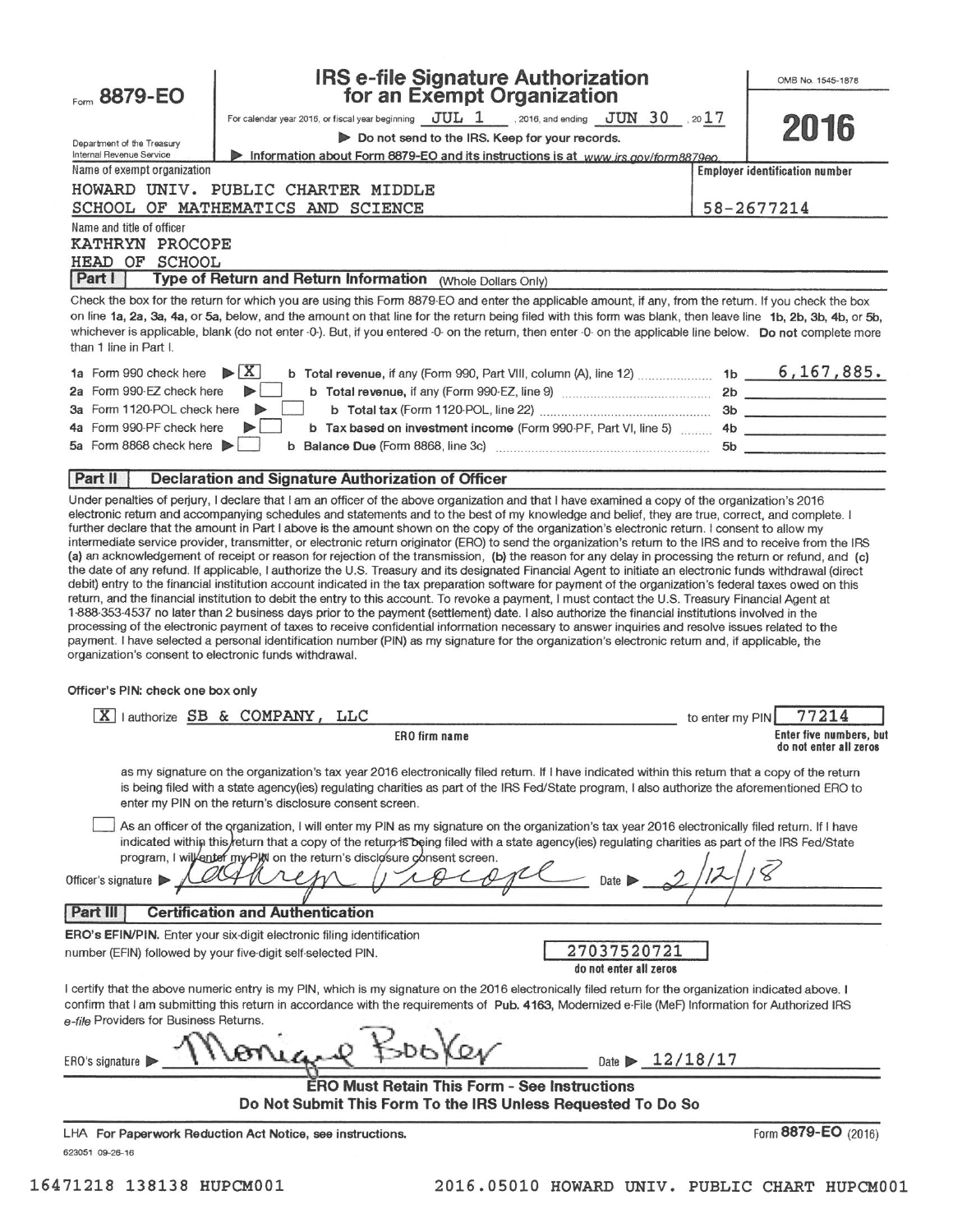| Form <b>YYU</b>                                        |                                                   |                                       | <b>Return of Organization Exempt From Income Tax</b>                                                                                                                              |                               |                                                                                                                                             |               |            |                                  |                                                     |                                                                                                              |
|--------------------------------------------------------|---------------------------------------------------|---------------------------------------|-----------------------------------------------------------------------------------------------------------------------------------------------------------------------------------|-------------------------------|---------------------------------------------------------------------------------------------------------------------------------------------|---------------|------------|----------------------------------|-----------------------------------------------------|--------------------------------------------------------------------------------------------------------------|
|                                                        |                                                   |                                       | Under section 501(c), 527, or 4947(a)(1) of the Internal Revenue Code (except private foundations)<br>Do not enter social security numbers on this form as it may be made public. |                               |                                                                                                                                             |               |            |                                  |                                                     |                                                                                                              |
| Department of the Treasury<br>Internal Revenue Service |                                                   |                                       | Information about Form 990 and its instructions is at www.irs.gov/form990.                                                                                                        |                               |                                                                                                                                             |               |            |                                  |                                                     | Open to Public<br>Inspection                                                                                 |
|                                                        |                                                   |                                       | A For the 2016 calendar year, or tax year beginning                                                                                                                               | JUL 1,                        | 2016                                                                                                                                        |               |            | and ending $JUN$ 30,             | 2017                                                |                                                                                                              |
| <b>B</b> Check if                                      |                                                   | <b>C</b> Name of organization         |                                                                                                                                                                                   |                               |                                                                                                                                             |               |            |                                  |                                                     | D Employer identification number                                                                             |
| applicable:                                            |                                                   |                                       | HOWARD UNIV. PUBLIC CHARTER MIDDLE                                                                                                                                                |                               |                                                                                                                                             |               |            |                                  |                                                     |                                                                                                              |
| Address<br>change                                      |                                                   |                                       | SCHOOL OF MATHEMATICS AND SCIENCE                                                                                                                                                 |                               |                                                                                                                                             |               |            |                                  |                                                     |                                                                                                              |
| Name<br>change                                         |                                                   | Doing business as                     |                                                                                                                                                                                   |                               |                                                                                                                                             |               |            |                                  |                                                     | 58-2677214                                                                                                   |
| Initial<br> return                                     |                                                   |                                       | Number and street (or P.O. box if mail is not delivered to street address)                                                                                                        |                               |                                                                                                                                             |               | Room/suite |                                  | E Telephone number                                  |                                                                                                              |
| Final<br>return/                                       |                                                   |                                       | 405 HOWARD PLACE NW                                                                                                                                                               |                               |                                                                                                                                             |               |            |                                  |                                                     | $202 - 806 - 7725$                                                                                           |
| termin-<br>ated                                        |                                                   |                                       | City or town, state or province, country, and ZIP or foreign postal code                                                                                                          |                               |                                                                                                                                             |               |            | G Gross receipts \$              |                                                     | 6, 167, 885.                                                                                                 |
| Amended<br>∣return                                     |                                                   | WASHINGTON, DC                        | 20059                                                                                                                                                                             |                               |                                                                                                                                             |               |            |                                  | H(a) Is this a group return                         |                                                                                                              |
| Applica-<br>tion                                       |                                                   |                                       | F Name and address of principal officer: KATHRYN PROCOPE                                                                                                                          |                               |                                                                                                                                             |               |            |                                  | for subordinates?                                   | $\sqrt{}$ Yes $\sqrt{}$ No                                                                                   |
| pending                                                |                                                   | SAME AS C ABOVE                       |                                                                                                                                                                                   |                               |                                                                                                                                             |               |            |                                  |                                                     | $H(b)$ Are all subordinates included? $\Box$ Yes                                                             |
|                                                        | Tax-exempt status: $\boxed{\mathbf{X}}$ 501(c)(3) |                                       | $501(c)$ (                                                                                                                                                                        | $\sqrt{\bullet}$ (insert no.) |                                                                                                                                             | 4947(a)(1) or | 527        |                                  |                                                     | If "No," attach a list. (see instructions)                                                                   |
|                                                        |                                                   |                                       | J Website: FITTPS://HU-MS2.ORG/                                                                                                                                                   |                               |                                                                                                                                             |               |            |                                  | $H(c)$ Group exemption number $\blacktriangleright$ |                                                                                                              |
|                                                        |                                                   | K Form of organization: X Corporation | Trust                                                                                                                                                                             | Association                   | Other $\blacktriangleright$                                                                                                                 |               |            |                                  |                                                     | L Year of formation: $2005$ M State of legal domicile: DC                                                    |
| Part I                                                 | <b>Summary</b>                                    |                                       |                                                                                                                                                                                   |                               |                                                                                                                                             |               |            |                                  |                                                     |                                                                                                              |
| 1.                                                     |                                                   |                                       |                                                                                                                                                                                   |                               |                                                                                                                                             |               |            |                                  |                                                     | Briefly describe the organization's mission or most significant activities: HOWARD UNIVERSITY PUBLIC CHARTER |
|                                                        |                                                   |                                       | MIDDLE SCHOOL OF MATHEMATICS AND SCIENCE (HUPCMS) PROVIDES AN                                                                                                                     |                               |                                                                                                                                             |               |            |                                  |                                                     |                                                                                                              |
| З<br>4                                                 |                                                   |                                       | Number of voting members of the governing body (Part VI, line 1a)                                                                                                                 |                               | Check this box $\blacktriangleright$ $\Box$ if the organization discontinued its operations or disposed of more than 25% of its net assets. |               |            |                                  | 3<br>4                                              |                                                                                                              |
| 5<br>6                                                 |                                                   |                                       | Total number of volunteers (estimate if necessary)                                                                                                                                |                               |                                                                                                                                             |               |            |                                  | 5<br>6                                              |                                                                                                              |
|                                                        |                                                   |                                       |                                                                                                                                                                                   |                               |                                                                                                                                             |               |            |                                  | 7a                                                  |                                                                                                              |
| Activities & Governance                                |                                                   |                                       |                                                                                                                                                                                   |                               |                                                                                                                                             |               |            |                                  | 7b                                                  |                                                                                                              |
|                                                        |                                                   |                                       |                                                                                                                                                                                   |                               |                                                                                                                                             |               |            | <b>Prior Year</b>                |                                                     | <b>Current Year</b>                                                                                          |
| 8                                                      |                                                   |                                       | Contributions and grants (Part VIII, line 1h)                                                                                                                                     |                               |                                                                                                                                             |               |            | 5,356,143.                       |                                                     | 6,068,475.                                                                                                   |
| 9                                                      |                                                   |                                       | Program service revenue (Part VIII, line 2g)                                                                                                                                      |                               |                                                                                                                                             |               |            |                                  | О.                                                  |                                                                                                              |
| 10                                                     |                                                   |                                       |                                                                                                                                                                                   |                               |                                                                                                                                             |               |            |                                  | $\overline{792}$ .                                  | 2,878.                                                                                                       |
| Revenue<br>11                                          |                                                   |                                       | Other revenue (Part VIII, column (A), lines 5, 6d, 8c, 9c, 10c, and 11e)                                                                                                          |                               |                                                                                                                                             |               |            |                                  | $\overline{26,621}$ .                               | 96,532.                                                                                                      |
| 12                                                     |                                                   |                                       | Total revenue - add lines 8 through 11 (must equal Part VIII, column (A), line 12)                                                                                                |                               |                                                                                                                                             |               |            |                                  | 5,383,556.                                          | 6, 167, 885.                                                                                                 |
| 13                                                     |                                                   |                                       | Grants and similar amounts paid (Part IX, column (A), lines 1-3)                                                                                                                  |                               |                                                                                                                                             |               |            |                                  | Ο.                                                  |                                                                                                              |
| 14                                                     |                                                   |                                       | Benefits paid to or for members (Part IX, column (A), line 4)                                                                                                                     |                               |                                                                                                                                             |               |            |                                  | $\overline{\mathbf{0}}$ .                           |                                                                                                              |
| w                                                      |                                                   |                                       | 15 Salaries, other compensation, employee benefits (Part IX, column (A), lines 5-10)                                                                                              |                               |                                                                                                                                             |               |            |                                  | 4,029,937.                                          | 4,330,997.                                                                                                   |
|                                                        |                                                   |                                       | 16a Professional fundraising fees (Part IX, column (A), line 11e)                                                                                                                 |                               |                                                                                                                                             |               |            |                                  | 0.                                                  |                                                                                                              |
|                                                        |                                                   |                                       | <b>b</b> Total fundraising expenses (Part IX, column (D), line 25)                                                                                                                |                               | $\blacktriangleright$ 264,949.                                                                                                              |               |            |                                  |                                                     |                                                                                                              |
| Expense<br>17                                          |                                                   |                                       |                                                                                                                                                                                   |                               |                                                                                                                                             |               |            |                                  | 1,031,722.                                          | 1,814,306.                                                                                                   |
| 18                                                     |                                                   |                                       | Total expenses. Add lines 13-17 (must equal Part IX, column (A), line 25)                                                                                                         |                               |                                                                                                                                             |               |            |                                  | 5,061,659.                                          | 6, 145, 303.                                                                                                 |
| 19                                                     |                                                   |                                       |                                                                                                                                                                                   |                               |                                                                                                                                             |               |            |                                  | 321,897.                                            | 22,582.                                                                                                      |
|                                                        |                                                   |                                       |                                                                                                                                                                                   |                               |                                                                                                                                             |               |            | <b>Beginning of Current Year</b> |                                                     | <b>End of Year</b>                                                                                           |
| 20                                                     |                                                   | Total assets (Part X, line 16)        |                                                                                                                                                                                   |                               |                                                                                                                                             |               |            |                                  | 2,249,620.                                          | 2,058,926.                                                                                                   |
| 21                                                     |                                                   | Total liabilities (Part X, line 26)   |                                                                                                                                                                                   |                               |                                                                                                                                             |               |            |                                  | 561,874.                                            | 348,598.                                                                                                     |
| t Assets or<br>d Balances<br>22                        | <b>Signature Block</b>                            |                                       |                                                                                                                                                                                   |                               |                                                                                                                                             |               |            |                                  | 1,687,746.                                          | 1,710,328.                                                                                                   |

| Declaration of preparer (other than officer)<br>) is based on all information of which preparer !<br>. and complete.<br>true, correct.<br>r has any knowledge. |  |                                                            |      |  |  |  |  |  |
|----------------------------------------------------------------------------------------------------------------------------------------------------------------|--|------------------------------------------------------------|------|--|--|--|--|--|
|                                                                                                                                                                |  |                                                            |      |  |  |  |  |  |
| Sign                                                                                                                                                           |  | Signature of officer                                       | Date |  |  |  |  |  |
|                                                                                                                                                                |  | $--- - - - - - - - - - - -$<br>$- - - - - - - - - - - - -$ |      |  |  |  |  |  |

| Here                                                                                                          | KATHRYN PROCOPE                                     | HEAD OF SCHOOL       |                          |              |             |  |  |  |  |  |
|---------------------------------------------------------------------------------------------------------------|-----------------------------------------------------|----------------------|--------------------------|--------------|-------------|--|--|--|--|--|
|                                                                                                               | Type or print name and title                        |                      |                          |              |             |  |  |  |  |  |
|                                                                                                               | Print/Type preparer's name                          | Preparer's signature | Date                     | Check        | <b>PTIN</b> |  |  |  |  |  |
| Paid                                                                                                          | MONIOUE BOOKER                                      |                      | $12/18/17$ self-employed |              | P00644231   |  |  |  |  |  |
| Preparer                                                                                                      | Firm's name SB & COMPANY, LLC                       |                      |                          | Firm's $EIN$ | 20-2153727  |  |  |  |  |  |
| Use Only                                                                                                      | Firm's address 200 INTERNATIONAL CIRCLE, SUITE 5500 |                      |                          |              |             |  |  |  |  |  |
|                                                                                                               | Phone no. $(410)$ 584-0060<br>HUNT VALLEY, MD 21030 |                      |                          |              |             |  |  |  |  |  |
| ΧI<br><b>No</b><br>∣ Yes<br>May the IRS discuss this return with the preparer shown above? (see instructions) |                                                     |                      |                          |              |             |  |  |  |  |  |
| Form 990 (2016)<br>LHA For Paperwork Reduction Act Notice, see the separate instructions.<br>632001 11-11-16  |                                                     |                      |                          |              |             |  |  |  |  |  |

SEE SCHEDULE O FOR ORGANIZATION MISSION STATEMENT CONTINUATION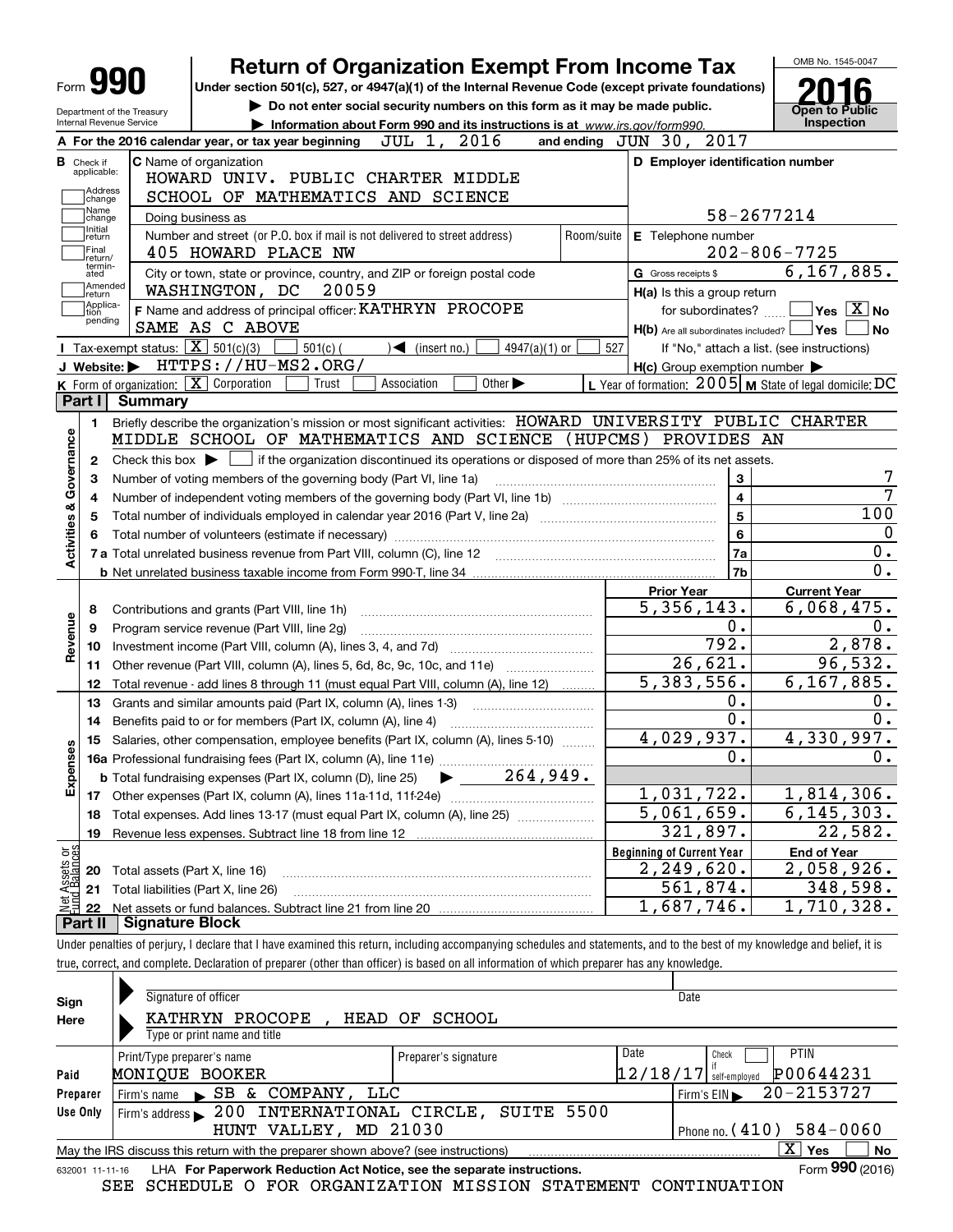|              | HOWARD UNIV. PUBLIC CHARTER MIDDLE                                                                                                           |
|--------------|----------------------------------------------------------------------------------------------------------------------------------------------|
|              | 58-2677214<br>SCHOOL OF MATHEMATICS AND SCIENCE<br>Page 2<br>Form 990 (2016)                                                                 |
|              | <b>Part III   Statement of Program Service Accomplishments</b>                                                                               |
|              |                                                                                                                                              |
| 1            | Briefly describe the organization's mission:                                                                                                 |
|              | THE HOWARD UNIVERSITY MIDDLE SCHOOL OF MATHEMATICS AND SCIENCE (MS)<br>ΙS                                                                    |
|              | A PUBLIC CHARTER SCHOOL COMMITTED TO ACADEMIC EXCELLENCE, FOCUSING ON                                                                        |
|              | MATHEMATICS AND SCIENCE FOR GRADES 6 - 8.                                                                                                    |
|              | CONTINUED ON SCHEDULE O                                                                                                                      |
| $\mathbf{2}$ | Did the organization undertake any significant program services during the year which were not listed on the                                 |
|              | $\sqrt{}$ Yes $\sqrt{}$ X $\sqrt{}$ No                                                                                                       |
|              | If "Yes," describe these new services on Schedule O.                                                                                         |
| 3            | $\sqrt{}$ Yes $\sqrt{X}$ No<br>Did the organization cease conducting, or make significant changes in how it conducts, any program services?  |
|              | If "Yes," describe these changes on Schedule O.                                                                                              |
| 4            | Describe the organization's program service accomplishments for each of its three largest program services, as measured by expenses.         |
|              | Section 501(c)(3) and 501(c)(4) organizations are required to report the amount of grants and allocations to others, the total expenses, and |
|              | revenue, if any, for each program service reported.<br>5,330,028. including grants of \$                                                     |
| 4a           | (Expenses \$<br>) (Revenue \$<br>(Code:<br>THE SCHOOL PROVIDES AN ACADEMIC MODEL DESIGNED TO PREPARE MIDDLE SCHOOL                           |
|              | STUDENTS FOR COLLEGE AND CAREERS IN MATH, SCIENCE, AND ENGINEERING.<br>IT                                                                    |
|              | IS A TECHNOLOGY-ENABLED SCHOOL WITH THE BENEFIT OF BEING LOCATED ON AN                                                                       |
|              | ELITE COLLEGE CAMPUS.                                                                                                                        |
|              |                                                                                                                                              |
|              |                                                                                                                                              |
|              |                                                                                                                                              |
|              |                                                                                                                                              |
|              |                                                                                                                                              |
|              |                                                                                                                                              |
|              |                                                                                                                                              |
|              |                                                                                                                                              |
| 4b           |                                                                                                                                              |
|              |                                                                                                                                              |
|              |                                                                                                                                              |
|              |                                                                                                                                              |
|              |                                                                                                                                              |
|              |                                                                                                                                              |
|              |                                                                                                                                              |
|              |                                                                                                                                              |
|              |                                                                                                                                              |
|              |                                                                                                                                              |
|              |                                                                                                                                              |
|              |                                                                                                                                              |
|              |                                                                                                                                              |
| 4с           |                                                                                                                                              |
|              |                                                                                                                                              |
|              |                                                                                                                                              |
|              |                                                                                                                                              |
|              |                                                                                                                                              |
|              |                                                                                                                                              |
|              |                                                                                                                                              |
|              |                                                                                                                                              |
|              |                                                                                                                                              |
|              |                                                                                                                                              |
|              |                                                                                                                                              |
|              |                                                                                                                                              |
|              |                                                                                                                                              |
|              | 4d Other program services (Describe in Schedule O.)                                                                                          |
|              | ) (Revenue \$<br>(Expenses \$<br>including grants of \$<br>5,330,028.                                                                        |
| 4е           | Total program service expenses $\blacktriangleright$<br>Form 990 (2016)                                                                      |
|              | 632002 11-11-16                                                                                                                              |
|              |                                                                                                                                              |

2 12240213 138138 HUPCM001 2016.05050 HOWARD UNIV. PUBLIC CHART HUPCM001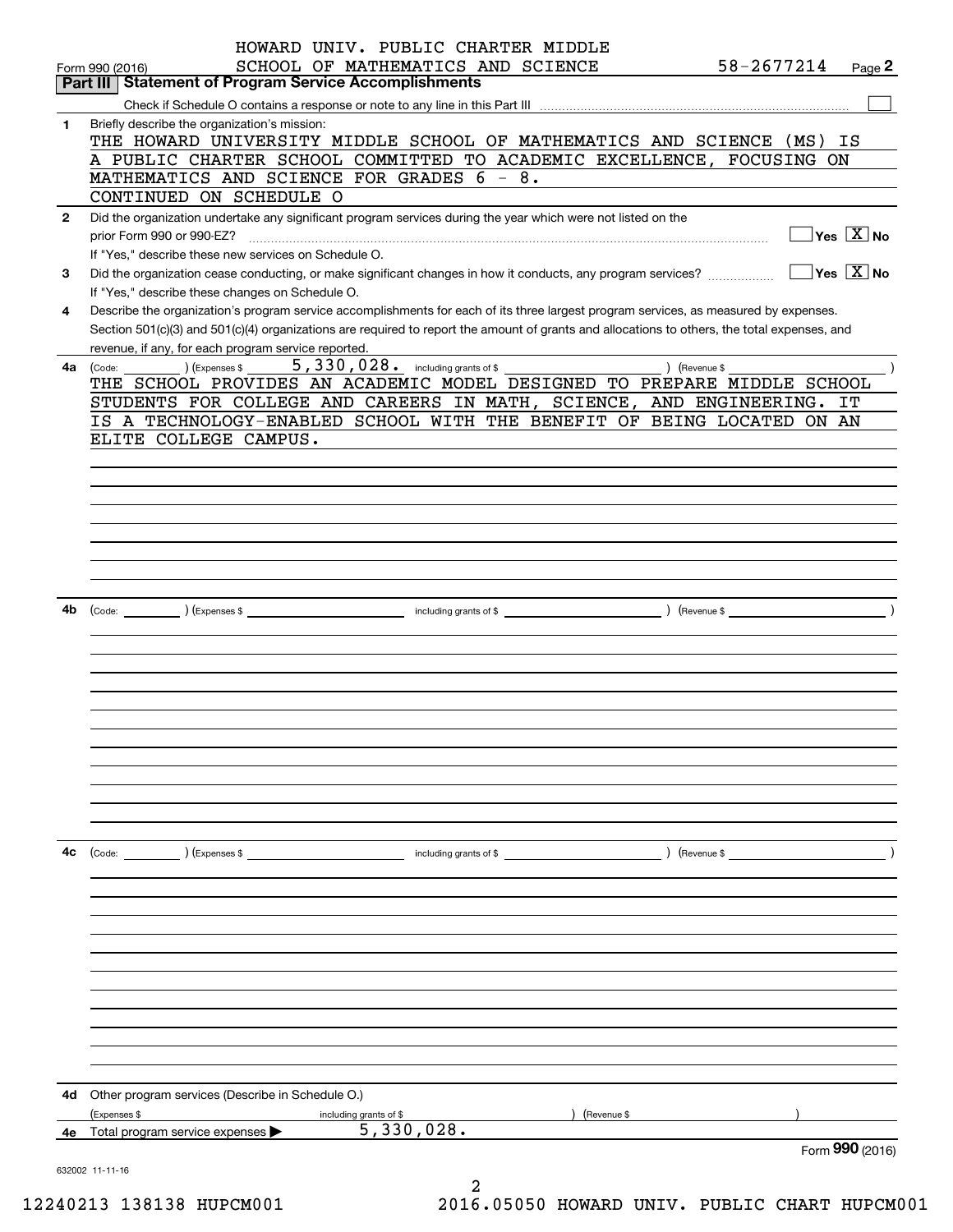|     |                                                                                                                                      |                 | Yes | No                      |
|-----|--------------------------------------------------------------------------------------------------------------------------------------|-----------------|-----|-------------------------|
| 1.  | Is the organization described in section $501(c)(3)$ or $4947(a)(1)$ (other than a private foundation)?                              |                 |     |                         |
|     |                                                                                                                                      | 1               | x   |                         |
| 2   |                                                                                                                                      | $\overline{2}$  | X   |                         |
| 3   | Did the organization engage in direct or indirect political campaign activities on behalf of or in opposition to candidates for      |                 |     |                         |
|     |                                                                                                                                      | 3               |     | X                       |
|     | Section 501(c)(3) organizations. Did the organization engage in lobbying activities, or have a section 501(h) election in effect     |                 |     |                         |
|     |                                                                                                                                      | 4               |     | x                       |
| 5   | Is the organization a section 501(c)(4), 501(c)(5), or 501(c)(6) organization that receives membership dues, assessments, or         |                 |     |                         |
|     |                                                                                                                                      | 5               |     | x                       |
| 6   | Did the organization maintain any donor advised funds or any similar funds or accounts for which donors have the right to            |                 |     |                         |
|     | provide advice on the distribution or investment of amounts in such funds or accounts? If "Yes," complete Schedule D, Part I         | 6               |     | x                       |
| 7   | Did the organization receive or hold a conservation easement, including easements to preserve open space,                            |                 |     |                         |
|     |                                                                                                                                      | 7               |     | x                       |
| 8   | Did the organization maintain collections of works of art, historical treasures, or other similar assets? If "Yes," complete         |                 |     |                         |
|     |                                                                                                                                      | 8               |     | x                       |
| 9   | Did the organization report an amount in Part X, line 21, for escrow or custodial account liability, serve as a custodian for        |                 |     |                         |
|     | amounts not listed in Part X; or provide credit counseling, debt management, credit repair, or debt negotiation services?            |                 |     |                         |
|     | If "Yes," complete Schedule D, Part IV                                                                                               | 9               |     | x                       |
| 10  | Did the organization, directly or through a related organization, hold assets in temporarily restricted endowments, permanent        |                 |     |                         |
|     |                                                                                                                                      | 10              |     | х                       |
| 11  | If the organization's answer to any of the following questions is "Yes," then complete Schedule D, Parts VI, VIII, VIII, IX, or X    |                 |     |                         |
|     | as applicable.                                                                                                                       |                 |     |                         |
|     | a Did the organization report an amount for land, buildings, and equipment in Part X, line 10? If "Yes," complete Schedule D,        |                 |     |                         |
|     |                                                                                                                                      | 11a             | х   |                         |
|     | <b>b</b> Did the organization report an amount for investments - other securities in Part X, line 12 that is 5% or more of its total |                 |     |                         |
|     |                                                                                                                                      | 11 <sub>b</sub> | x   |                         |
|     | c Did the organization report an amount for investments - program related in Part X, line 13 that is 5% or more of its total         |                 |     |                         |
|     |                                                                                                                                      | 11c             |     | X                       |
|     | d Did the organization report an amount for other assets in Part X, line 15 that is 5% or more of its total assets reported in       |                 |     |                         |
|     |                                                                                                                                      | <b>11d</b>      |     | X                       |
|     |                                                                                                                                      | <b>11e</b>      |     | $\overline{\mathbf{x}}$ |
| f   | Did the organization's separate or consolidated financial statements for the tax year include a footnote that addresses              |                 |     |                         |
|     | the organization's liability for uncertain tax positions under FIN 48 (ASC 740)? If "Yes," complete Schedule D, Part X               | 11f             | x   |                         |
|     | 12a Did the organization obtain separate, independent audited financial statements for the tax year? If "Yes." complete              |                 |     |                         |
|     | Schedule D, Parts XI and XII                                                                                                         | 12a             | x   |                         |
|     | <b>b</b> Was the organization included in consolidated, independent audited financial statements for the tax year?                   |                 |     |                         |
|     | If "Yes," and if the organization answered "No" to line 12a, then completing Schedule D, Parts XI and XII is optional manum          | 12 <sub>b</sub> |     | х                       |
| 13  |                                                                                                                                      | 13              | x   |                         |
| 14a | Did the organization maintain an office, employees, or agents outside of the United States?                                          | 14a             |     | X                       |
|     | b Did the organization have aggregate revenues or expenses of more than \$10,000 from grantmaking, fundraising, business,            |                 |     |                         |
|     | investment, and program service activities outside the United States, or aggregate foreign investments valued at \$100,000           |                 |     |                         |
|     |                                                                                                                                      | 14b             |     | x                       |
| 15  | Did the organization report on Part IX, column (A), line 3, more than \$5,000 of grants or other assistance to or for any            |                 |     |                         |
|     |                                                                                                                                      | 15              |     | X                       |
| 16  | Did the organization report on Part IX, column (A), line 3, more than \$5,000 of aggregate grants or other assistance to             |                 |     |                         |
|     |                                                                                                                                      | 16              |     | x                       |
| 17  | Did the organization report a total of more than \$15,000 of expenses for professional fundraising services on Part IX,              |                 |     |                         |
|     |                                                                                                                                      | 17              |     | x                       |
| 18  | Did the organization report more than \$15,000 total of fundraising event gross income and contributions on Part VIII, lines         |                 |     |                         |
|     |                                                                                                                                      | 18              |     | x                       |
| 19  | Did the organization report more than \$15,000 of gross income from gaming activities on Part VIII, line 9a? If "Yes."               |                 |     |                         |
|     |                                                                                                                                      | 19              | ההה | x                       |

Form (2016) **990**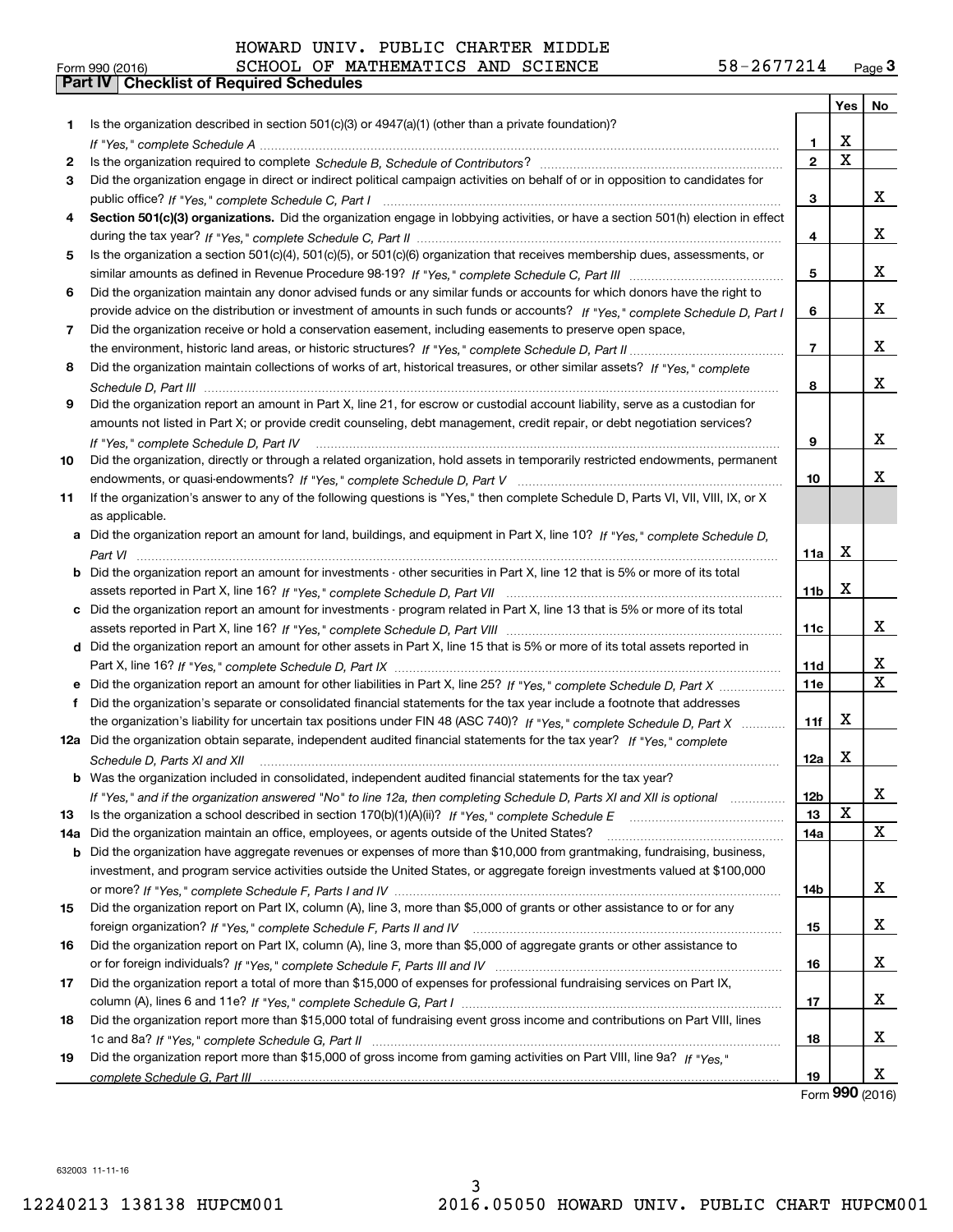| Form 990 (2016) |                                                       |  | SCHOOL OF MATHEMATICS AND SCIENCE |  | 58-2677214 | Page $4$ |
|-----------------|-------------------------------------------------------|--|-----------------------------------|--|------------|----------|
|                 | Part IV   Checklist of Required Schedules (continued) |  |                                   |  |            |          |

|    | Pall IV  <br>Crieckist of Required Scriedules (continued)                                                                         |                 |            |                   |
|----|-----------------------------------------------------------------------------------------------------------------------------------|-----------------|------------|-------------------|
|    |                                                                                                                                   |                 | <b>Yes</b> | No                |
|    | 20a Did the organization operate one or more hospital facilities? If "Yes," complete Schedule H                                   | 20a             |            | X.                |
| b  | If "Yes" to line 20a, did the organization attach a copy of its audited financial statements to this return?                      | 20 <sub>b</sub> |            |                   |
| 21 | Did the organization report more than \$5,000 of grants or other assistance to any domestic organization or                       |                 |            |                   |
|    |                                                                                                                                   | 21              |            | x                 |
| 22 | Did the organization report more than \$5,000 of grants or other assistance to or for domestic individuals on                     |                 |            |                   |
|    |                                                                                                                                   | 22              |            | x                 |
| 23 | Did the organization answer "Yes" to Part VII, Section A, line 3, 4, or 5 about compensation of the organization's current        |                 |            |                   |
|    | and former officers, directors, trustees, key employees, and highest compensated employees? If "Yes," complete                    |                 |            |                   |
|    |                                                                                                                                   | 23              | X          |                   |
|    | 24a Did the organization have a tax-exempt bond issue with an outstanding principal amount of more than \$100,000 as of the       |                 |            |                   |
|    | last day of the year, that was issued after December 31, 2002? If "Yes," answer lines 24b through 24d and complete                |                 |            |                   |
|    | Schedule K. If "No", go to line 25a                                                                                               | 24a             |            | x                 |
|    | <b>b</b> Did the organization invest any proceeds of tax-exempt bonds beyond a temporary period exception?                        | 24b             |            |                   |
|    | c Did the organization maintain an escrow account other than a refunding escrow at any time during the year to defease            |                 |            |                   |
|    |                                                                                                                                   | 24c             |            |                   |
|    |                                                                                                                                   | 24d             |            |                   |
|    | 25a Section 501(c)(3), 501(c)(4), and 501(c)(29) organizations. Did the organization engage in an excess benefit                  |                 |            |                   |
|    |                                                                                                                                   | 25a             |            | x                 |
|    | b Is the organization aware that it engaged in an excess benefit transaction with a disqualified person in a prior year, and      |                 |            |                   |
|    | that the transaction has not been reported on any of the organization's prior Forms 990 or 990-EZ? If "Yes," complete             |                 |            |                   |
|    | Schedule L. Part I                                                                                                                | 25b             |            | x                 |
| 26 | Did the organization report any amount on Part X, line 5, 6, or 22 for receivables from or payables to any current or             |                 |            |                   |
|    | former officers, directors, trustees, key employees, highest compensated employees, or disqualified persons? If "Yes."            |                 |            |                   |
|    |                                                                                                                                   | 26              |            | x                 |
| 27 | Did the organization provide a grant or other assistance to an officer, director, trustee, key employee, substantial              |                 |            |                   |
|    | contributor or employee thereof, a grant selection committee member, or to a 35% controlled entity or family member               |                 |            |                   |
|    |                                                                                                                                   | 27              |            | x                 |
| 28 | Was the organization a party to a business transaction with one of the following parties (see Schedule L, Part IV                 |                 |            |                   |
|    | instructions for applicable filing thresholds, conditions, and exceptions):                                                       |                 |            |                   |
|    | a A current or former officer, director, trustee, or key employee? If "Yes," complete Schedule L, Part IV                         | 28a             |            | х                 |
|    | b A family member of a current or former officer, director, trustee, or key employee? If "Yes," complete Schedule L, Part IV      | 28 <sub>b</sub> |            | X                 |
|    | c An entity of which a current or former officer, director, trustee, or key employee (or a family member thereof) was an officer, |                 |            |                   |
|    |                                                                                                                                   | 28c             |            | х                 |
| 29 |                                                                                                                                   | 29              |            | X                 |
| 30 | Did the organization receive contributions of art, historical treasures, or other similar assets, or qualified conservation       |                 |            |                   |
|    |                                                                                                                                   | 30              |            | Χ                 |
| 31 | Did the organization liquidate, terminate, or dissolve and cease operations?                                                      |                 |            |                   |
|    |                                                                                                                                   | 31              |            | x                 |
| 32 | Did the organization sell, exchange, dispose of, or transfer more than 25% of its net assets? If "Yes," complete                  |                 |            |                   |
|    |                                                                                                                                   | 32              |            | X                 |
| 33 | Did the organization own 100% of an entity disregarded as separate from the organization under Regulations                        |                 |            |                   |
|    |                                                                                                                                   | 33              |            | x                 |
| 34 | Was the organization related to any tax-exempt or taxable entity? If "Yes," complete Schedule R, Part II, III, or IV, and         |                 |            |                   |
|    |                                                                                                                                   | 34              |            | x                 |
|    | 35a Did the organization have a controlled entity within the meaning of section 512(b)(13)?                                       | <b>35a</b>      |            | X                 |
|    | b If "Yes" to line 35a, did the organization receive any payment from or engage in any transaction with a controlled entity       |                 |            |                   |
|    |                                                                                                                                   | 35b             |            |                   |
| 36 | Section 501(c)(3) organizations. Did the organization make any transfers to an exempt non-charitable related organization?        |                 |            |                   |
|    |                                                                                                                                   | 36              |            | x                 |
| 37 | Did the organization conduct more than 5% of its activities through an entity that is not a related organization                  |                 |            |                   |
|    |                                                                                                                                   | 37              |            | x                 |
| 38 | Did the organization complete Schedule O and provide explanations in Schedule O for Part VI, lines 11b and 19?                    |                 | X          |                   |
|    |                                                                                                                                   | 38              |            | Form $990$ (2016) |
|    |                                                                                                                                   |                 |            |                   |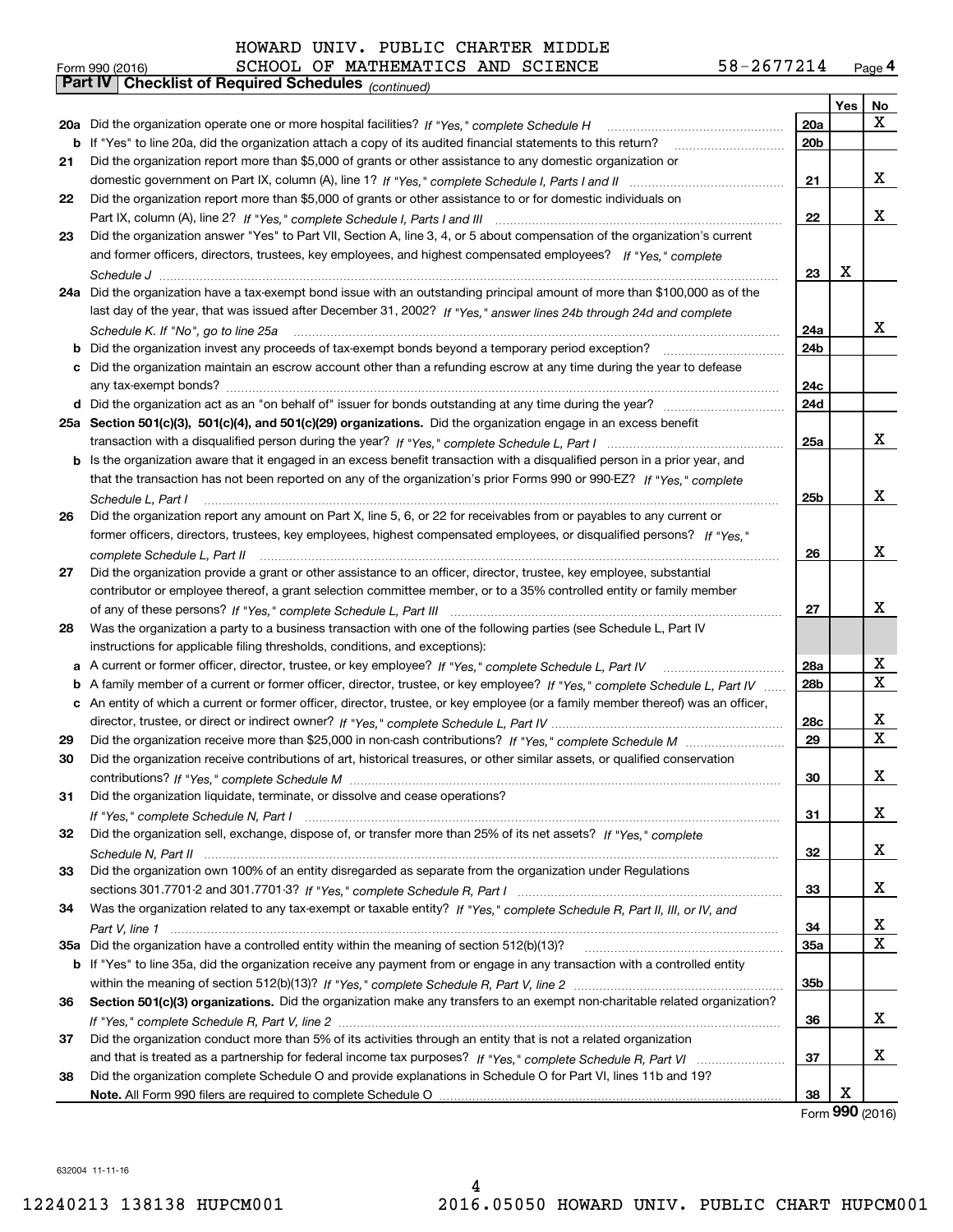|         | Check if Schedule O contains a response or note to any line in this Part V                                                                                                                                   |                 |                            |    |
|---------|--------------------------------------------------------------------------------------------------------------------------------------------------------------------------------------------------------------|-----------------|----------------------------|----|
|         |                                                                                                                                                                                                              |                 | Yes                        | No |
|         | 42<br><b>1a</b> Enter the number reported in Box 3 of Form 1096. Enter -0- if not applicable<br>1a                                                                                                           |                 |                            |    |
| b       | 0<br>Enter the number of Forms W-2G included in line 1a. Enter -0- if not applicable<br>1b                                                                                                                   |                 |                            |    |
| c       | Did the organization comply with backup withholding rules for reportable payments to vendors and reportable gaming                                                                                           |                 |                            |    |
|         |                                                                                                                                                                                                              | 1c              | х                          |    |
|         | 2a Enter the number of employees reported on Form W-3, Transmittal of Wage and Tax Statements,                                                                                                               |                 |                            |    |
|         | 100<br>filed for the calendar year ending with or within the year covered by this return<br>2a                                                                                                               |                 |                            |    |
|         |                                                                                                                                                                                                              | 2 <sub>b</sub>  | x                          |    |
|         | <b>Note.</b> If the sum of lines 1a and 2a is greater than 250, you may be required to $e$ - <i>file</i> (see instructions)                                                                                  |                 |                            |    |
|         | 3a Did the organization have unrelated business gross income of \$1,000 or more during the year?                                                                                                             | 3a              |                            | x  |
|         | b If "Yes," has it filed a Form 990-T for this year? If "No," to line 3b, provide an explanation in Schedule O                                                                                               | 3 <sub>b</sub>  |                            |    |
|         | 4a At any time during the calendar year, did the organization have an interest in, or a signature or other authority over, a                                                                                 |                 |                            |    |
|         | financial account in a foreign country (such as a bank account, securities account, or other financial account)?                                                                                             | 4a              |                            | x  |
|         | <b>b</b> If "Yes," enter the name of the foreign country: $\blacktriangleright$                                                                                                                              |                 |                            |    |
|         | See instructions for filing requirements for FinCEN Form 114, Report of Foreign Bank and Financial Accounts (FBAR).                                                                                          |                 |                            |    |
|         | 5a Was the organization a party to a prohibited tax shelter transaction at any time during the tax year?                                                                                                     | 5a              |                            | X  |
| b       |                                                                                                                                                                                                              | 5 <sub>b</sub>  |                            | X  |
|         | c If "Yes," to line 5a or 5b, did the organization file Form 8886-T?                                                                                                                                         | 5c              |                            |    |
|         | 6a Does the organization have annual gross receipts that are normally greater than \$100,000, and did the organization solicit                                                                               |                 |                            | x  |
|         | any contributions that were not tax deductible as charitable contributions?<br><b>b</b> If "Yes," did the organization include with every solicitation an express statement that such contributions or gifts | 6a              |                            |    |
|         | were not tax deductible?                                                                                                                                                                                     | 6b              |                            |    |
| 7.      | Organizations that may receive deductible contributions under section 170(c).                                                                                                                                |                 |                            |    |
| а       | Did the organization receive a payment in excess of \$75 made partly as a contribution and partly for goods and services provided to the payor?                                                              | 7a              |                            | x  |
| b       | If "Yes," did the organization notify the donor of the value of the goods or services provided?                                                                                                              | 7b              |                            |    |
|         | c Did the organization sell, exchange, or otherwise dispose of tangible personal property for which it was required                                                                                          |                 |                            |    |
|         | to file Form 8282?                                                                                                                                                                                           | 7с              |                            | x  |
|         | 7d<br>d If "Yes," indicate the number of Forms 8282 filed during the year                                                                                                                                    |                 |                            |    |
| е       | Did the organization receive any funds, directly or indirectly, to pay premiums on a personal benefit contract?                                                                                              | 7e              |                            |    |
| f       | Did the organization, during the year, pay premiums, directly or indirectly, on a personal benefit contract?                                                                                                 | 7f              |                            |    |
| g       | If the organization received a contribution of qualified intellectual property, did the organization file Form 8899 as required?                                                                             | 7g              |                            |    |
| h.      | If the organization received a contribution of cars, boats, airplanes, or other vehicles, did the organization file a Form 1098-C?                                                                           | 7h              |                            |    |
| 8       | Sponsoring organizations maintaining donor advised funds. Did a donor advised fund maintained by the                                                                                                         |                 |                            |    |
|         | sponsoring organization have excess business holdings at any time during the year?                                                                                                                           | 8               |                            |    |
| 9       | Sponsoring organizations maintaining donor advised funds.                                                                                                                                                    |                 |                            |    |
| а       | Did the sponsoring organization make any taxable distributions under section 4966?                                                                                                                           | 9a              |                            |    |
|         | <b>b</b> Did the sponsoring organization make a distribution to a donor, donor advisor, or related person?                                                                                                   | 9b              |                            |    |
| 10<br>а | Section 501(c)(7) organizations. Enter:<br>10a                                                                                                                                                               |                 |                            |    |
| b       | Gross receipts, included on Form 990, Part VIII, line 12, for public use of club facilities<br>10 <sub>b</sub>                                                                                               |                 |                            |    |
| 11      | Section 501(c)(12) organizations. Enter:                                                                                                                                                                     |                 |                            |    |
| а       | Gross income from members or shareholders<br>11a                                                                                                                                                             |                 |                            |    |
| b       | Gross income from other sources (Do not net amounts due or paid to other sources against                                                                                                                     |                 |                            |    |
|         | 11b                                                                                                                                                                                                          |                 |                            |    |
|         | 12a Section 4947(a)(1) non-exempt charitable trusts. Is the organization filing Form 990 in lieu of Form 1041?                                                                                               | 12a             |                            |    |
|         | <b>b</b> If "Yes," enter the amount of tax-exempt interest received or accrued during the year<br>12b                                                                                                        |                 |                            |    |
| 13      | Section 501(c)(29) qualified nonprofit health insurance issuers.                                                                                                                                             |                 |                            |    |
|         | a Is the organization licensed to issue qualified health plans in more than one state?                                                                                                                       | 13а             |                            |    |
|         | Note. See the instructions for additional information the organization must report on Schedule O.                                                                                                            |                 |                            |    |
|         | <b>b</b> Enter the amount of reserves the organization is required to maintain by the states in which the                                                                                                    |                 |                            |    |
|         | 13 <sub>b</sub>                                                                                                                                                                                              |                 |                            |    |
|         | 13с                                                                                                                                                                                                          |                 |                            |    |
|         | 14a Did the organization receive any payments for indoor tanning services during the tax year?                                                                                                               | 14a             |                            | х  |
|         |                                                                                                                                                                                                              | 14 <sub>b</sub> | $F_{\text{arm}}$ 990 (2016 |    |

Form (2016) **990**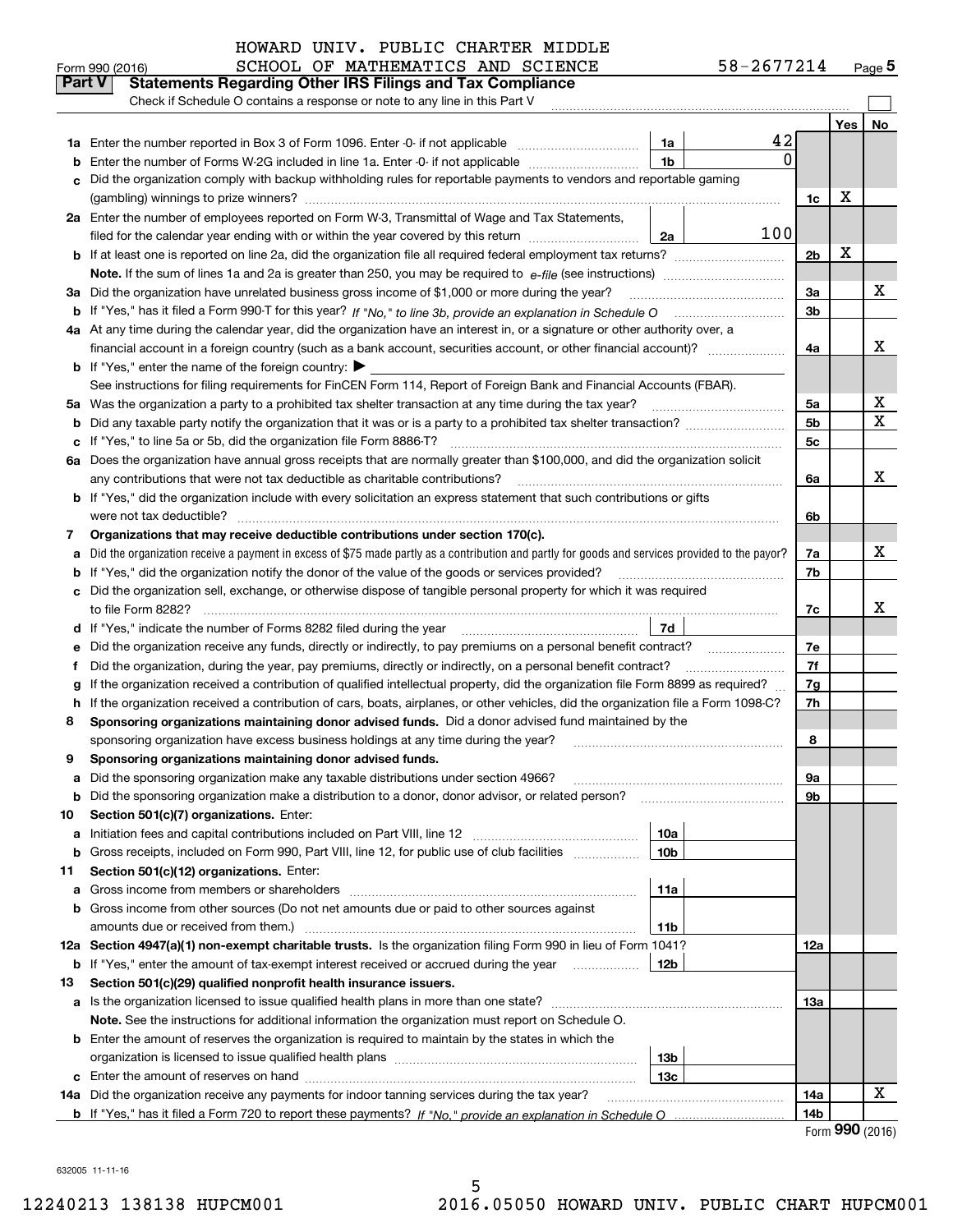SCHOOL OF MATHEMATICS AND SCIENCE 58-2677214

*For each "Yes" response to lines 2 through 7b below, and for a "No" response to line 8a, 8b, or 10b below, describe the circumstances, processes, or changes in Schedule O. See instructions.* Form 990 (2016) **CHOOL OF MATHEMATICS AND SCIENCE** 58-2677214 Page 6<br>**Part VI Governance, Management, and Disclosure** For each "Yes" response to lines 2 through 7b below, and for a "No" response

|    | Section A. Governing Body and Management                                                                                                                                                                                       |                 | Yes   No                   |                         |  |  |  |  |  |
|----|--------------------------------------------------------------------------------------------------------------------------------------------------------------------------------------------------------------------------------|-----------------|----------------------------|-------------------------|--|--|--|--|--|
|    | 1a<br><b>1a</b> Enter the number of voting members of the governing body at the end of the tax year <i>manumum</i>                                                                                                             |                 |                            |                         |  |  |  |  |  |
|    | If there are material differences in voting rights among members of the governing body, or if the governing                                                                                                                    |                 |                            |                         |  |  |  |  |  |
|    | body delegated broad authority to an executive committee or similar committee, explain in Schedule O.                                                                                                                          |                 |                            |                         |  |  |  |  |  |
|    | <b>b</b> Enter the number of voting members included in line 1a, above, who are independent <i>manument</i> in<br>1b                                                                                                           | 7               |                            |                         |  |  |  |  |  |
| 2  | Did any officer, director, trustee, or key employee have a family relationship or a business relationship with any other                                                                                                       |                 |                            |                         |  |  |  |  |  |
|    | officer, director, trustee, or key employee?                                                                                                                                                                                   | $\mathbf{2}$    |                            | Х                       |  |  |  |  |  |
| З  | Did the organization delegate control over management duties customarily performed by or under the direct supervision                                                                                                          |                 |                            |                         |  |  |  |  |  |
|    |                                                                                                                                                                                                                                | 3               |                            | $\mathbf{X}$            |  |  |  |  |  |
| 4  | Did the organization make any significant changes to its governing documents since the prior Form 990 was filed?                                                                                                               | $\overline{4}$  |                            | $\overline{\textbf{x}}$ |  |  |  |  |  |
| 5  |                                                                                                                                                                                                                                | $5\phantom{a}$  |                            | $\overline{\mathbf{x}}$ |  |  |  |  |  |
| 6  |                                                                                                                                                                                                                                | 6               | X                          |                         |  |  |  |  |  |
|    | 7a Did the organization have members, stockholders, or other persons who had the power to elect or appoint one or                                                                                                              |                 |                            |                         |  |  |  |  |  |
|    |                                                                                                                                                                                                                                |                 | X                          |                         |  |  |  |  |  |
|    | <b>b</b> Are any governance decisions of the organization reserved to (or subject to approval by) members, stockholders, or                                                                                                    | 7a              |                            |                         |  |  |  |  |  |
|    |                                                                                                                                                                                                                                |                 |                            | х                       |  |  |  |  |  |
|    | persons other than the governing body?                                                                                                                                                                                         | 7b              |                            |                         |  |  |  |  |  |
| 8  | Did the organization contemporaneously document the meetings held or written actions undertaken during the year by the following:                                                                                              |                 |                            |                         |  |  |  |  |  |
|    |                                                                                                                                                                                                                                | 8а              | $\mathbf X$<br>$\mathbf X$ |                         |  |  |  |  |  |
|    |                                                                                                                                                                                                                                | 8b              |                            |                         |  |  |  |  |  |
| 9  | Is there any officer, director, trustee, or key employee listed in Part VII, Section A, who cannot be reached at the                                                                                                           |                 |                            | X                       |  |  |  |  |  |
|    |                                                                                                                                                                                                                                | 9               |                            |                         |  |  |  |  |  |
|    | Section B. Policies (This Section B requests information about policies not required by the Internal Revenue Code.)                                                                                                            |                 |                            |                         |  |  |  |  |  |
|    |                                                                                                                                                                                                                                |                 | Yes                        | No<br>X                 |  |  |  |  |  |
|    |                                                                                                                                                                                                                                | 10a             |                            |                         |  |  |  |  |  |
|    | b If "Yes," did the organization have written policies and procedures governing the activities of such chapters, affiliates,                                                                                                   |                 |                            |                         |  |  |  |  |  |
|    |                                                                                                                                                                                                                                | 10 <sub>b</sub> |                            |                         |  |  |  |  |  |
|    | 11a Has the organization provided a complete copy of this Form 990 to all members of its governing body before filing the form?                                                                                                | 11a             |                            | $\mathbf X$             |  |  |  |  |  |
|    | <b>b</b> Describe in Schedule O the process, if any, used by the organization to review this Form 990.                                                                                                                         |                 |                            |                         |  |  |  |  |  |
|    |                                                                                                                                                                                                                                | 12a             | х                          |                         |  |  |  |  |  |
|    |                                                                                                                                                                                                                                | 12 <sub>b</sub> | $\mathbf X$                |                         |  |  |  |  |  |
|    | c Did the organization regularly and consistently monitor and enforce compliance with the policy? If "Yes." describe                                                                                                           |                 |                            |                         |  |  |  |  |  |
|    | in Schedule O how this was done with the control of the control of the control of the control of the control o                                                                                                                 | 12c             | х                          |                         |  |  |  |  |  |
| 13 |                                                                                                                                                                                                                                | 13              | X                          |                         |  |  |  |  |  |
| 14 | Did the organization have a written document retention and destruction policy?<br>The organization have a written document retention and destruction policy?                                                                   | 14              | $\mathbf X$                |                         |  |  |  |  |  |
| 15 | Did the process for determining compensation of the following persons include a review and approval by independent                                                                                                             |                 |                            |                         |  |  |  |  |  |
|    | persons, comparability data, and contemporaneous substantiation of the deliberation and decision?                                                                                                                              |                 |                            |                         |  |  |  |  |  |
|    | a The organization's CEO, Executive Director, or top management official [11] [12] The organization's CEO, Executive Director, or top management official [12] [12] [12] [12] The organization's CEO, Executive Director, or t | 15a             | х                          |                         |  |  |  |  |  |
|    | b Other officers or key employees of the organization manufactured content to the organization manufactured by Other officers or key employees of the organization manufactured content of the organization manufactured by Ot | 15b             | X                          |                         |  |  |  |  |  |
|    | If "Yes" to line 15a or 15b, describe the process in Schedule O (see instructions).                                                                                                                                            |                 |                            |                         |  |  |  |  |  |
|    | 16a Did the organization invest in, contribute assets to, or participate in a joint venture or similar arrangement with a                                                                                                      |                 |                            |                         |  |  |  |  |  |
|    | taxable entity during the year?                                                                                                                                                                                                | 16a             |                            | X                       |  |  |  |  |  |
|    | b If "Yes," did the organization follow a written policy or procedure requiring the organization to evaluate its participation                                                                                                 |                 |                            |                         |  |  |  |  |  |
|    | in joint venture arrangements under applicable federal tax law, and take steps to safeguard the organization's                                                                                                                 |                 |                            |                         |  |  |  |  |  |
|    |                                                                                                                                                                                                                                | 16b             |                            |                         |  |  |  |  |  |
|    | <b>Section C. Disclosure</b>                                                                                                                                                                                                   |                 |                            |                         |  |  |  |  |  |
| 17 | List the states with which a copy of this Form 990 is required to be filed $\blacktriangleright DC$                                                                                                                            |                 |                            |                         |  |  |  |  |  |
| 18 | Section 6104 requires an organization to make its Forms 1023 (or 1024 if applicable), 990, and 990-T (Section 501(c)(3)s only) available                                                                                       |                 |                            |                         |  |  |  |  |  |
|    | for public inspection. Indicate how you made these available. Check all that apply.                                                                                                                                            |                 |                            |                         |  |  |  |  |  |
|    | $\lfloor x \rfloor$ Another's website<br>$X$ Upon request<br>Own website<br>Other (explain in Schedule O)                                                                                                                      |                 |                            |                         |  |  |  |  |  |
| 19 | Describe in Schedule O whether (and if so, how) the organization made its governing documents, conflict of interest policy, and financial                                                                                      |                 |                            |                         |  |  |  |  |  |
|    | statements available to the public during the tax year.                                                                                                                                                                        |                 |                            |                         |  |  |  |  |  |
| 20 | State the name, address, and telephone number of the person who possesses the organization's books and records:                                                                                                                |                 |                            |                         |  |  |  |  |  |
|    | WENDELL JOHNS - 202-806-7725                                                                                                                                                                                                   |                 |                            |                         |  |  |  |  |  |
|    |                                                                                                                                                                                                                                |                 |                            |                         |  |  |  |  |  |
|    | 20059<br>405 HOWARD PLACE NW, WASHINGTON, DC                                                                                                                                                                                   |                 | Form $990$ (2016)          |                         |  |  |  |  |  |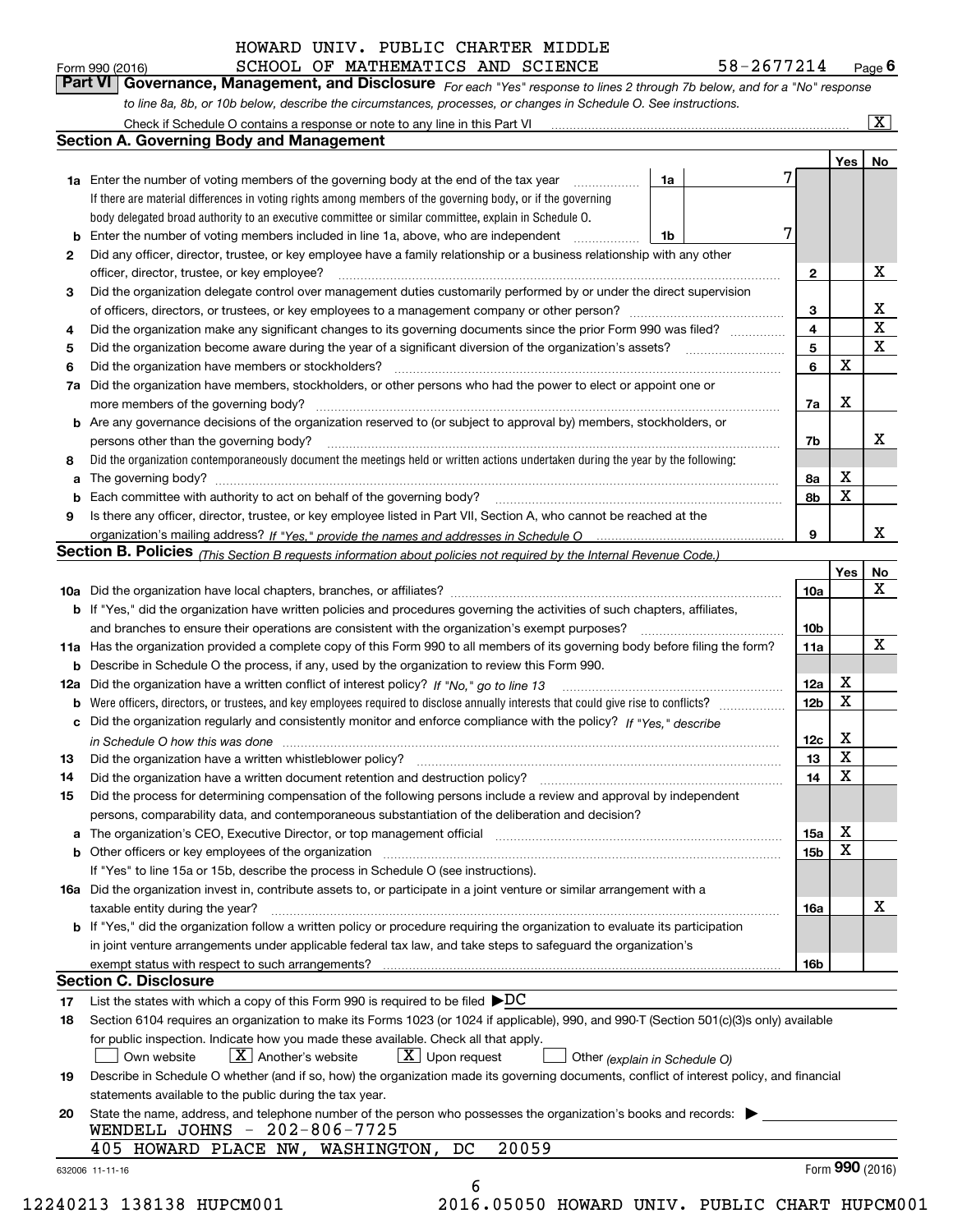$\mathcal{L}^{\text{max}}$ 

**7Part VII Compensation of Officers, Directors, Trustees, Key Employees, Highest Compensated**

#### **Employees, and Independent Contractors**

Check if Schedule O contains a response or note to any line in this Part VII

**Section A. Officers, Directors, Trustees, Key Employees, and Highest Compensated Employees**

**1a**  Complete this table for all persons required to be listed. Report compensation for the calendar year ending with or within the organization's tax year.

**•** List all of the organization's current officers, directors, trustees (whether individuals or organizations), regardless of amount of compensation. Enter -0- in columns  $(D)$ ,  $(E)$ , and  $(F)$  if no compensation was paid.

**(A)**

● List all of the organization's **current** key employees, if any. See instructions for definition of "key employee."

**•** List the organization's five current highest compensated employees (other than an officer, director, trustee, or key employee) who received reportable compensation (Box 5 of Form W-2 and/or Box 7 of Form 1099-MISC) of more than \$100,000 from the organization and any related organizations.

 $\bullet$  List all of the organization's **former** officers, key employees, and highest compensated employees who received more than \$100,000 of reportable compensation from the organization and any related organizations.

**•** List all of the organization's former directors or trustees that received, in the capacity as a former director or trustee of the organization, more than \$10,000 of reportable compensation from the organization and any related organizations.

List persons in the following order: individual trustees or directors; institutional trustees; officers; key employees; highest compensated employees; and former such persons.

Check this box if neither the organization nor any related organization compensated any current officer, director, or trustee.  $\mathcal{L}^{\text{max}}$ 

| (A)                               | (B)           |                                |                                 | (C)                     |              |                                   |        | (D)             | (E)             | (F)              |  |  |  |
|-----------------------------------|---------------|--------------------------------|---------------------------------|-------------------------|--------------|-----------------------------------|--------|-----------------|-----------------|------------------|--|--|--|
| Name and Title                    | Average       |                                | (do not check more than one     | Position                |              |                                   |        | Reportable      | Reportable      | Estimated        |  |  |  |
|                                   | hours per     |                                | box, unless person is both an   |                         |              |                                   |        | compensation    | compensation    | amount of        |  |  |  |
|                                   | week          |                                | officer and a director/trustee) |                         |              |                                   |        | from            | from related    | other            |  |  |  |
|                                   | (list any     |                                |                                 |                         |              |                                   |        | the             | organizations   | compensation     |  |  |  |
|                                   | hours for     |                                |                                 |                         |              |                                   |        | organization    | (W-2/1099-MISC) | from the         |  |  |  |
|                                   | related       |                                |                                 |                         |              |                                   |        | (W-2/1099-MISC) |                 | organization     |  |  |  |
|                                   | organizations |                                |                                 |                         |              |                                   |        |                 |                 | and related      |  |  |  |
|                                   | below         | Individual trustee or director | Institutional trustee           | Officer                 | Key employee | Highest compensated<br>  employee | Former |                 |                 | organizations    |  |  |  |
|                                   | line)         |                                |                                 |                         |              |                                   |        |                 |                 |                  |  |  |  |
| WEDELL L. JOHNS<br>(1)            | 0.50          |                                |                                 |                         |              |                                   |        |                 |                 |                  |  |  |  |
| CHAIRMAN                          |               | $\mathbf X$                    |                                 |                         |              |                                   |        | 0.              | 0.              | 0.               |  |  |  |
| DR. DANIELLE HOLLEY-WALKER<br>(2) | 0.50          |                                |                                 |                         |              |                                   |        |                 |                 |                  |  |  |  |
| <b>MEMBER</b>                     |               | $\mathbf X$                    |                                 |                         |              |                                   |        | 0.              | 0.              | 0.               |  |  |  |
| FRANK K. ROSS<br>(3)              | 0.50          |                                |                                 |                         |              |                                   |        |                 |                 |                  |  |  |  |
| CHAIR FINANCE COMMITTEE           |               | $\mathbf X$                    |                                 | $\overline{\textbf{X}}$ |              |                                   |        | 0.              | 0.              | $\mathbf 0$ .    |  |  |  |
| DR. WAYNE FREDERICK, M.D.<br>(4)  | 0.50          |                                |                                 |                         |              |                                   |        |                 |                 |                  |  |  |  |
| <b>MEMBER</b>                     |               | $\mathbf X$                    |                                 |                         |              |                                   |        | 0.              | 0.              | $\mathbf 0$ .    |  |  |  |
| (5) LARRY SMITH                   | 0.50          |                                |                                 |                         |              |                                   |        |                 |                 |                  |  |  |  |
| <b>MEMBER</b>                     |               | $\mathbf X$                    |                                 |                         |              |                                   |        | 0.              | 0.              | $\mathbf 0$ .    |  |  |  |
| (6)<br>WENDY PACE-LEWIS           | 0.50          |                                |                                 |                         |              |                                   |        |                 |                 |                  |  |  |  |
| <b>MEMBER</b>                     |               | $\mathbf x$                    |                                 |                         |              |                                   |        | $\mathbf 0$ .   | 0.              | $0_{.}$          |  |  |  |
| STENISE SANDERS, ESQUIRE<br>(7)   | 0.50          |                                |                                 |                         |              |                                   |        |                 |                 |                  |  |  |  |
| <b>MEMBER</b>                     |               | $\mathbf X$                    |                                 |                         |              |                                   |        | 0.              | 0.              | $0_{.}$          |  |  |  |
| LINICE PERRY<br>(8)               | 0.50          |                                |                                 |                         |              |                                   |        |                 |                 |                  |  |  |  |
| MEMBER/TEACHER REP                |               | $\mathbf x$                    |                                 |                         |              |                                   |        | 0.              | 0.              | $\mathbf 0$ .    |  |  |  |
| DAYTON WATKINS<br>(9)             | 40.00         |                                |                                 |                         |              |                                   |        |                 |                 |                  |  |  |  |
| CFO                               |               |                                |                                 | X                       |              |                                   |        | 100,182.        | $0$ .           | 6,105.           |  |  |  |
| (10) KATHRYN PROCOPE              | 40.00         |                                |                                 |                         |              |                                   |        |                 |                 |                  |  |  |  |
| HEAD OF SCHOOL                    |               |                                |                                 |                         | $\mathbf X$  |                                   |        | 154,471.        | 0.              | 20, 717.         |  |  |  |
| (11) BERYL JACKSON                | 40.00         |                                |                                 |                         |              |                                   |        |                 |                 |                  |  |  |  |
| <b>TEACHER</b>                    |               |                                |                                 |                         |              | $\overline{\textbf{X}}$           |        | 113,303.        | 0.              | 18,333.          |  |  |  |
| (12) LEO MANUKURE                 | 40.00         |                                |                                 |                         |              |                                   |        |                 |                 |                  |  |  |  |
| IT DIRECTOR                       |               |                                |                                 |                         |              | $\overline{\textbf{X}}$           |        | 111,884.        | $\mathbf 0$ .   | 21,559.          |  |  |  |
|                                   |               |                                |                                 |                         |              |                                   |        |                 |                 |                  |  |  |  |
|                                   |               |                                |                                 |                         |              |                                   |        |                 |                 |                  |  |  |  |
|                                   |               |                                |                                 |                         |              |                                   |        |                 |                 |                  |  |  |  |
|                                   |               |                                |                                 |                         |              |                                   |        |                 |                 |                  |  |  |  |
|                                   |               |                                |                                 |                         |              |                                   |        |                 |                 |                  |  |  |  |
|                                   |               |                                |                                 |                         |              |                                   |        |                 |                 |                  |  |  |  |
|                                   |               |                                |                                 |                         |              |                                   |        |                 |                 |                  |  |  |  |
|                                   |               |                                |                                 |                         |              |                                   |        |                 |                 |                  |  |  |  |
|                                   |               |                                |                                 |                         |              |                                   |        |                 |                 |                  |  |  |  |
|                                   |               |                                |                                 |                         |              |                                   |        |                 |                 |                  |  |  |  |
|                                   |               |                                |                                 |                         |              |                                   |        |                 |                 | $\overline{000}$ |  |  |  |

7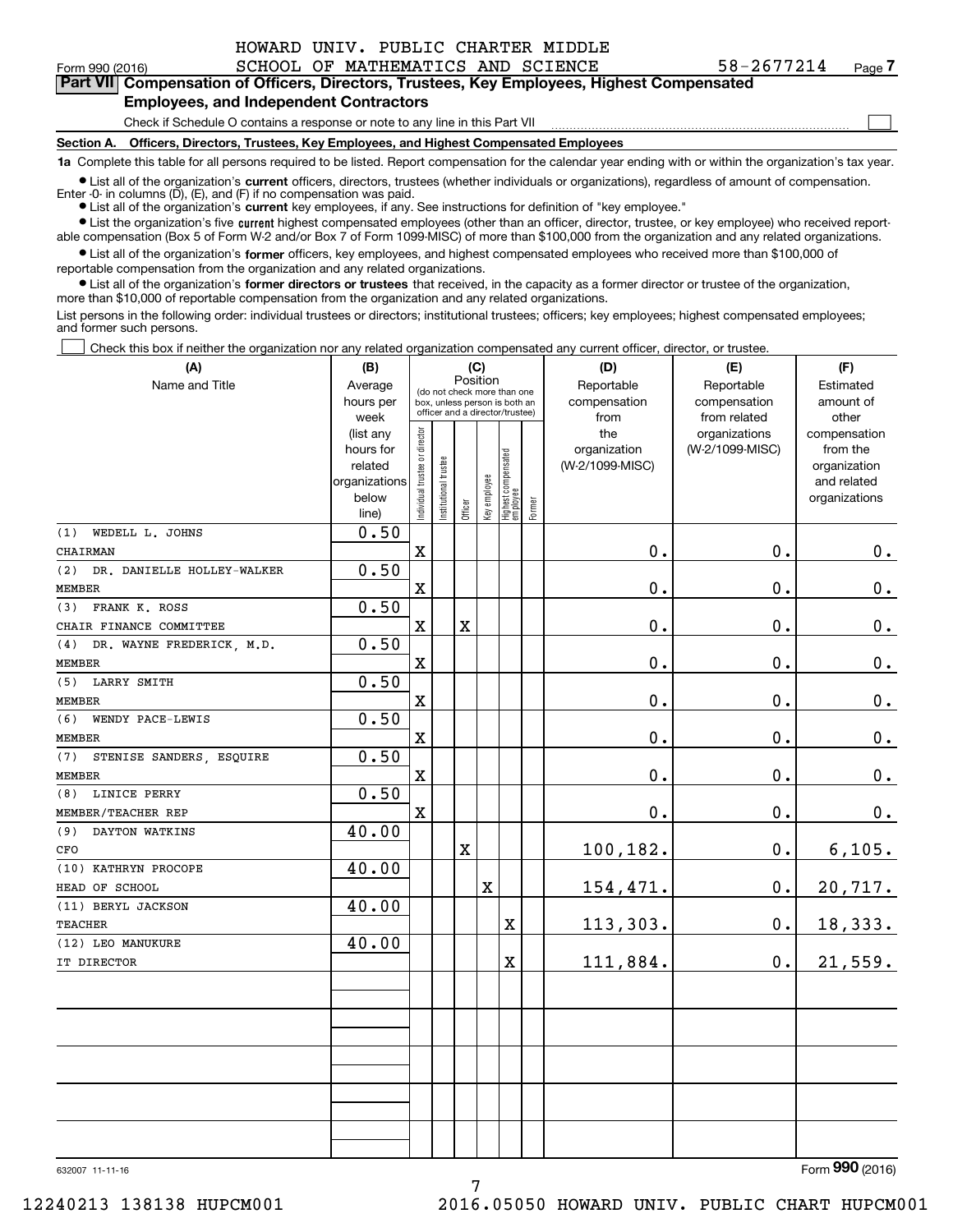|                 | HOWARD | UNIV. |                                   | PUBLIC CHARTER MIDDLE |            |        |
|-----------------|--------|-------|-----------------------------------|-----------------------|------------|--------|
| Form 990 (2016) |        |       | SCHOOL OF MATHEMATICS AND SCIENCE |                       | 58-2677214 | Page 8 |

|   | וטווט∠ן טפטוווטו<br><b>Part VII</b><br>Section A. Officers, Directors, Trustees, Key Employees, and Highest Compensated Employees (continued) |                          |                               |                        |          |              |                                                              |        |                         |                 |               |     |               |       |
|---|-----------------------------------------------------------------------------------------------------------------------------------------------|--------------------------|-------------------------------|------------------------|----------|--------------|--------------------------------------------------------------|--------|-------------------------|-----------------|---------------|-----|---------------|-------|
|   | (A)                                                                                                                                           | (B)                      |                               |                        |          | (C)          |                                                              |        | (D)                     | (E)             |               |     | (F)           |       |
|   | Name and title                                                                                                                                | Average                  |                               |                        | Position |              |                                                              |        | Reportable              | Reportable      |               |     | Estimated     |       |
|   |                                                                                                                                               | hours per                |                               |                        |          |              | (do not check more than one<br>box, unless person is both an |        | compensation            | compensation    |               |     | amount of     |       |
|   |                                                                                                                                               | week                     |                               |                        |          |              | officer and a director/trustee)                              |        | from                    | from related    |               |     | other         |       |
|   |                                                                                                                                               | (list any                |                               |                        |          |              |                                                              |        | the                     | organizations   |               |     | compensation  |       |
|   |                                                                                                                                               | hours for                | ndividual trustee or director |                        |          |              |                                                              |        | organization            | (W-2/1099-MISC) |               |     | from the      |       |
|   |                                                                                                                                               | related<br>organizations |                               | In stitutional trustee |          |              | Highest compensated<br> employee                             |        | (W-2/1099-MISC)         |                 |               |     | organization  |       |
|   |                                                                                                                                               | below                    |                               |                        |          | Key employee |                                                              |        |                         |                 |               |     | and related   |       |
|   |                                                                                                                                               | line)                    |                               |                        | Officer  |              |                                                              | Former |                         |                 |               |     | organizations |       |
|   |                                                                                                                                               |                          |                               |                        |          |              |                                                              |        |                         |                 |               |     |               |       |
|   |                                                                                                                                               |                          |                               |                        |          |              |                                                              |        |                         |                 |               |     |               |       |
|   |                                                                                                                                               |                          |                               |                        |          |              |                                                              |        |                         |                 |               |     |               |       |
|   |                                                                                                                                               |                          |                               |                        |          |              |                                                              |        |                         |                 |               |     |               |       |
|   |                                                                                                                                               |                          |                               |                        |          |              |                                                              |        |                         |                 |               |     |               |       |
|   |                                                                                                                                               |                          |                               |                        |          |              |                                                              |        |                         |                 |               |     |               |       |
|   |                                                                                                                                               |                          |                               |                        |          |              |                                                              |        |                         |                 |               |     |               |       |
|   |                                                                                                                                               |                          |                               |                        |          |              |                                                              |        |                         |                 |               |     |               |       |
|   |                                                                                                                                               |                          |                               |                        |          |              |                                                              |        |                         |                 |               |     |               |       |
|   |                                                                                                                                               |                          |                               |                        |          |              |                                                              |        |                         |                 |               |     |               |       |
|   |                                                                                                                                               |                          |                               |                        |          |              |                                                              |        |                         |                 |               |     |               |       |
|   |                                                                                                                                               |                          |                               |                        |          |              |                                                              |        |                         |                 |               |     |               |       |
|   |                                                                                                                                               |                          |                               |                        |          |              |                                                              |        |                         |                 |               |     |               |       |
|   |                                                                                                                                               |                          |                               |                        |          |              |                                                              |        |                         |                 |               |     |               |       |
|   |                                                                                                                                               |                          |                               |                        |          |              |                                                              |        |                         |                 |               |     |               |       |
|   |                                                                                                                                               |                          |                               |                        |          |              |                                                              |        |                         |                 |               |     |               |       |
|   |                                                                                                                                               |                          |                               |                        |          |              |                                                              |        |                         |                 |               |     |               |       |
|   |                                                                                                                                               |                          |                               |                        |          |              |                                                              |        |                         |                 |               |     |               |       |
|   |                                                                                                                                               |                          |                               |                        |          |              |                                                              |        |                         |                 |               |     |               |       |
|   |                                                                                                                                               |                          |                               |                        |          |              |                                                              |        | 479,840.                |                 | 0.            |     | 66, 714.      |       |
|   |                                                                                                                                               |                          |                               |                        |          |              |                                                              |        | 0.                      |                 | $\mathbf 0$ . |     |               | $0$ . |
|   |                                                                                                                                               |                          |                               |                        |          |              |                                                              |        | 479,840.                |                 | 0.            |     | 66, 714.      |       |
| 2 | Total number of individuals (including but not limited to those listed above) who received more than \$100,000 of reportable                  |                          |                               |                        |          |              |                                                              |        |                         |                 |               |     |               |       |
|   | compensation from the organization                                                                                                            |                          |                               |                        |          |              |                                                              |        |                         |                 |               |     |               |       |
|   |                                                                                                                                               |                          |                               |                        |          |              |                                                              |        |                         |                 |               |     | Yes           | No    |
| 3 | Did the organization list any former officer, director, or trustee, key employee, or highest compensated employee on                          |                          |                               |                        |          |              |                                                              |        |                         |                 |               |     |               |       |
|   | line 1a? If "Yes," complete Schedule J for such individual                                                                                    |                          |                               |                        |          |              |                                                              |        |                         |                 |               | 3   |               | x     |
| 4 | For any individual listed on line 1a, is the sum of reportable compensation and other compensation from the organization                      |                          |                               |                        |          |              |                                                              |        |                         |                 |               |     |               |       |
|   |                                                                                                                                               |                          |                               |                        |          |              |                                                              |        |                         |                 |               | 4   | x             |       |
| 5 | Did any person listed on line 1a receive or accrue compensation from any unrelated organization or individual for services                    |                          |                               |                        |          |              |                                                              |        |                         |                 |               |     |               |       |
|   |                                                                                                                                               |                          |                               |                        |          |              |                                                              |        |                         |                 |               | 5   |               | х     |
|   | <b>Section B. Independent Contractors</b>                                                                                                     |                          |                               |                        |          |              |                                                              |        |                         |                 |               |     |               |       |
| 1 | Complete this table for your five highest compensated independent contractors that received more than \$100,000 of compensation from          |                          |                               |                        |          |              |                                                              |        |                         |                 |               |     |               |       |
|   | the organization. Report compensation for the calendar year ending with or within the organization's tax year.                                |                          |                               |                        |          |              |                                                              |        |                         |                 |               |     |               |       |
|   | (A)                                                                                                                                           |                          |                               |                        |          |              |                                                              |        | (B)                     |                 |               | (C) |               |       |
|   | Name and business address                                                                                                                     |                          |                               | <b>NONE</b>            |          |              |                                                              |        | Description of services |                 |               |     | Compensation  |       |
|   |                                                                                                                                               |                          |                               |                        |          |              |                                                              |        |                         |                 |               |     |               |       |
|   |                                                                                                                                               |                          |                               |                        |          |              |                                                              |        |                         |                 |               |     |               |       |
|   |                                                                                                                                               |                          |                               |                        |          |              |                                                              |        |                         |                 |               |     |               |       |
|   |                                                                                                                                               |                          |                               |                        |          |              |                                                              |        |                         |                 |               |     |               |       |
|   |                                                                                                                                               |                          |                               |                        |          |              |                                                              |        |                         |                 |               |     |               |       |
|   |                                                                                                                                               |                          |                               |                        |          |              |                                                              |        |                         |                 |               |     |               |       |
|   |                                                                                                                                               |                          |                               |                        |          |              |                                                              |        |                         |                 |               |     |               |       |
|   |                                                                                                                                               |                          |                               |                        |          |              |                                                              |        |                         |                 |               |     |               |       |
|   |                                                                                                                                               |                          |                               |                        |          |              |                                                              |        |                         |                 |               |     |               |       |
|   |                                                                                                                                               |                          |                               |                        |          |              |                                                              |        |                         |                 |               |     |               |       |
| 2 | Total number of independent contractors (including but not limited to those listed above) who received more than                              |                          |                               |                        |          |              |                                                              |        |                         |                 |               |     |               |       |
|   | \$100,000 of compensation from the organization                                                                                               |                          |                               |                        |          |              | 0                                                            |        |                         |                 |               |     |               |       |

Form (2016) **990**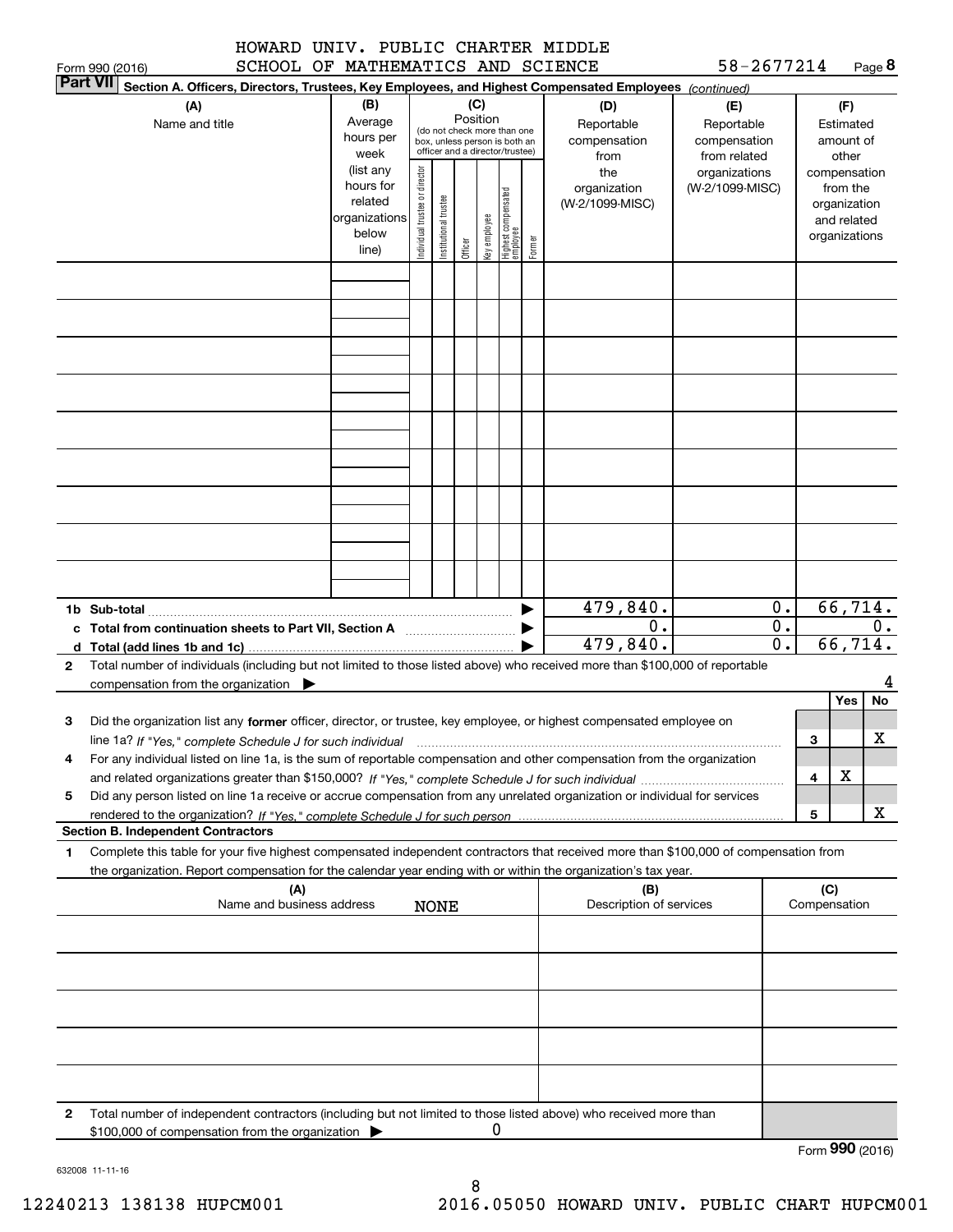|                                                                                         | <b>Part VIII</b>                 | <b>Statement of Revenue</b>                                                                                                                                                                                                                                                                                                                                                                                                                                                                                                                                                                                          |                                                                          |                                                              |                         |                                                 |                                         |                                                                      |
|-----------------------------------------------------------------------------------------|----------------------------------|----------------------------------------------------------------------------------------------------------------------------------------------------------------------------------------------------------------------------------------------------------------------------------------------------------------------------------------------------------------------------------------------------------------------------------------------------------------------------------------------------------------------------------------------------------------------------------------------------------------------|--------------------------------------------------------------------------|--------------------------------------------------------------|-------------------------|-------------------------------------------------|-----------------------------------------|----------------------------------------------------------------------|
|                                                                                         |                                  | Check if Schedule O contains a response or note to any line in this Part VIII                                                                                                                                                                                                                                                                                                                                                                                                                                                                                                                                        |                                                                          |                                                              |                         |                                                 |                                         |                                                                      |
|                                                                                         |                                  |                                                                                                                                                                                                                                                                                                                                                                                                                                                                                                                                                                                                                      |                                                                          |                                                              | (A)<br>Total revenue    | (B)<br>Related or<br>exempt function<br>revenue | (C)<br>Unrelated<br>business<br>revenue | (D)<br>Revenuè excluded<br>from tax under<br>sections<br>$512 - 514$ |
| Contributions, Gifts, Grants<br>and Other Similar Amounts<br>Program Service<br>Revenue | b<br>2а<br>b<br>с<br>d<br>е<br>a | 1 a Federated campaigns<br>Membership dues<br>c Fundraising events<br>d Related organizations<br>e Government grants (contributions)<br>f All other contributions, gifts, grants, and<br>similar amounts not included above<br><b>g</b> Noncash contributions included in lines 1a-1f: \$<br>the contract of the contract of the contract of the contract of the<br><u> 1989 - Johann Barn, amerikansk politiker (d. 1989)</u><br><u> 1989 - Johann Barn, mars ann an t-Amhain ann an t-Amhain an t-Amhain an t-Amhain an t-Amhain an t-Amhain an t-</u><br><u> 1989 - Andrea State Barbara, amerikan personal (</u> | 1a<br>1b<br>1 <sub>c</sub><br>1 <sub>d</sub><br>1e<br>1f $5, 596, 858$ . | 471,617.<br>$\overline{\phantom{a}}$<br><b>Business Code</b> | 6,068,475.              |                                                 |                                         |                                                                      |
|                                                                                         | 3<br>4<br>5                      | Investment income (including dividends, interest, and<br>Income from investment of tax-exempt bond proceeds                                                                                                                                                                                                                                                                                                                                                                                                                                                                                                          |                                                                          | ▶                                                            | 2,878.                  |                                                 |                                         | 2,878.                                                               |
| <b>Other Revenue</b>                                                                    | 6а                               | Gross rents<br>Rental income or (loss)                                                                                                                                                                                                                                                                                                                                                                                                                                                                                                                                                                               | (i) Real                                                                 | (ii) Personal                                                |                         |                                                 |                                         |                                                                      |
|                                                                                         |                                  | 7 a Gross amount from sales of<br>assets other than inventory<br><b>b</b> Less: cost or other basis<br>and sales expenses                                                                                                                                                                                                                                                                                                                                                                                                                                                                                            | (i) Securities                                                           | (ii) Other                                                   |                         |                                                 |                                         |                                                                      |
|                                                                                         |                                  | 8 a Gross income from fundraising events (not<br>including \$<br>and the control of the control of<br>contributions reported on line 1c). See                                                                                                                                                                                                                                                                                                                                                                                                                                                                        |                                                                          | $\blacktriangleright$                                        |                         |                                                 |                                         |                                                                      |
|                                                                                         |                                  | c Net income or (loss) from fundraising events<br>9 a Gross income from gaming activities. See                                                                                                                                                                                                                                                                                                                                                                                                                                                                                                                       |                                                                          |                                                              |                         |                                                 |                                         |                                                                      |
|                                                                                         |                                  | c Net income or (loss) from gaming activities<br>10 a Gross sales of inventory, less returns                                                                                                                                                                                                                                                                                                                                                                                                                                                                                                                         | b                                                                        |                                                              |                         |                                                 |                                         |                                                                      |
|                                                                                         |                                  | c Net income or (loss) from sales of inventory<br>Miscellaneous Revenue<br>11 a OTHER INCOME                                                                                                                                                                                                                                                                                                                                                                                                                                                                                                                         | b                                                                        | <b>Business Code</b><br>900099                               | 82,569.                 | 82,569.                                         |                                         |                                                                      |
|                                                                                         | c                                | <b>b UNIFORM INCOME</b>                                                                                                                                                                                                                                                                                                                                                                                                                                                                                                                                                                                              |                                                                          | 611710                                                       | 13,963.                 | 13,963.                                         |                                         |                                                                      |
|                                                                                         | 12<br>632009 11-11-16            |                                                                                                                                                                                                                                                                                                                                                                                                                                                                                                                                                                                                                      |                                                                          | $\blacktriangleright$                                        | 96,532.<br>6, 167, 885. | 96,532.                                         | $0$ .                                   | 2,878.<br>Form 990 (2016)                                            |

9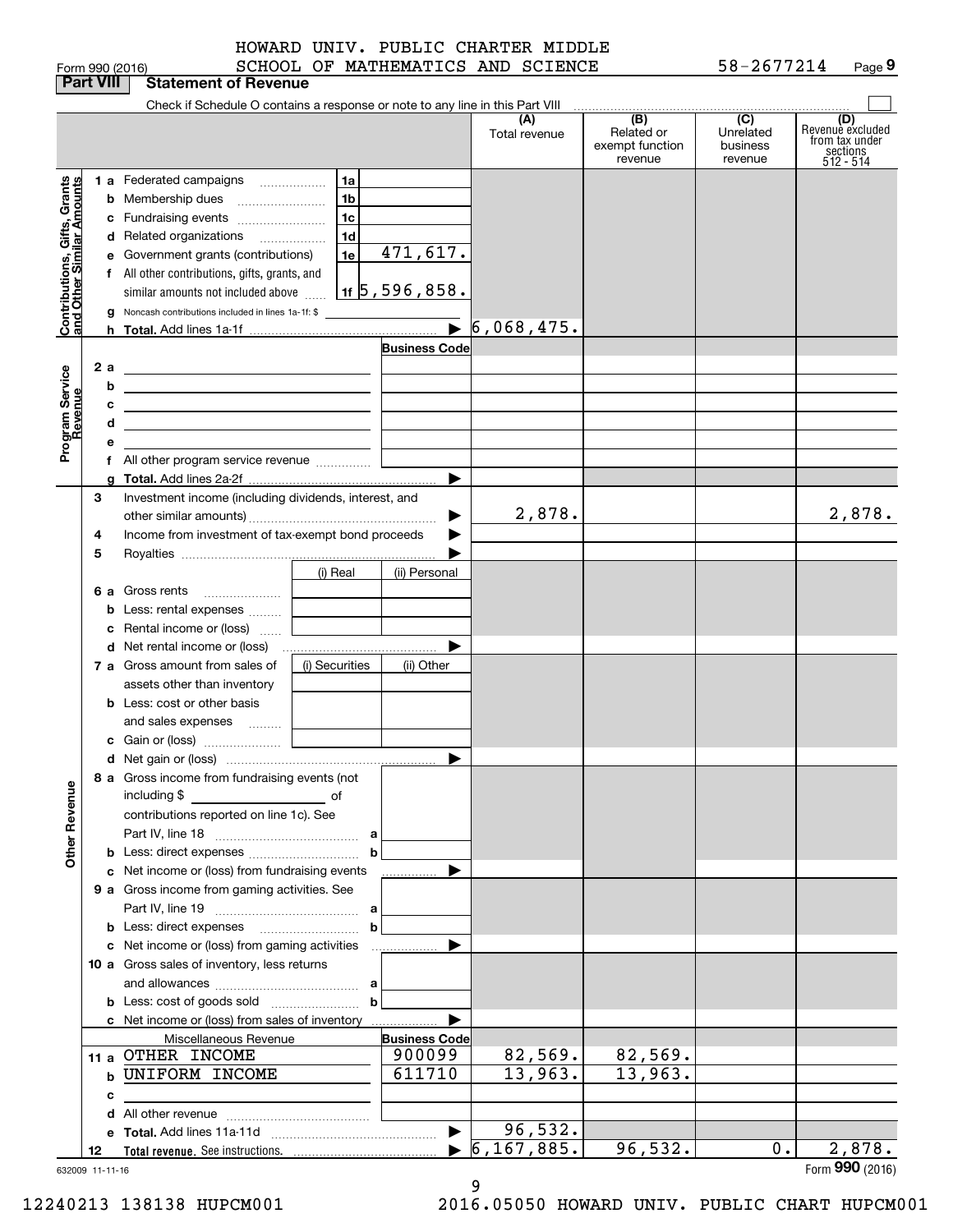### $_{\rm Form}$   $_{990}$  (2016) SCHOOL OF MATHEMATICS AND SCIENCE 58-2677214  $_{\rm Page}$ HOWARD UNIV. PUBLIC CHARTER MIDDLE

**Part IX | Statement of Functional Expenses** 

|                 | Section 501(c)(3) and 501(c)(4) organizations must complete all columns. All other organizations must complete column (A).<br>Check if Schedule O contains a response or note to any line in this Part IX |                       |                                    |                                           |                                |
|-----------------|-----------------------------------------------------------------------------------------------------------------------------------------------------------------------------------------------------------|-----------------------|------------------------------------|-------------------------------------------|--------------------------------|
|                 | Do not include amounts reported on lines 6b,<br>7b, 8b, 9b, and 10b of Part VIII.                                                                                                                         | (A)<br>Total expenses | (B)<br>Program service<br>expenses | (C)<br>Management and<br>general expenses | (D)<br>Fundraising<br>expenses |
| 1.              | Grants and other assistance to domestic organizations                                                                                                                                                     |                       |                                    |                                           |                                |
|                 | and domestic governments. See Part IV, line 21                                                                                                                                                            |                       |                                    |                                           |                                |
| $\mathbf{2}$    | Grants and other assistance to domestic                                                                                                                                                                   |                       |                                    |                                           |                                |
|                 | individuals. See Part IV, line 22                                                                                                                                                                         |                       |                                    |                                           |                                |
| 3               | Grants and other assistance to foreign                                                                                                                                                                    |                       |                                    |                                           |                                |
|                 | organizations, foreign governments, and foreign                                                                                                                                                           |                       |                                    |                                           |                                |
|                 | individuals. See Part IV, lines 15 and 16                                                                                                                                                                 |                       |                                    |                                           |                                |
| 4               | Benefits paid to or for members                                                                                                                                                                           |                       |                                    |                                           |                                |
| 5               | Compensation of current officers, directors,                                                                                                                                                              |                       |                                    |                                           |                                |
|                 | trustees, and key employees                                                                                                                                                                               | 479,839.              | 417,460.                           | 38,387.                                   | 23,992.                        |
| 6               | Compensation not included above, to disqualified                                                                                                                                                          |                       |                                    |                                           |                                |
|                 | persons (as defined under section 4958(f)(1)) and                                                                                                                                                         |                       |                                    |                                           |                                |
|                 | persons described in section 4958(c)(3)(B)                                                                                                                                                                | 3,009,845.            |                                    | 240,788.                                  |                                |
| 7               |                                                                                                                                                                                                           |                       | 2,618,565.                         |                                           | 150, 492.                      |
| 8               | Pension plan accruals and contributions (include                                                                                                                                                          |                       |                                    |                                           |                                |
|                 | section 401(k) and 403(b) employer contributions)                                                                                                                                                         | 502, 204.             | 436,918.                           | 40,176.                                   | 25,110.                        |
| 9               |                                                                                                                                                                                                           | 339,109.              | 295,025.                           | 27,129.                                   | 16,955.                        |
| 10<br>11        | Fees for services (non-employees):                                                                                                                                                                        |                       |                                    |                                           |                                |
| a               |                                                                                                                                                                                                           |                       |                                    |                                           |                                |
| b               |                                                                                                                                                                                                           | 66, 351.              | 57,725.                            | 5,308.                                    |                                |
| с               |                                                                                                                                                                                                           | 29,034.               | 25, 259.                           | $\overline{2.323.}$                       | $\frac{3,318}{1,452}$          |
| d               |                                                                                                                                                                                                           |                       |                                    |                                           |                                |
| е               | Professional fundraising services. See Part IV, line 17                                                                                                                                                   |                       |                                    |                                           |                                |
| f               | Investment management fees                                                                                                                                                                                | 72,583.               | 63,147.                            | 5,807.                                    | 3,629.                         |
| g               | Other. (If line 11g amount exceeds 10% of line 25,                                                                                                                                                        |                       |                                    |                                           |                                |
|                 | column (A) amount, list line 11g expenses on Sch 0.)                                                                                                                                                      | 120,930.              | 105, 209.                          | 9,674.                                    | 6,047.                         |
| 12 <sub>2</sub> |                                                                                                                                                                                                           |                       |                                    |                                           |                                |
| 13              |                                                                                                                                                                                                           | 153,709.              | 133,727.                           | 12,297.                                   | 7,685.                         |
| 14              |                                                                                                                                                                                                           | 79,375.               | 69,056.                            | 6,350.                                    | 3,969.                         |
| 15              |                                                                                                                                                                                                           |                       |                                    |                                           |                                |
| 16              |                                                                                                                                                                                                           | 187,026.              | 162, 713.                          | 14,963.                                   | 9,350.                         |
| 17              |                                                                                                                                                                                                           | 14,377.               | 12,508.                            | 1,150.                                    | 719.                           |
| 18              | Payments of travel or entertainment expenses                                                                                                                                                              |                       |                                    |                                           |                                |
|                 | for any federal, state, or local public officials                                                                                                                                                         |                       |                                    |                                           |                                |
| 19              | Conferences, conventions, and meetings                                                                                                                                                                    | 14,475.               | 12,593.                            | 1,158.                                    | 724.                           |
| 20              | Interest                                                                                                                                                                                                  |                       |                                    |                                           |                                |
| 21              |                                                                                                                                                                                                           |                       |                                    |                                           |                                |
| 22              | Depreciation, depletion, and amortization                                                                                                                                                                 | 134,118.<br>30,008.   | 116,683.<br>26, 107.               | 10,729.<br>2,401.                         | 6,706.<br>1,500.               |
| 23              | Insurance<br>Other expenses. Itemize expenses not covered                                                                                                                                                 |                       |                                    |                                           |                                |
| 24              | above. (List miscellaneous expenses in line 24e. If line<br>24e amount exceeds 10% of line 25, column (A)<br>amount, list line 24e expenses on Schedule O.)                                               |                       |                                    |                                           |                                |
| a               | DIRECT STUDENT COSTS                                                                                                                                                                                      | 719,886.              | 719,886.                           |                                           |                                |
| b               | LOSS ON ASSET DISPOSAL                                                                                                                                                                                    | 126, 403.             |                                    | 126,403.                                  |                                |
| C               | PROFESSIONAL DEVELOPMEN                                                                                                                                                                                   | 42,407.               | 36,894.                            | 3,393.                                    | 2,120.                         |
| d               | FEES AND LICENSES                                                                                                                                                                                         | 8,766.                | 7,627.                             | 701.                                      | 438.                           |
|                 | e All other expenses                                                                                                                                                                                      | 14,858.               | 12,926.                            | 1,189.                                    | $\overline{743}$ .             |
| 25              | Total functional expenses. Add lines 1 through 24e                                                                                                                                                        | 6, 145, 303.          | 5,330,028.                         | 550, 326.                                 | 264,949.                       |
| 26              | Joint costs. Complete this line only if the organization                                                                                                                                                  |                       |                                    |                                           |                                |
|                 | reported in column (B) joint costs from a combined                                                                                                                                                        |                       |                                    |                                           |                                |
|                 | educational campaign and fundraising solicitation.                                                                                                                                                        |                       |                                    |                                           |                                |
|                 | Check here $\blacktriangleright$<br>if following SOP 98-2 (ASC 958-720)                                                                                                                                   |                       |                                    |                                           |                                |

632010 11-11-16

Form (2016) **990**

12240213 138138 HUPCM001 2016.05050 HOWARD UNIV. PUBLIC CHART HUPCM001

10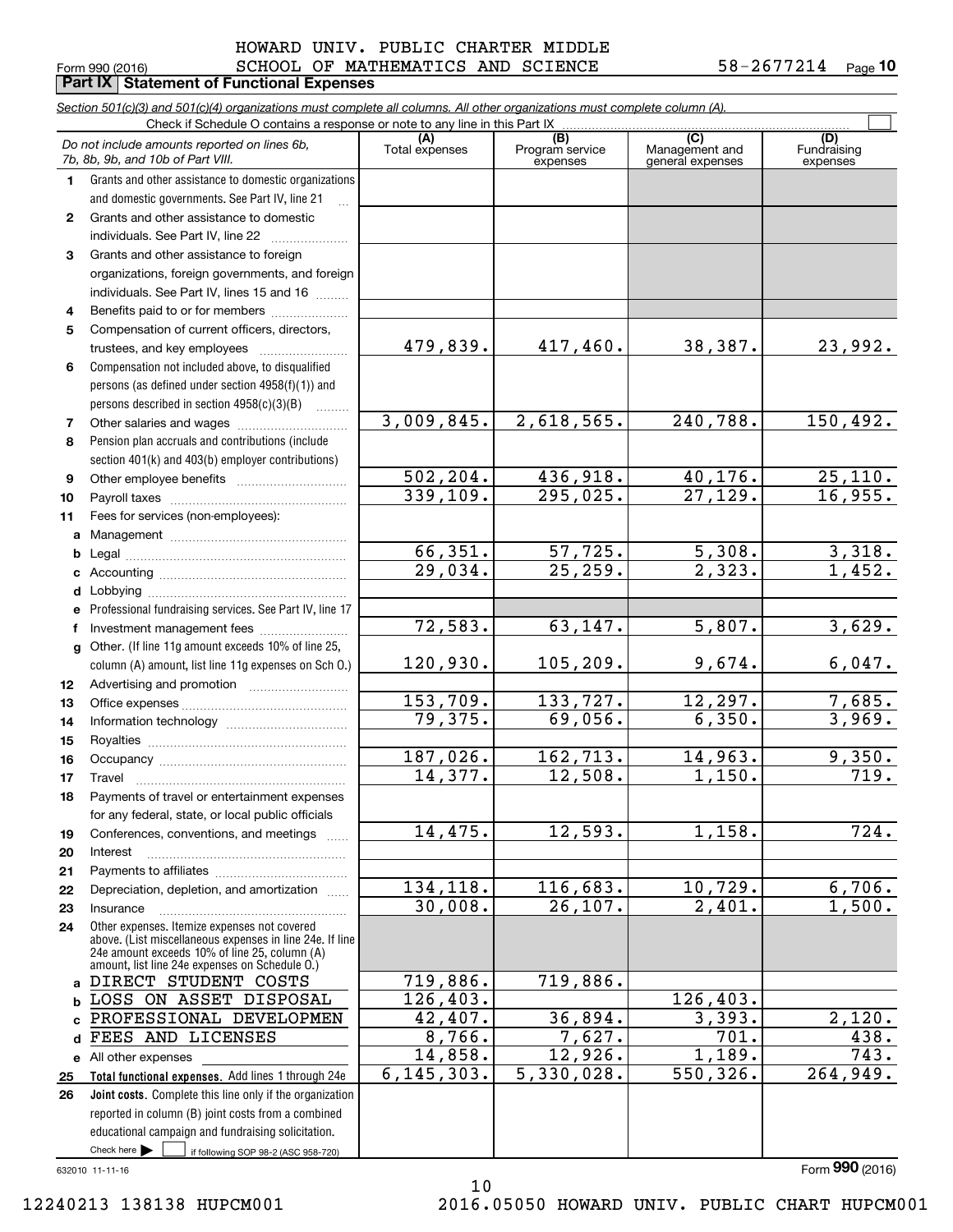### $_{\rm Form}$   $_{990}$  (2016) SCHOOL OF MATHEMATICS AND SCIENCE 58-2677214  $_{\rm Page}$ HOWARD UNIV. PUBLIC CHARTER MIDDLE

| (A)<br>(B)<br>Beginning of year<br>End of year<br>934,684.<br>$\overline{697,140}$ .<br>$\mathbf{1}$<br>1<br>$\mathbf{2}$<br>2<br>70, 579.<br>198,849.<br>$\mathbf{3}$<br>з<br>28,592.<br>132,184.<br>$\overline{\mathbf{4}}$<br>4<br>5<br>Loans and other receivables from current and former officers, directors,<br>trustees, key employees, and highest compensated employees. Complete<br>5<br>Loans and other receivables from other disqualified persons (as defined under<br>6<br>section 4958(f)(1)), persons described in section 4958(c)(3)(B), and contributing<br>employers and sponsoring organizations of section 501(c)(9) voluntary<br>6<br>employees' beneficiary organizations (see instr). Complete Part II of Sch L<br>Assets<br>$\overline{\phantom{a}}$<br>7<br>8<br>8<br>6,920.<br>8,696.<br>9<br>9<br><b>10a</b> Land, buildings, and equipment: cost or other<br>basis. Complete Part VI of Schedule D  10a  <br>316,693.<br>196, 232.<br>305,946.<br>120,461.<br>10 <sub>b</sub><br>10 <sub>c</sub><br><b>b</b> Less: accumulated depreciation<br>. 1<br>11<br>11<br>901, 123.<br>903, 372.<br>12<br>12<br>13<br>13<br>14<br>14<br>15<br>15<br>2, 249, 620.<br>2,058,926.<br>16<br>16<br>526, 572.<br>348,598.<br>17<br>17<br>18<br>18<br>35,302.<br>0.<br>19<br>19<br>Deferred revenue manual contracts and contracts are all the manual contracts and contracts are contracted and contract are contracted and contract are contracted and contract are contracted and contract are contracted and<br>20<br>20<br>21<br>21<br>Escrow or custodial account liability. Complete Part IV of Schedule D<br>Loans and other payables to current and former officers, directors, trustees,<br>22<br>Liabilities<br>key employees, highest compensated employees, and disqualified persons.<br>22<br>23<br>Secured mortgages and notes payable to unrelated third parties<br>23<br>24<br>24<br>25<br>Other liabilities (including federal income tax, payables to related third<br>parties, and other liabilities not included on lines 17-24). Complete Part X of<br>25<br>Schedule D<br>561,874.<br>348,598.<br>26<br>26<br>Organizations that follow SFAS 117 (ASC 958), check here $\blacktriangleright \begin{array}{ c } \hline X & \text{and} \end{array}$<br>complete lines 27 through 29, and lines 33 and 34.<br>Net Assets or Fund Balances<br>1,687,746.<br>1,610,328.<br>27<br>27<br>100,000.<br>0.<br>28<br>28<br>29<br>29<br>Permanently restricted net assets<br>Organizations that do not follow SFAS 117 (ASC 958), check here ▶ □<br>and complete lines 30 through 34.<br>30<br>30<br>Paid-in or capital surplus, or land, building, or equipment fund<br>31<br>31<br>Retained earnings, endowment, accumulated income, or other funds<br>32<br>32 |  |  |  |  |            |    |            |
|---------------------------------------------------------------------------------------------------------------------------------------------------------------------------------------------------------------------------------------------------------------------------------------------------------------------------------------------------------------------------------------------------------------------------------------------------------------------------------------------------------------------------------------------------------------------------------------------------------------------------------------------------------------------------------------------------------------------------------------------------------------------------------------------------------------------------------------------------------------------------------------------------------------------------------------------------------------------------------------------------------------------------------------------------------------------------------------------------------------------------------------------------------------------------------------------------------------------------------------------------------------------------------------------------------------------------------------------------------------------------------------------------------------------------------------------------------------------------------------------------------------------------------------------------------------------------------------------------------------------------------------------------------------------------------------------------------------------------------------------------------------------------------------------------------------------------------------------------------------------------------------------------------------------------------------------------------------------------------------------------------------------------------------------------------------------------------------------------------------------------------------------------------------------------------------------------------------------------------------------------------------------------------------------------------------------------------------------------------------------------------------------------------------------------------------------------------------------------------------------------------------------------------------------------------------------------------------------------------------------------------------------------------------------------------------------------------------------------------------------------------------------------------------------|--|--|--|--|------------|----|------------|
|                                                                                                                                                                                                                                                                                                                                                                                                                                                                                                                                                                                                                                                                                                                                                                                                                                                                                                                                                                                                                                                                                                                                                                                                                                                                                                                                                                                                                                                                                                                                                                                                                                                                                                                                                                                                                                                                                                                                                                                                                                                                                                                                                                                                                                                                                                                                                                                                                                                                                                                                                                                                                                                                                                                                                                                             |  |  |  |  |            |    |            |
|                                                                                                                                                                                                                                                                                                                                                                                                                                                                                                                                                                                                                                                                                                                                                                                                                                                                                                                                                                                                                                                                                                                                                                                                                                                                                                                                                                                                                                                                                                                                                                                                                                                                                                                                                                                                                                                                                                                                                                                                                                                                                                                                                                                                                                                                                                                                                                                                                                                                                                                                                                                                                                                                                                                                                                                             |  |  |  |  |            |    |            |
|                                                                                                                                                                                                                                                                                                                                                                                                                                                                                                                                                                                                                                                                                                                                                                                                                                                                                                                                                                                                                                                                                                                                                                                                                                                                                                                                                                                                                                                                                                                                                                                                                                                                                                                                                                                                                                                                                                                                                                                                                                                                                                                                                                                                                                                                                                                                                                                                                                                                                                                                                                                                                                                                                                                                                                                             |  |  |  |  |            |    |            |
|                                                                                                                                                                                                                                                                                                                                                                                                                                                                                                                                                                                                                                                                                                                                                                                                                                                                                                                                                                                                                                                                                                                                                                                                                                                                                                                                                                                                                                                                                                                                                                                                                                                                                                                                                                                                                                                                                                                                                                                                                                                                                                                                                                                                                                                                                                                                                                                                                                                                                                                                                                                                                                                                                                                                                                                             |  |  |  |  |            |    |            |
|                                                                                                                                                                                                                                                                                                                                                                                                                                                                                                                                                                                                                                                                                                                                                                                                                                                                                                                                                                                                                                                                                                                                                                                                                                                                                                                                                                                                                                                                                                                                                                                                                                                                                                                                                                                                                                                                                                                                                                                                                                                                                                                                                                                                                                                                                                                                                                                                                                                                                                                                                                                                                                                                                                                                                                                             |  |  |  |  |            |    |            |
|                                                                                                                                                                                                                                                                                                                                                                                                                                                                                                                                                                                                                                                                                                                                                                                                                                                                                                                                                                                                                                                                                                                                                                                                                                                                                                                                                                                                                                                                                                                                                                                                                                                                                                                                                                                                                                                                                                                                                                                                                                                                                                                                                                                                                                                                                                                                                                                                                                                                                                                                                                                                                                                                                                                                                                                             |  |  |  |  |            |    |            |
|                                                                                                                                                                                                                                                                                                                                                                                                                                                                                                                                                                                                                                                                                                                                                                                                                                                                                                                                                                                                                                                                                                                                                                                                                                                                                                                                                                                                                                                                                                                                                                                                                                                                                                                                                                                                                                                                                                                                                                                                                                                                                                                                                                                                                                                                                                                                                                                                                                                                                                                                                                                                                                                                                                                                                                                             |  |  |  |  |            |    |            |
|                                                                                                                                                                                                                                                                                                                                                                                                                                                                                                                                                                                                                                                                                                                                                                                                                                                                                                                                                                                                                                                                                                                                                                                                                                                                                                                                                                                                                                                                                                                                                                                                                                                                                                                                                                                                                                                                                                                                                                                                                                                                                                                                                                                                                                                                                                                                                                                                                                                                                                                                                                                                                                                                                                                                                                                             |  |  |  |  |            |    |            |
|                                                                                                                                                                                                                                                                                                                                                                                                                                                                                                                                                                                                                                                                                                                                                                                                                                                                                                                                                                                                                                                                                                                                                                                                                                                                                                                                                                                                                                                                                                                                                                                                                                                                                                                                                                                                                                                                                                                                                                                                                                                                                                                                                                                                                                                                                                                                                                                                                                                                                                                                                                                                                                                                                                                                                                                             |  |  |  |  |            |    |            |
|                                                                                                                                                                                                                                                                                                                                                                                                                                                                                                                                                                                                                                                                                                                                                                                                                                                                                                                                                                                                                                                                                                                                                                                                                                                                                                                                                                                                                                                                                                                                                                                                                                                                                                                                                                                                                                                                                                                                                                                                                                                                                                                                                                                                                                                                                                                                                                                                                                                                                                                                                                                                                                                                                                                                                                                             |  |  |  |  |            |    |            |
|                                                                                                                                                                                                                                                                                                                                                                                                                                                                                                                                                                                                                                                                                                                                                                                                                                                                                                                                                                                                                                                                                                                                                                                                                                                                                                                                                                                                                                                                                                                                                                                                                                                                                                                                                                                                                                                                                                                                                                                                                                                                                                                                                                                                                                                                                                                                                                                                                                                                                                                                                                                                                                                                                                                                                                                             |  |  |  |  |            |    |            |
|                                                                                                                                                                                                                                                                                                                                                                                                                                                                                                                                                                                                                                                                                                                                                                                                                                                                                                                                                                                                                                                                                                                                                                                                                                                                                                                                                                                                                                                                                                                                                                                                                                                                                                                                                                                                                                                                                                                                                                                                                                                                                                                                                                                                                                                                                                                                                                                                                                                                                                                                                                                                                                                                                                                                                                                             |  |  |  |  |            |    |            |
|                                                                                                                                                                                                                                                                                                                                                                                                                                                                                                                                                                                                                                                                                                                                                                                                                                                                                                                                                                                                                                                                                                                                                                                                                                                                                                                                                                                                                                                                                                                                                                                                                                                                                                                                                                                                                                                                                                                                                                                                                                                                                                                                                                                                                                                                                                                                                                                                                                                                                                                                                                                                                                                                                                                                                                                             |  |  |  |  |            |    |            |
|                                                                                                                                                                                                                                                                                                                                                                                                                                                                                                                                                                                                                                                                                                                                                                                                                                                                                                                                                                                                                                                                                                                                                                                                                                                                                                                                                                                                                                                                                                                                                                                                                                                                                                                                                                                                                                                                                                                                                                                                                                                                                                                                                                                                                                                                                                                                                                                                                                                                                                                                                                                                                                                                                                                                                                                             |  |  |  |  |            |    |            |
|                                                                                                                                                                                                                                                                                                                                                                                                                                                                                                                                                                                                                                                                                                                                                                                                                                                                                                                                                                                                                                                                                                                                                                                                                                                                                                                                                                                                                                                                                                                                                                                                                                                                                                                                                                                                                                                                                                                                                                                                                                                                                                                                                                                                                                                                                                                                                                                                                                                                                                                                                                                                                                                                                                                                                                                             |  |  |  |  |            |    |            |
|                                                                                                                                                                                                                                                                                                                                                                                                                                                                                                                                                                                                                                                                                                                                                                                                                                                                                                                                                                                                                                                                                                                                                                                                                                                                                                                                                                                                                                                                                                                                                                                                                                                                                                                                                                                                                                                                                                                                                                                                                                                                                                                                                                                                                                                                                                                                                                                                                                                                                                                                                                                                                                                                                                                                                                                             |  |  |  |  |            |    |            |
|                                                                                                                                                                                                                                                                                                                                                                                                                                                                                                                                                                                                                                                                                                                                                                                                                                                                                                                                                                                                                                                                                                                                                                                                                                                                                                                                                                                                                                                                                                                                                                                                                                                                                                                                                                                                                                                                                                                                                                                                                                                                                                                                                                                                                                                                                                                                                                                                                                                                                                                                                                                                                                                                                                                                                                                             |  |  |  |  |            |    |            |
|                                                                                                                                                                                                                                                                                                                                                                                                                                                                                                                                                                                                                                                                                                                                                                                                                                                                                                                                                                                                                                                                                                                                                                                                                                                                                                                                                                                                                                                                                                                                                                                                                                                                                                                                                                                                                                                                                                                                                                                                                                                                                                                                                                                                                                                                                                                                                                                                                                                                                                                                                                                                                                                                                                                                                                                             |  |  |  |  |            |    |            |
|                                                                                                                                                                                                                                                                                                                                                                                                                                                                                                                                                                                                                                                                                                                                                                                                                                                                                                                                                                                                                                                                                                                                                                                                                                                                                                                                                                                                                                                                                                                                                                                                                                                                                                                                                                                                                                                                                                                                                                                                                                                                                                                                                                                                                                                                                                                                                                                                                                                                                                                                                                                                                                                                                                                                                                                             |  |  |  |  |            |    |            |
|                                                                                                                                                                                                                                                                                                                                                                                                                                                                                                                                                                                                                                                                                                                                                                                                                                                                                                                                                                                                                                                                                                                                                                                                                                                                                                                                                                                                                                                                                                                                                                                                                                                                                                                                                                                                                                                                                                                                                                                                                                                                                                                                                                                                                                                                                                                                                                                                                                                                                                                                                                                                                                                                                                                                                                                             |  |  |  |  |            |    |            |
|                                                                                                                                                                                                                                                                                                                                                                                                                                                                                                                                                                                                                                                                                                                                                                                                                                                                                                                                                                                                                                                                                                                                                                                                                                                                                                                                                                                                                                                                                                                                                                                                                                                                                                                                                                                                                                                                                                                                                                                                                                                                                                                                                                                                                                                                                                                                                                                                                                                                                                                                                                                                                                                                                                                                                                                             |  |  |  |  |            |    |            |
|                                                                                                                                                                                                                                                                                                                                                                                                                                                                                                                                                                                                                                                                                                                                                                                                                                                                                                                                                                                                                                                                                                                                                                                                                                                                                                                                                                                                                                                                                                                                                                                                                                                                                                                                                                                                                                                                                                                                                                                                                                                                                                                                                                                                                                                                                                                                                                                                                                                                                                                                                                                                                                                                                                                                                                                             |  |  |  |  |            |    |            |
|                                                                                                                                                                                                                                                                                                                                                                                                                                                                                                                                                                                                                                                                                                                                                                                                                                                                                                                                                                                                                                                                                                                                                                                                                                                                                                                                                                                                                                                                                                                                                                                                                                                                                                                                                                                                                                                                                                                                                                                                                                                                                                                                                                                                                                                                                                                                                                                                                                                                                                                                                                                                                                                                                                                                                                                             |  |  |  |  |            |    |            |
|                                                                                                                                                                                                                                                                                                                                                                                                                                                                                                                                                                                                                                                                                                                                                                                                                                                                                                                                                                                                                                                                                                                                                                                                                                                                                                                                                                                                                                                                                                                                                                                                                                                                                                                                                                                                                                                                                                                                                                                                                                                                                                                                                                                                                                                                                                                                                                                                                                                                                                                                                                                                                                                                                                                                                                                             |  |  |  |  |            |    |            |
|                                                                                                                                                                                                                                                                                                                                                                                                                                                                                                                                                                                                                                                                                                                                                                                                                                                                                                                                                                                                                                                                                                                                                                                                                                                                                                                                                                                                                                                                                                                                                                                                                                                                                                                                                                                                                                                                                                                                                                                                                                                                                                                                                                                                                                                                                                                                                                                                                                                                                                                                                                                                                                                                                                                                                                                             |  |  |  |  |            |    |            |
|                                                                                                                                                                                                                                                                                                                                                                                                                                                                                                                                                                                                                                                                                                                                                                                                                                                                                                                                                                                                                                                                                                                                                                                                                                                                                                                                                                                                                                                                                                                                                                                                                                                                                                                                                                                                                                                                                                                                                                                                                                                                                                                                                                                                                                                                                                                                                                                                                                                                                                                                                                                                                                                                                                                                                                                             |  |  |  |  |            |    |            |
|                                                                                                                                                                                                                                                                                                                                                                                                                                                                                                                                                                                                                                                                                                                                                                                                                                                                                                                                                                                                                                                                                                                                                                                                                                                                                                                                                                                                                                                                                                                                                                                                                                                                                                                                                                                                                                                                                                                                                                                                                                                                                                                                                                                                                                                                                                                                                                                                                                                                                                                                                                                                                                                                                                                                                                                             |  |  |  |  |            |    |            |
|                                                                                                                                                                                                                                                                                                                                                                                                                                                                                                                                                                                                                                                                                                                                                                                                                                                                                                                                                                                                                                                                                                                                                                                                                                                                                                                                                                                                                                                                                                                                                                                                                                                                                                                                                                                                                                                                                                                                                                                                                                                                                                                                                                                                                                                                                                                                                                                                                                                                                                                                                                                                                                                                                                                                                                                             |  |  |  |  |            |    |            |
|                                                                                                                                                                                                                                                                                                                                                                                                                                                                                                                                                                                                                                                                                                                                                                                                                                                                                                                                                                                                                                                                                                                                                                                                                                                                                                                                                                                                                                                                                                                                                                                                                                                                                                                                                                                                                                                                                                                                                                                                                                                                                                                                                                                                                                                                                                                                                                                                                                                                                                                                                                                                                                                                                                                                                                                             |  |  |  |  |            |    |            |
|                                                                                                                                                                                                                                                                                                                                                                                                                                                                                                                                                                                                                                                                                                                                                                                                                                                                                                                                                                                                                                                                                                                                                                                                                                                                                                                                                                                                                                                                                                                                                                                                                                                                                                                                                                                                                                                                                                                                                                                                                                                                                                                                                                                                                                                                                                                                                                                                                                                                                                                                                                                                                                                                                                                                                                                             |  |  |  |  |            |    |            |
|                                                                                                                                                                                                                                                                                                                                                                                                                                                                                                                                                                                                                                                                                                                                                                                                                                                                                                                                                                                                                                                                                                                                                                                                                                                                                                                                                                                                                                                                                                                                                                                                                                                                                                                                                                                                                                                                                                                                                                                                                                                                                                                                                                                                                                                                                                                                                                                                                                                                                                                                                                                                                                                                                                                                                                                             |  |  |  |  |            |    |            |
|                                                                                                                                                                                                                                                                                                                                                                                                                                                                                                                                                                                                                                                                                                                                                                                                                                                                                                                                                                                                                                                                                                                                                                                                                                                                                                                                                                                                                                                                                                                                                                                                                                                                                                                                                                                                                                                                                                                                                                                                                                                                                                                                                                                                                                                                                                                                                                                                                                                                                                                                                                                                                                                                                                                                                                                             |  |  |  |  |            |    |            |
|                                                                                                                                                                                                                                                                                                                                                                                                                                                                                                                                                                                                                                                                                                                                                                                                                                                                                                                                                                                                                                                                                                                                                                                                                                                                                                                                                                                                                                                                                                                                                                                                                                                                                                                                                                                                                                                                                                                                                                                                                                                                                                                                                                                                                                                                                                                                                                                                                                                                                                                                                                                                                                                                                                                                                                                             |  |  |  |  |            |    |            |
|                                                                                                                                                                                                                                                                                                                                                                                                                                                                                                                                                                                                                                                                                                                                                                                                                                                                                                                                                                                                                                                                                                                                                                                                                                                                                                                                                                                                                                                                                                                                                                                                                                                                                                                                                                                                                                                                                                                                                                                                                                                                                                                                                                                                                                                                                                                                                                                                                                                                                                                                                                                                                                                                                                                                                                                             |  |  |  |  |            |    |            |
|                                                                                                                                                                                                                                                                                                                                                                                                                                                                                                                                                                                                                                                                                                                                                                                                                                                                                                                                                                                                                                                                                                                                                                                                                                                                                                                                                                                                                                                                                                                                                                                                                                                                                                                                                                                                                                                                                                                                                                                                                                                                                                                                                                                                                                                                                                                                                                                                                                                                                                                                                                                                                                                                                                                                                                                             |  |  |  |  |            |    |            |
|                                                                                                                                                                                                                                                                                                                                                                                                                                                                                                                                                                                                                                                                                                                                                                                                                                                                                                                                                                                                                                                                                                                                                                                                                                                                                                                                                                                                                                                                                                                                                                                                                                                                                                                                                                                                                                                                                                                                                                                                                                                                                                                                                                                                                                                                                                                                                                                                                                                                                                                                                                                                                                                                                                                                                                                             |  |  |  |  |            |    |            |
|                                                                                                                                                                                                                                                                                                                                                                                                                                                                                                                                                                                                                                                                                                                                                                                                                                                                                                                                                                                                                                                                                                                                                                                                                                                                                                                                                                                                                                                                                                                                                                                                                                                                                                                                                                                                                                                                                                                                                                                                                                                                                                                                                                                                                                                                                                                                                                                                                                                                                                                                                                                                                                                                                                                                                                                             |  |  |  |  |            |    |            |
|                                                                                                                                                                                                                                                                                                                                                                                                                                                                                                                                                                                                                                                                                                                                                                                                                                                                                                                                                                                                                                                                                                                                                                                                                                                                                                                                                                                                                                                                                                                                                                                                                                                                                                                                                                                                                                                                                                                                                                                                                                                                                                                                                                                                                                                                                                                                                                                                                                                                                                                                                                                                                                                                                                                                                                                             |  |  |  |  |            |    |            |
|                                                                                                                                                                                                                                                                                                                                                                                                                                                                                                                                                                                                                                                                                                                                                                                                                                                                                                                                                                                                                                                                                                                                                                                                                                                                                                                                                                                                                                                                                                                                                                                                                                                                                                                                                                                                                                                                                                                                                                                                                                                                                                                                                                                                                                                                                                                                                                                                                                                                                                                                                                                                                                                                                                                                                                                             |  |  |  |  |            |    |            |
|                                                                                                                                                                                                                                                                                                                                                                                                                                                                                                                                                                                                                                                                                                                                                                                                                                                                                                                                                                                                                                                                                                                                                                                                                                                                                                                                                                                                                                                                                                                                                                                                                                                                                                                                                                                                                                                                                                                                                                                                                                                                                                                                                                                                                                                                                                                                                                                                                                                                                                                                                                                                                                                                                                                                                                                             |  |  |  |  |            |    |            |
|                                                                                                                                                                                                                                                                                                                                                                                                                                                                                                                                                                                                                                                                                                                                                                                                                                                                                                                                                                                                                                                                                                                                                                                                                                                                                                                                                                                                                                                                                                                                                                                                                                                                                                                                                                                                                                                                                                                                                                                                                                                                                                                                                                                                                                                                                                                                                                                                                                                                                                                                                                                                                                                                                                                                                                                             |  |  |  |  |            |    |            |
|                                                                                                                                                                                                                                                                                                                                                                                                                                                                                                                                                                                                                                                                                                                                                                                                                                                                                                                                                                                                                                                                                                                                                                                                                                                                                                                                                                                                                                                                                                                                                                                                                                                                                                                                                                                                                                                                                                                                                                                                                                                                                                                                                                                                                                                                                                                                                                                                                                                                                                                                                                                                                                                                                                                                                                                             |  |  |  |  |            |    |            |
|                                                                                                                                                                                                                                                                                                                                                                                                                                                                                                                                                                                                                                                                                                                                                                                                                                                                                                                                                                                                                                                                                                                                                                                                                                                                                                                                                                                                                                                                                                                                                                                                                                                                                                                                                                                                                                                                                                                                                                                                                                                                                                                                                                                                                                                                                                                                                                                                                                                                                                                                                                                                                                                                                                                                                                                             |  |  |  |  |            |    |            |
|                                                                                                                                                                                                                                                                                                                                                                                                                                                                                                                                                                                                                                                                                                                                                                                                                                                                                                                                                                                                                                                                                                                                                                                                                                                                                                                                                                                                                                                                                                                                                                                                                                                                                                                                                                                                                                                                                                                                                                                                                                                                                                                                                                                                                                                                                                                                                                                                                                                                                                                                                                                                                                                                                                                                                                                             |  |  |  |  |            |    |            |
|                                                                                                                                                                                                                                                                                                                                                                                                                                                                                                                                                                                                                                                                                                                                                                                                                                                                                                                                                                                                                                                                                                                                                                                                                                                                                                                                                                                                                                                                                                                                                                                                                                                                                                                                                                                                                                                                                                                                                                                                                                                                                                                                                                                                                                                                                                                                                                                                                                                                                                                                                                                                                                                                                                                                                                                             |  |  |  |  |            |    |            |
|                                                                                                                                                                                                                                                                                                                                                                                                                                                                                                                                                                                                                                                                                                                                                                                                                                                                                                                                                                                                                                                                                                                                                                                                                                                                                                                                                                                                                                                                                                                                                                                                                                                                                                                                                                                                                                                                                                                                                                                                                                                                                                                                                                                                                                                                                                                                                                                                                                                                                                                                                                                                                                                                                                                                                                                             |  |  |  |  |            |    |            |
|                                                                                                                                                                                                                                                                                                                                                                                                                                                                                                                                                                                                                                                                                                                                                                                                                                                                                                                                                                                                                                                                                                                                                                                                                                                                                                                                                                                                                                                                                                                                                                                                                                                                                                                                                                                                                                                                                                                                                                                                                                                                                                                                                                                                                                                                                                                                                                                                                                                                                                                                                                                                                                                                                                                                                                                             |  |  |  |  |            |    |            |
| 33                                                                                                                                                                                                                                                                                                                                                                                                                                                                                                                                                                                                                                                                                                                                                                                                                                                                                                                                                                                                                                                                                                                                                                                                                                                                                                                                                                                                                                                                                                                                                                                                                                                                                                                                                                                                                                                                                                                                                                                                                                                                                                                                                                                                                                                                                                                                                                                                                                                                                                                                                                                                                                                                                                                                                                                          |  |  |  |  | 1,687,746. | 33 | 1,710,328. |
| 2, 249, 620.<br>2,058,926.<br>34<br>34<br>$000$ ( $0.12$                                                                                                                                                                                                                                                                                                                                                                                                                                                                                                                                                                                                                                                                                                                                                                                                                                                                                                                                                                                                                                                                                                                                                                                                                                                                                                                                                                                                                                                                                                                                                                                                                                                                                                                                                                                                                                                                                                                                                                                                                                                                                                                                                                                                                                                                                                                                                                                                                                                                                                                                                                                                                                                                                                                                    |  |  |  |  |            |    |            |

Form (2016) **990**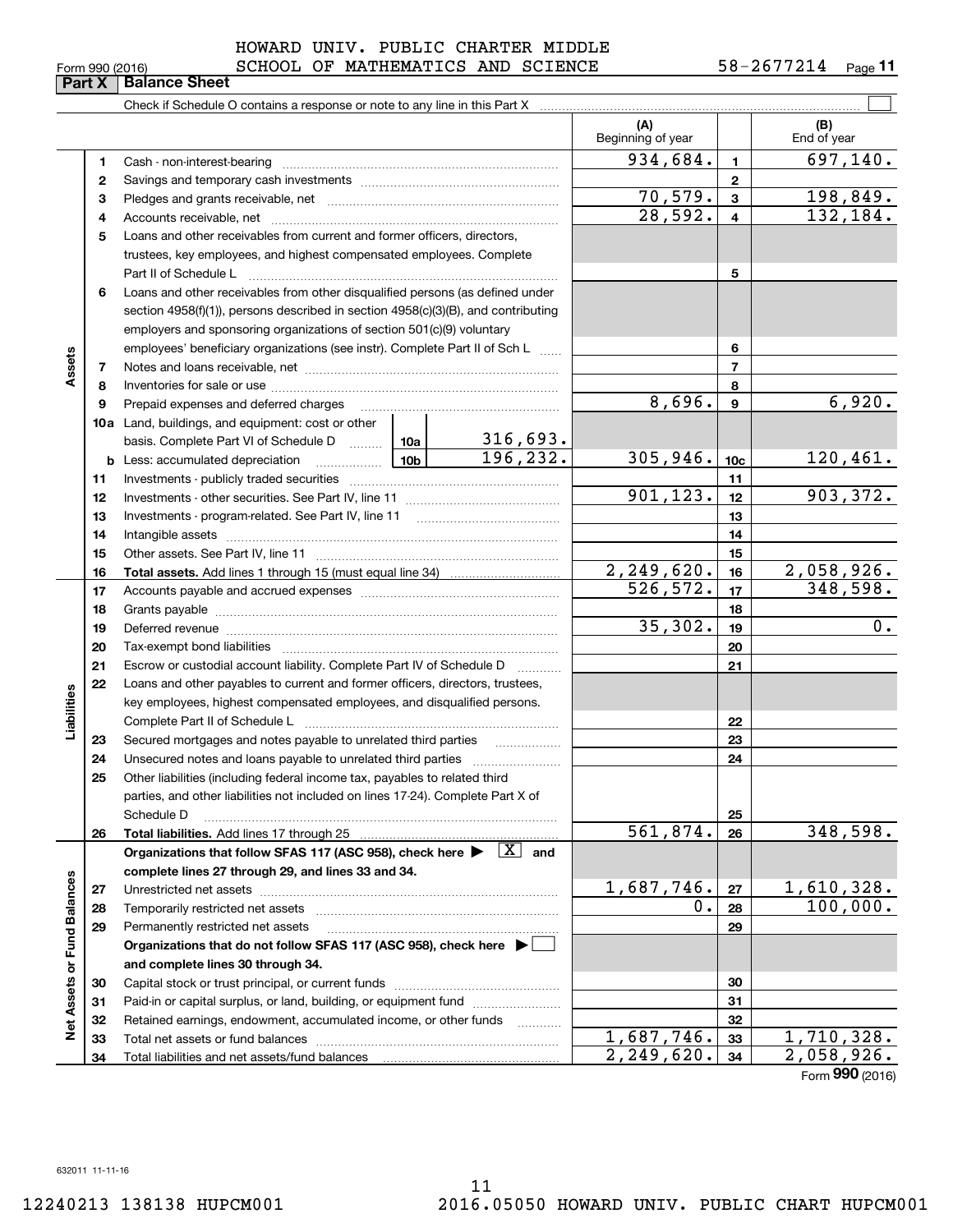|                                                        | HOWARD UNIV. PUBLIC CHARTER MIDDLE                                                                                              |                |                    |     |                   |  |  |
|--------------------------------------------------------|---------------------------------------------------------------------------------------------------------------------------------|----------------|--------------------|-----|-------------------|--|--|
|                                                        | SCHOOL OF MATHEMATICS AND SCIENCE<br>Form 990 (2016)                                                                            |                | 58-2677214 Page 12 |     |                   |  |  |
|                                                        | Part XI<br><b>Reconciliation of Net Assets</b>                                                                                  |                |                    |     |                   |  |  |
|                                                        | Check if Schedule O contains a response or note to any line in this Part XI                                                     |                |                    |     |                   |  |  |
|                                                        |                                                                                                                                 |                |                    |     |                   |  |  |
| 1                                                      | Total revenue (must equal Part VIII, column (A), line 12)                                                                       | 1              | 6, 167, 885.       |     |                   |  |  |
| $\mathbf{2}$                                           | Total expenses (must equal Part IX, column (A), line 25)                                                                        | $\mathbf{2}$   | 6, 145, 303.       |     |                   |  |  |
| З                                                      | Revenue less expenses. Subtract line 2 from line 1                                                                              | 3              |                    |     | 22,582.           |  |  |
| 4                                                      |                                                                                                                                 | 4              | 1,687,746.         |     |                   |  |  |
| 5<br>Net unrealized gains (losses) on investments<br>5 |                                                                                                                                 |                |                    |     |                   |  |  |
| 6                                                      | Donated services and use of facilities                                                                                          | 6              |                    |     |                   |  |  |
| 7                                                      | Investment expenses                                                                                                             | $\overline{7}$ |                    |     |                   |  |  |
| 8                                                      | Prior period adjustments                                                                                                        | 8              |                    |     | 0.                |  |  |
| 9                                                      | Other changes in net assets or fund balances (explain in Schedule O)<br>9                                                       |                |                    |     |                   |  |  |
| 10                                                     | Net assets or fund balances at end of year. Combine lines 3 through 9 (must equal Part X, line 33,                              |                |                    |     |                   |  |  |
|                                                        | column (B))                                                                                                                     | 10             | 1,710,328.         |     |                   |  |  |
|                                                        | Part XII Financial Statements and Reporting                                                                                     |                |                    |     |                   |  |  |
|                                                        |                                                                                                                                 |                |                    |     | $\mathbf{X}$      |  |  |
|                                                        |                                                                                                                                 |                |                    | Yes | <b>No</b>         |  |  |
| 1                                                      | $\boxed{\mathbf{X}}$ Accrual<br>Accounting method used to prepare the Form 990: <u>I</u> Cash<br>Other                          |                |                    |     |                   |  |  |
|                                                        | If the organization changed its method of accounting from a prior year or checked "Other," explain in Schedule O.               |                |                    |     |                   |  |  |
|                                                        | 2a Were the organization's financial statements compiled or reviewed by an independent accountant?                              |                | 2a                 |     | x                 |  |  |
|                                                        | If "Yes," check a box below to indicate whether the financial statements for the year were compiled or reviewed on a            |                |                    |     |                   |  |  |
|                                                        | separate basis, consolidated basis, or both:                                                                                    |                |                    |     |                   |  |  |
|                                                        | Separate basis<br>Consolidated basis<br>Both consolidated and separate basis                                                    |                |                    |     |                   |  |  |
|                                                        | <b>b</b> Were the organization's financial statements audited by an independent accountant?                                     |                | 2 <sub>b</sub>     | х   |                   |  |  |
|                                                        | If "Yes," check a box below to indicate whether the financial statements for the year were audited on a separate basis,         |                |                    |     |                   |  |  |
|                                                        | consolidated basis, or both:                                                                                                    |                |                    |     |                   |  |  |
|                                                        | $X$ Separate basis<br>Consolidated basis<br>Both consolidated and separate basis                                                |                |                    |     |                   |  |  |
|                                                        | c If "Yes" to line 2a or 2b, does the organization have a committee that assumes responsibility for oversight of the audit,     |                |                    |     |                   |  |  |
|                                                        |                                                                                                                                 |                | 2c                 | x   |                   |  |  |
|                                                        | If the organization changed either its oversight process or selection process during the tax year, explain in Schedule O.       |                |                    |     |                   |  |  |
|                                                        | 3a As a result of a federal award, was the organization required to undergo an audit or audits as set forth in the Single Audit |                |                    |     |                   |  |  |
|                                                        |                                                                                                                                 |                | За                 |     | х                 |  |  |
|                                                        | b If "Yes," did the organization undergo the required audit or audits? If the organization did not undergo the required audit   |                |                    |     |                   |  |  |
|                                                        |                                                                                                                                 |                | 3b                 |     |                   |  |  |
|                                                        |                                                                                                                                 |                |                    |     | $000 \text{ mas}$ |  |  |

Form (2016) **990**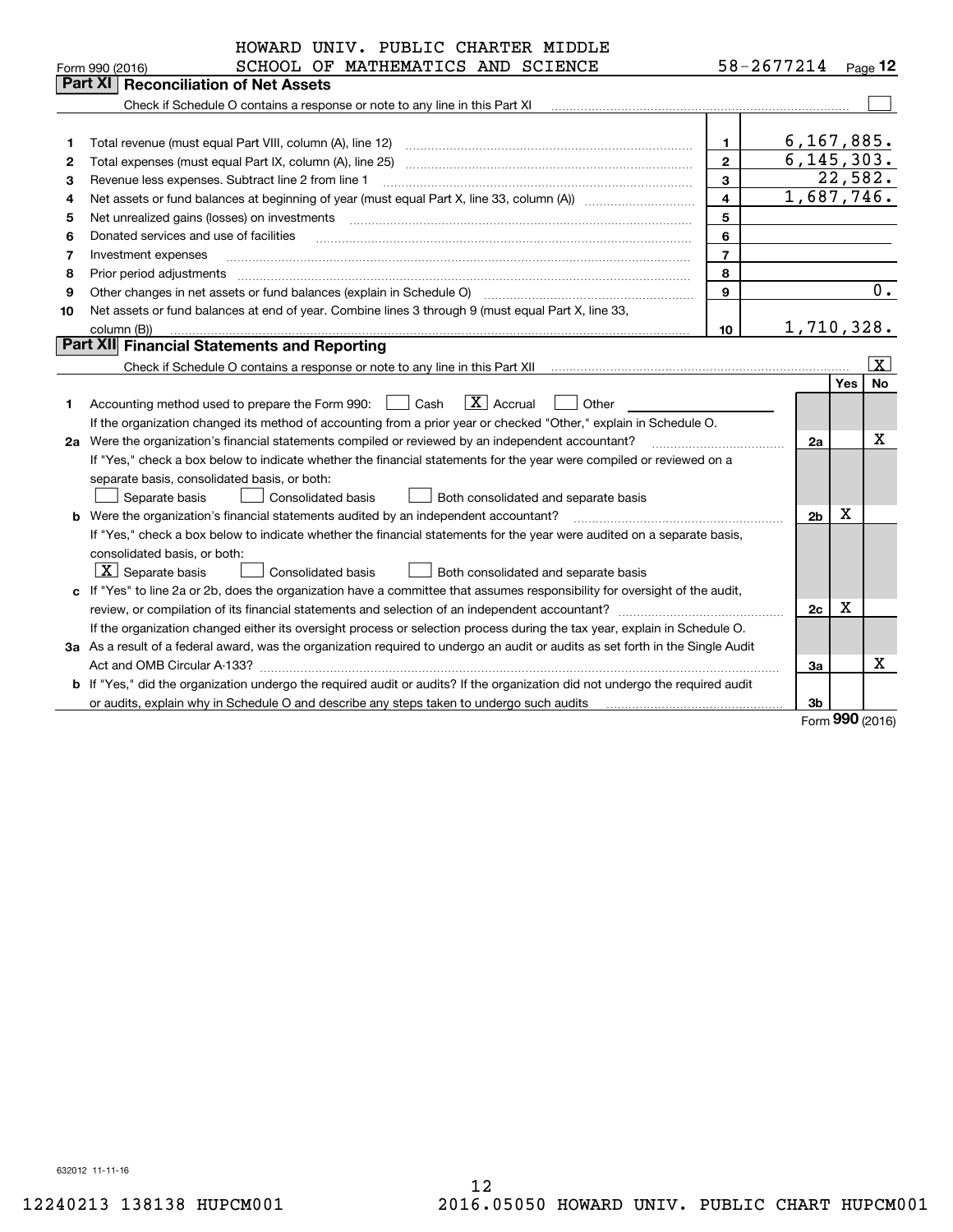| <b>SCHEDULE A</b><br>(Form 990 or 990-EZ)<br>Department of the Treasury<br>Internal Revenue Service       |                                               | <b>Public Charity Status and Public Support</b><br>Complete if the organization is a section 501(c)(3) organization or a section<br>4947(a)(1) nonexempt charitable trust.<br>Attach to Form 990 or Form 990-EZ. | OMB No. 1545-0047<br><b>Open to Public</b><br><b>Inspection</b>                                                                                                                                                                                                 |     |                                                                |                            |  |                                       |
|-----------------------------------------------------------------------------------------------------------|-----------------------------------------------|------------------------------------------------------------------------------------------------------------------------------------------------------------------------------------------------------------------|-----------------------------------------------------------------------------------------------------------------------------------------------------------------------------------------------------------------------------------------------------------------|-----|----------------------------------------------------------------|----------------------------|--|---------------------------------------|
|                                                                                                           |                                               |                                                                                                                                                                                                                  | Information about Schedule A (Form 990 or 990-EZ) and its instructions is at www.irs.gov/form990.                                                                                                                                                               |     |                                                                |                            |  | <b>Employer identification number</b> |
| Name of the organization                                                                                  |                                               |                                                                                                                                                                                                                  | HOWARD UNIV. PUBLIC CHARTER MIDDLE<br>SCHOOL OF MATHEMATICS AND SCIENCE                                                                                                                                                                                         |     |                                                                |                            |  | 58-2677214                            |
| Part I                                                                                                    |                                               |                                                                                                                                                                                                                  | Reason for Public Charity Status (All organizations must complete this part.) See instructions.                                                                                                                                                                 |     |                                                                |                            |  |                                       |
| The organization is not a private foundation because it is: (For lines 1 through 12, check only one box.) |                                               |                                                                                                                                                                                                                  |                                                                                                                                                                                                                                                                 |     |                                                                |                            |  |                                       |
| 1                                                                                                         |                                               |                                                                                                                                                                                                                  | A church, convention of churches, or association of churches described in section 170(b)(1)(A)(i).                                                                                                                                                              |     |                                                                |                            |  |                                       |
| x<br>2                                                                                                    |                                               |                                                                                                                                                                                                                  | A school described in section 170(b)(1)(A)(ii). (Attach Schedule E (Form 990 or 990-EZ).)                                                                                                                                                                       |     |                                                                |                            |  |                                       |
| 3                                                                                                         |                                               |                                                                                                                                                                                                                  | A hospital or a cooperative hospital service organization described in section 170(b)(1)(A)(iii).                                                                                                                                                               |     |                                                                |                            |  |                                       |
| 4                                                                                                         |                                               |                                                                                                                                                                                                                  | A medical research organization operated in conjunction with a hospital described in section 170(b)(1)(A)(iii). Enter the hospital's name,                                                                                                                      |     |                                                                |                            |  |                                       |
| city, and state:                                                                                          |                                               |                                                                                                                                                                                                                  |                                                                                                                                                                                                                                                                 |     |                                                                |                            |  |                                       |
| 5                                                                                                         |                                               |                                                                                                                                                                                                                  | An organization operated for the benefit of a college or university owned or operated by a governmental unit described in                                                                                                                                       |     |                                                                |                            |  |                                       |
|                                                                                                           | section 170(b)(1)(A)(iv). (Complete Part II.) |                                                                                                                                                                                                                  |                                                                                                                                                                                                                                                                 |     |                                                                |                            |  |                                       |
| 6                                                                                                         |                                               |                                                                                                                                                                                                                  | A federal, state, or local government or governmental unit described in section 170(b)(1)(A)(v).                                                                                                                                                                |     |                                                                |                            |  |                                       |
| 7                                                                                                         |                                               |                                                                                                                                                                                                                  | An organization that normally receives a substantial part of its support from a governmental unit or from the general public described in                                                                                                                       |     |                                                                |                            |  |                                       |
|                                                                                                           | section 170(b)(1)(A)(vi). (Complete Part II.) |                                                                                                                                                                                                                  |                                                                                                                                                                                                                                                                 |     |                                                                |                            |  |                                       |
| 8<br>9                                                                                                    |                                               |                                                                                                                                                                                                                  | A community trust described in section 170(b)(1)(A)(vi). (Complete Part II.)                                                                                                                                                                                    |     |                                                                |                            |  |                                       |
|                                                                                                           |                                               |                                                                                                                                                                                                                  | An agricultural research organization described in section 170(b)(1)(A)(ix) operated in conjunction with a land-grant college<br>or university or a non-land-grant college of agriculture (see instructions). Enter the name, city, and state of the college or |     |                                                                |                            |  |                                       |
| university:                                                                                               |                                               |                                                                                                                                                                                                                  |                                                                                                                                                                                                                                                                 |     |                                                                |                            |  |                                       |
| 10                                                                                                        |                                               |                                                                                                                                                                                                                  | An organization that normally receives: (1) more than 33 1/3% of its support from contributions, membership fees, and gross receipts from                                                                                                                       |     |                                                                |                            |  |                                       |
|                                                                                                           |                                               |                                                                                                                                                                                                                  | activities related to its exempt functions - subject to certain exceptions, and (2) no more than 33 1/3% of its support from gross investment                                                                                                                   |     |                                                                |                            |  |                                       |
|                                                                                                           |                                               |                                                                                                                                                                                                                  | income and unrelated business taxable income (less section 511 tax) from businesses acquired by the organization after June 30, 1975.                                                                                                                           |     |                                                                |                            |  |                                       |
|                                                                                                           | See section 509(a)(2). (Complete Part III.)   |                                                                                                                                                                                                                  |                                                                                                                                                                                                                                                                 |     |                                                                |                            |  |                                       |
| 11                                                                                                        |                                               |                                                                                                                                                                                                                  | An organization organized and operated exclusively to test for public safety. See section 509(a)(4).                                                                                                                                                            |     |                                                                |                            |  |                                       |
| 12                                                                                                        |                                               |                                                                                                                                                                                                                  | An organization organized and operated exclusively for the benefit of, to perform the functions of, or to carry out the purposes of one or                                                                                                                      |     |                                                                |                            |  |                                       |
|                                                                                                           |                                               |                                                                                                                                                                                                                  | more publicly supported organizations described in section 509(a)(1) or section 509(a)(2). See section 509(a)(3). Check the box in                                                                                                                              |     |                                                                |                            |  |                                       |
|                                                                                                           |                                               |                                                                                                                                                                                                                  | lines 12a through 12d that describes the type of supporting organization and complete lines 12e, 12f, and 12g.                                                                                                                                                  |     |                                                                |                            |  |                                       |
| а                                                                                                         |                                               |                                                                                                                                                                                                                  | Type I. A supporting organization operated, supervised, or controlled by its supported organization(s), typically by giving                                                                                                                                     |     |                                                                |                            |  |                                       |
|                                                                                                           |                                               | organization. You must complete Part IV, Sections A and B.                                                                                                                                                       | the supported organization(s) the power to regularly appoint or elect a majority of the directors or trustees of the supporting                                                                                                                                 |     |                                                                |                            |  |                                       |
| b                                                                                                         |                                               |                                                                                                                                                                                                                  | Type II. A supporting organization supervised or controlled in connection with its supported organization(s), by having                                                                                                                                         |     |                                                                |                            |  |                                       |
|                                                                                                           |                                               |                                                                                                                                                                                                                  | control or management of the supporting organization vested in the same persons that control or manage the supported                                                                                                                                            |     |                                                                |                            |  |                                       |
|                                                                                                           |                                               | organization(s). You must complete Part IV, Sections A and C.                                                                                                                                                    |                                                                                                                                                                                                                                                                 |     |                                                                |                            |  |                                       |
|                                                                                                           |                                               |                                                                                                                                                                                                                  | Type III functionally integrated. A supporting organization operated in connection with, and functionally integrated with,                                                                                                                                      |     |                                                                |                            |  |                                       |
|                                                                                                           |                                               |                                                                                                                                                                                                                  | its supported organization(s) (see instructions). You must complete Part IV, Sections A, D, and E.                                                                                                                                                              |     |                                                                |                            |  |                                       |
| d                                                                                                         |                                               |                                                                                                                                                                                                                  | Type III non-functionally integrated. A supporting organization operated in connection with its supported organization(s)                                                                                                                                       |     |                                                                |                            |  |                                       |
|                                                                                                           |                                               |                                                                                                                                                                                                                  | that is not functionally integrated. The organization generally must satisfy a distribution requirement and an attentiveness                                                                                                                                    |     |                                                                |                            |  |                                       |
|                                                                                                           |                                               |                                                                                                                                                                                                                  | requirement (see instructions). You must complete Part IV, Sections A and D, and Part V.                                                                                                                                                                        |     |                                                                |                            |  |                                       |
| е                                                                                                         |                                               |                                                                                                                                                                                                                  | Check this box if the organization received a written determination from the IRS that it is a Type I, Type II, Type III                                                                                                                                         |     |                                                                |                            |  |                                       |
| f Enter the number of supported organizations                                                             |                                               |                                                                                                                                                                                                                  | functionally integrated, or Type III non-functionally integrated supporting organization.                                                                                                                                                                       |     |                                                                |                            |  |                                       |
|                                                                                                           |                                               | Provide the following information about the supported organization(s).                                                                                                                                           |                                                                                                                                                                                                                                                                 |     |                                                                |                            |  |                                       |
| (i) Name of supported                                                                                     |                                               | (ii) EIN                                                                                                                                                                                                         | (iii) Type of organization                                                                                                                                                                                                                                      |     | (iv) Is the organization listed<br>in your governing document? | (v) Amount of monetary     |  | (vi) Amount of other                  |
| organization                                                                                              |                                               |                                                                                                                                                                                                                  | (described on lines 1-10<br>above (see instructions))                                                                                                                                                                                                           | Yes | No                                                             | support (see instructions) |  | support (see instructions)            |
|                                                                                                           |                                               |                                                                                                                                                                                                                  |                                                                                                                                                                                                                                                                 |     |                                                                |                            |  |                                       |
|                                                                                                           |                                               |                                                                                                                                                                                                                  |                                                                                                                                                                                                                                                                 |     |                                                                |                            |  |                                       |
|                                                                                                           |                                               |                                                                                                                                                                                                                  |                                                                                                                                                                                                                                                                 |     |                                                                |                            |  |                                       |
|                                                                                                           |                                               |                                                                                                                                                                                                                  |                                                                                                                                                                                                                                                                 |     |                                                                |                            |  |                                       |
|                                                                                                           |                                               |                                                                                                                                                                                                                  |                                                                                                                                                                                                                                                                 |     |                                                                |                            |  |                                       |
|                                                                                                           |                                               |                                                                                                                                                                                                                  |                                                                                                                                                                                                                                                                 |     |                                                                |                            |  |                                       |
|                                                                                                           |                                               |                                                                                                                                                                                                                  |                                                                                                                                                                                                                                                                 |     |                                                                |                            |  |                                       |
|                                                                                                           |                                               |                                                                                                                                                                                                                  |                                                                                                                                                                                                                                                                 |     |                                                                |                            |  |                                       |
|                                                                                                           |                                               |                                                                                                                                                                                                                  |                                                                                                                                                                                                                                                                 |     |                                                                |                            |  |                                       |
| Total                                                                                                     |                                               |                                                                                                                                                                                                                  |                                                                                                                                                                                                                                                                 |     |                                                                |                            |  |                                       |
|                                                                                                           |                                               |                                                                                                                                                                                                                  |                                                                                                                                                                                                                                                                 |     |                                                                |                            |  |                                       |

LHA For Paperwork Reduction Act Notice, see the Instructions for Form 990 or 990-EZ. 632021 09-21-16 Schedule A (Form 990 or 990-EZ) 2016 13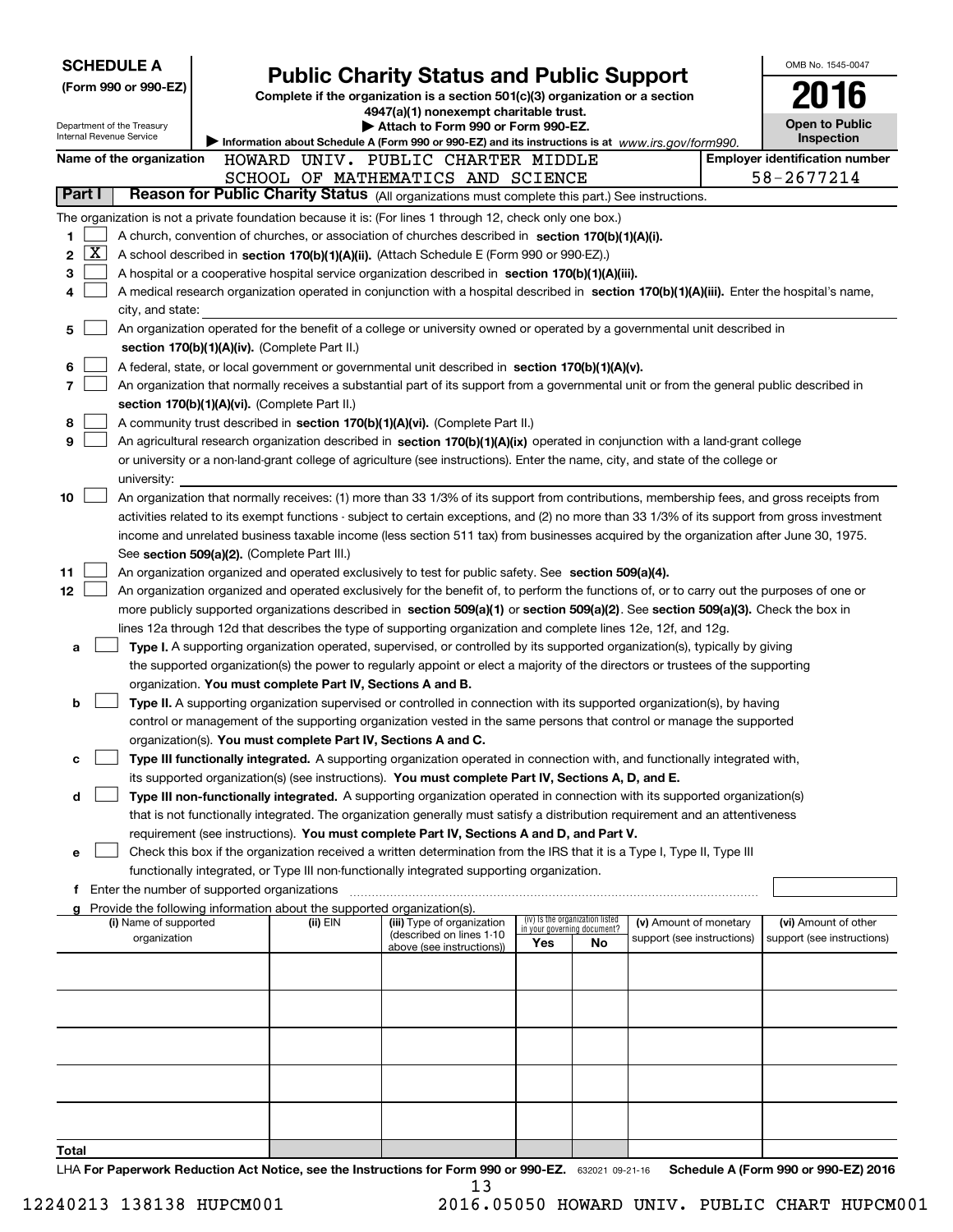#### Schedule A (Form 990 or 990-EZ) 2016 Page SCHOOL OF MATHEMATICS AND SCIENCE 58-2677214 **Part II Support Schedule for Organizations Described in Sections 170(b)(1)(A)(iv) and 170(b)(1)(A)(vi)**

(Complete only if you checked the box on line 5, 7, or 8 of Part I or if the organization failed to qualify under Part III. If the organization fails to qualify under the tests listed below, please complete Part III.)

|    | <b>Section A. Public Support</b>                                                                                                               |          |            |            |            |                                       |           |
|----|------------------------------------------------------------------------------------------------------------------------------------------------|----------|------------|------------|------------|---------------------------------------|-----------|
|    | Calendar year (or fiscal year beginning in) $\blacktriangleright$                                                                              | (a) 2012 | $(b)$ 2013 | $(c)$ 2014 | $(d)$ 2015 | (e) 2016                              | (f) Total |
|    | <b>1</b> Gifts, grants, contributions, and                                                                                                     |          |            |            |            |                                       |           |
|    | membership fees received. (Do not                                                                                                              |          |            |            |            |                                       |           |
|    | include any "unusual grants.")                                                                                                                 |          |            |            |            |                                       |           |
|    | 2 Tax revenues levied for the organ-                                                                                                           |          |            |            |            |                                       |           |
|    | ization's benefit and either paid to                                                                                                           |          |            |            |            |                                       |           |
|    | or expended on its behalf                                                                                                                      |          |            |            |            |                                       |           |
|    | 3 The value of services or facilities                                                                                                          |          |            |            |            |                                       |           |
|    | furnished by a governmental unit to                                                                                                            |          |            |            |            |                                       |           |
|    | the organization without charge                                                                                                                |          |            |            |            |                                       |           |
|    | <b>4 Total.</b> Add lines 1 through 3                                                                                                          |          |            |            |            |                                       |           |
| 5. | The portion of total contributions                                                                                                             |          |            |            |            |                                       |           |
|    | by each person (other than a                                                                                                                   |          |            |            |            |                                       |           |
|    | governmental unit or publicly                                                                                                                  |          |            |            |            |                                       |           |
|    | supported organization) included                                                                                                               |          |            |            |            |                                       |           |
|    | on line 1 that exceeds 2% of the                                                                                                               |          |            |            |            |                                       |           |
|    | amount shown on line 11,                                                                                                                       |          |            |            |            |                                       |           |
|    | column (f)                                                                                                                                     |          |            |            |            |                                       |           |
|    | 6 Public support. Subtract line 5 from line 4.                                                                                                 |          |            |            |            |                                       |           |
|    | <b>Section B. Total Support</b>                                                                                                                |          |            |            |            |                                       |           |
|    | Calendar year (or fiscal year beginning in) $\blacktriangleright$                                                                              | (a) 2012 | $(b)$ 2013 | $(c)$ 2014 | $(d)$ 2015 | (e) 2016                              | (f) Total |
|    | 7 Amounts from line 4                                                                                                                          |          |            |            |            |                                       |           |
| 8  | Gross income from interest,                                                                                                                    |          |            |            |            |                                       |           |
|    | dividends, payments received on                                                                                                                |          |            |            |            |                                       |           |
|    | securities loans, rents, royalties                                                                                                             |          |            |            |            |                                       |           |
|    | and income from similar sources                                                                                                                |          |            |            |            |                                       |           |
| 9  | Net income from unrelated business                                                                                                             |          |            |            |            |                                       |           |
|    | activities, whether or not the                                                                                                                 |          |            |            |            |                                       |           |
|    | business is regularly carried on                                                                                                               |          |            |            |            |                                       |           |
|    | <b>10</b> Other income. Do not include gain                                                                                                    |          |            |            |            |                                       |           |
|    | or loss from the sale of capital                                                                                                               |          |            |            |            |                                       |           |
|    | assets (Explain in Part VI.)                                                                                                                   |          |            |            |            |                                       |           |
|    | 11 Total support. Add lines 7 through 10                                                                                                       |          |            |            |            |                                       |           |
|    | <b>12</b> Gross receipts from related activities, etc. (see instructions)                                                                      |          |            |            |            | 12                                    |           |
|    | 13 First five years. If the Form 990 is for the organization's first, second, third, fourth, or fifth tax year as a section 501(c)(3)          |          |            |            |            |                                       |           |
|    | organization, check this box and stop here                                                                                                     |          |            |            |            |                                       |           |
|    | Section C. Computation of Public Support Percentage                                                                                            |          |            |            |            |                                       |           |
|    | 14 Public support percentage for 2016 (line 6, column (f) divided by line 11, column (f) <i>mummumumumum</i>                                   |          |            |            |            | 14                                    | %         |
|    |                                                                                                                                                |          |            |            |            | 15                                    | %         |
|    | 16a 33 1/3% support test - 2016. If the organization did not check the box on line 13, and line 14 is 33 1/3% or more, check this box and      |          |            |            |            |                                       |           |
|    | stop here. The organization qualifies as a publicly supported organization                                                                     |          |            |            |            |                                       |           |
|    | b 33 1/3% support test - 2015. If the organization did not check a box on line 13 or 16a, and line 15 is 33 1/3% or more, check this box       |          |            |            |            |                                       |           |
|    | and stop here. The organization qualifies as a publicly supported organization                                                                 |          |            |            |            |                                       |           |
|    | 17a 10% -facts-and-circumstances test - 2016. If the organization did not check a box on line 13, 16a, or 16b, and line 14 is 10% or more,     |          |            |            |            |                                       |           |
|    | and if the organization meets the "facts-and-circumstances" test, check this box and stop here. Explain in Part VI how the organization        |          |            |            |            |                                       |           |
|    | meets the "facts-and-circumstances" test. The organization qualifies as a publicly supported organization                                      |          |            |            |            |                                       |           |
|    | <b>b 10% -facts-and-circumstances test - 2015.</b> If the organization did not check a box on line 13, 16a, 16b, or 17a, and line 15 is 10% or |          |            |            |            |                                       |           |
|    | more, and if the organization meets the "facts-and-circumstances" test, check this box and stop here. Explain in Part VI how the               |          |            |            |            |                                       |           |
|    | organization meets the "facts-and-circumstances" test. The organization qualifies as a publicly supported organization                         |          |            |            |            |                                       |           |
|    | 18 Private foundation. If the organization did not check a box on line 13, 16a, 16b, 17a, or 17b, check this box and see instructions          |          |            |            |            | Cabadula A (Fauna 000 au 000 EZ) 0040 |           |

**Schedule A (Form 990 or 990-EZ) 2016**

632022 09-21-16

58-2677214 Page 2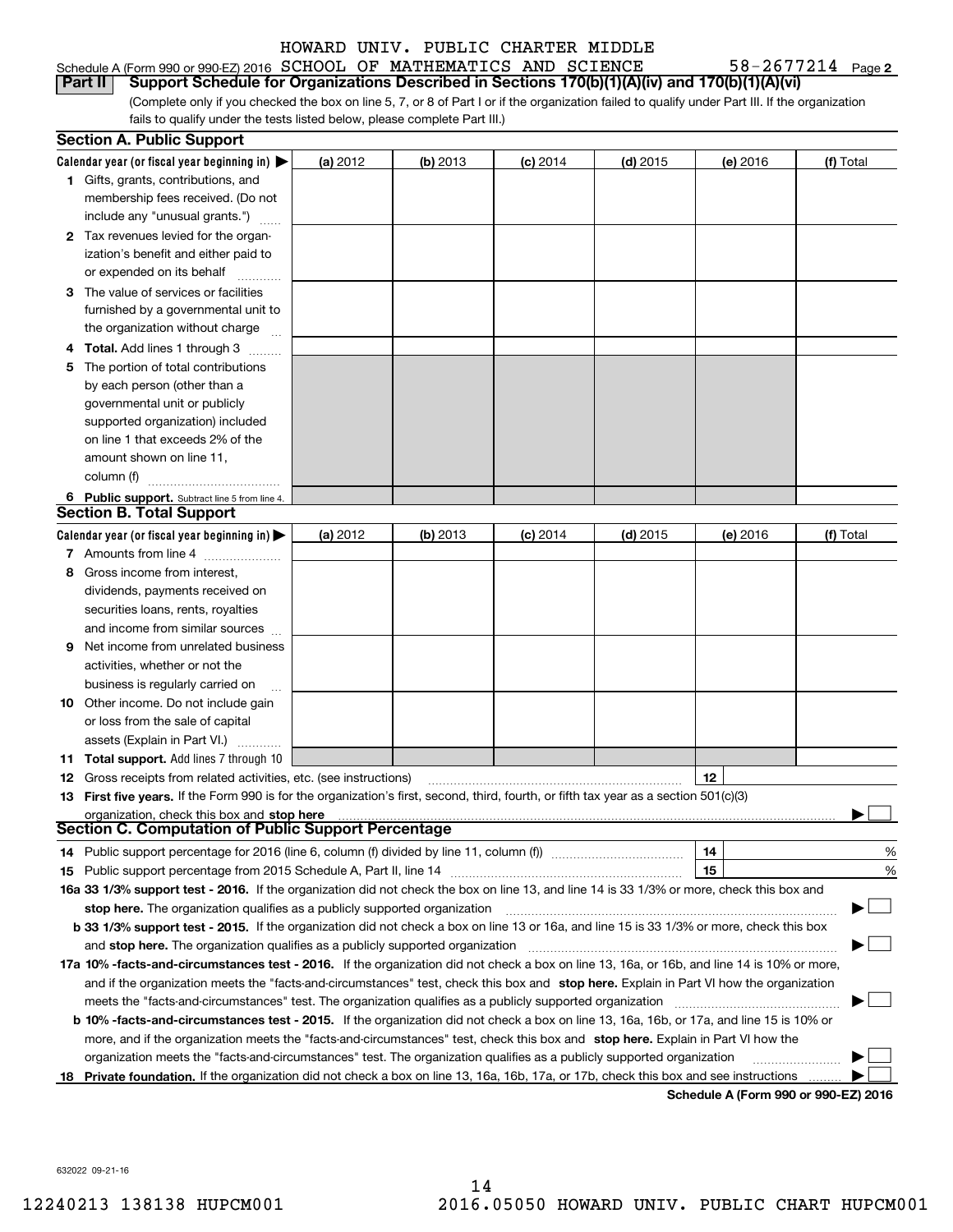#### Schedule A (Form 990 or 990-EZ) 2016 Page SCHOOL OF MATHEMATICS AND SCIENCE 58-2677214 **Part III Support Schedule for Organizations Described in Section 509(a)(2)**

**3**

(Complete only if you checked the box on line 10 of Part I or if the organization failed to qualify under Part II. If the organization fails to qualify under the tests listed below, please complete Part II.)

| <b>Section A. Public Support</b>                                                                                                                                                                                                                                                             |          |          |            |            |          |                                      |
|----------------------------------------------------------------------------------------------------------------------------------------------------------------------------------------------------------------------------------------------------------------------------------------------|----------|----------|------------|------------|----------|--------------------------------------|
| Calendar year (or fiscal year beginning in) $\blacktriangleright$                                                                                                                                                                                                                            | (a) 2012 | (b) 2013 | $(c)$ 2014 | $(d)$ 2015 | (e) 2016 | (f) Total                            |
| 1 Gifts, grants, contributions, and                                                                                                                                                                                                                                                          |          |          |            |            |          |                                      |
| membership fees received. (Do not                                                                                                                                                                                                                                                            |          |          |            |            |          |                                      |
| include any "unusual grants.")                                                                                                                                                                                                                                                               |          |          |            |            |          |                                      |
| 2 Gross receipts from admissions,<br>merchandise sold or services per-<br>formed, or facilities furnished in<br>any activity that is related to the<br>organization's tax-exempt purpose                                                                                                     |          |          |            |            |          |                                      |
| 3 Gross receipts from activities that<br>are not an unrelated trade or bus-                                                                                                                                                                                                                  |          |          |            |            |          |                                      |
| iness under section 513                                                                                                                                                                                                                                                                      |          |          |            |            |          |                                      |
| 4 Tax revenues levied for the organ-<br>ization's benefit and either paid to                                                                                                                                                                                                                 |          |          |            |            |          |                                      |
| or expended on its behalf<br>.                                                                                                                                                                                                                                                               |          |          |            |            |          |                                      |
| 5 The value of services or facilities<br>furnished by a governmental unit to<br>the organization without charge                                                                                                                                                                              |          |          |            |            |          |                                      |
| <b>6 Total.</b> Add lines 1 through 5                                                                                                                                                                                                                                                        |          |          |            |            |          |                                      |
| 7a Amounts included on lines 1, 2, and<br>3 received from disqualified persons                                                                                                                                                                                                               |          |          |            |            |          |                                      |
| <b>b</b> Amounts included on lines 2 and 3 received<br>from other than disqualified persons that<br>exceed the greater of \$5,000 or 1% of the<br>amount on line 13 for the year                                                                                                             |          |          |            |            |          |                                      |
| c Add lines 7a and 7b                                                                                                                                                                                                                                                                        |          |          |            |            |          |                                      |
| 8 Public support. (Subtract line 7c from line 6.)<br><b>Section B. Total Support</b>                                                                                                                                                                                                         |          |          |            |            |          |                                      |
| Calendar year (or fiscal year beginning in)                                                                                                                                                                                                                                                  | (a) 2012 | (b) 2013 | $(c)$ 2014 | $(d)$ 2015 | (e) 2016 | (f) Total                            |
| 9 Amounts from line 6                                                                                                                                                                                                                                                                        |          |          |            |            |          |                                      |
| <b>10a</b> Gross income from interest,<br>dividends, payments received on<br>securities loans, rents, royalties<br>and income from similar sources                                                                                                                                           |          |          |            |            |          |                                      |
| <b>b</b> Unrelated business taxable income<br>(less section 511 taxes) from businesses<br>acquired after June 30, 1975                                                                                                                                                                       |          |          |            |            |          |                                      |
| c Add lines 10a and 10b                                                                                                                                                                                                                                                                      |          |          |            |            |          |                                      |
| <b>11</b> Net income from unrelated business<br>activities not included in line 10b.<br>whether or not the business is<br>regularly carried on                                                                                                                                               |          |          |            |            |          |                                      |
| <b>12</b> Other income. Do not include gain<br>or loss from the sale of capital<br>assets (Explain in Part VI.)                                                                                                                                                                              |          |          |            |            |          |                                      |
| <b>13 Total support.</b> (Add lines 9, 10c, 11, and 12.)                                                                                                                                                                                                                                     |          |          |            |            |          |                                      |
| 14 First five years. If the Form 990 is for the organization's first, second, third, fourth, or fifth tax year as a section 501(c)(3) organization,                                                                                                                                          |          |          |            |            |          |                                      |
| check this box and stop here with the continuum control to the control of the control of the control of the control of the control of the control of the control of the control of the control of the control of the control o<br><b>Section C. Computation of Public Support Percentage</b> |          |          |            |            |          |                                      |
|                                                                                                                                                                                                                                                                                              |          |          |            |            | 15       | %                                    |
| 16 Public support percentage from 2015 Schedule A, Part III, line 15                                                                                                                                                                                                                         |          |          |            |            | 16       | %                                    |
| <b>Section D. Computation of Investment Income Percentage</b>                                                                                                                                                                                                                                |          |          |            |            |          |                                      |
| 17 Investment income percentage for 2016 (line 10c, column (f) divided by line 13, column (f))                                                                                                                                                                                               |          |          |            |            | 17       | %                                    |
| 18 Investment income percentage from 2015 Schedule A, Part III, line 17                                                                                                                                                                                                                      |          |          |            |            | 18       | %                                    |
| 19a 33 1/3% support tests - 2016. If the organization did not check the box on line 14, and line 15 is more than 33 1/3%, and line 17 is not                                                                                                                                                 |          |          |            |            |          |                                      |
| more than 33 1/3%, check this box and stop here. The organization qualifies as a publicly supported organization                                                                                                                                                                             |          |          |            |            |          | ▶                                    |
| b 33 1/3% support tests - 2015. If the organization did not check a box on line 14 or line 19a, and line 16 is more than 33 1/3%, and                                                                                                                                                        |          |          |            |            |          |                                      |
| line 18 is not more than 33 1/3%, check this box and stop here. The organization qualifies as a publicly supported organization                                                                                                                                                              |          |          |            |            |          |                                      |
| 20 Private foundation. If the organization did not check a box on line 14, 19a, or 19b, check this box and see instructions                                                                                                                                                                  |          |          |            |            |          |                                      |
| 632023 09-21-16                                                                                                                                                                                                                                                                              |          |          |            |            |          | Schedule A (Form 990 or 990-EZ) 2016 |
|                                                                                                                                                                                                                                                                                              |          | 15       |            |            |          |                                      |

12240213 138138 HUPCM001 2016.05050 HOWARD UNIV. PUBLIC CHART HUPCM001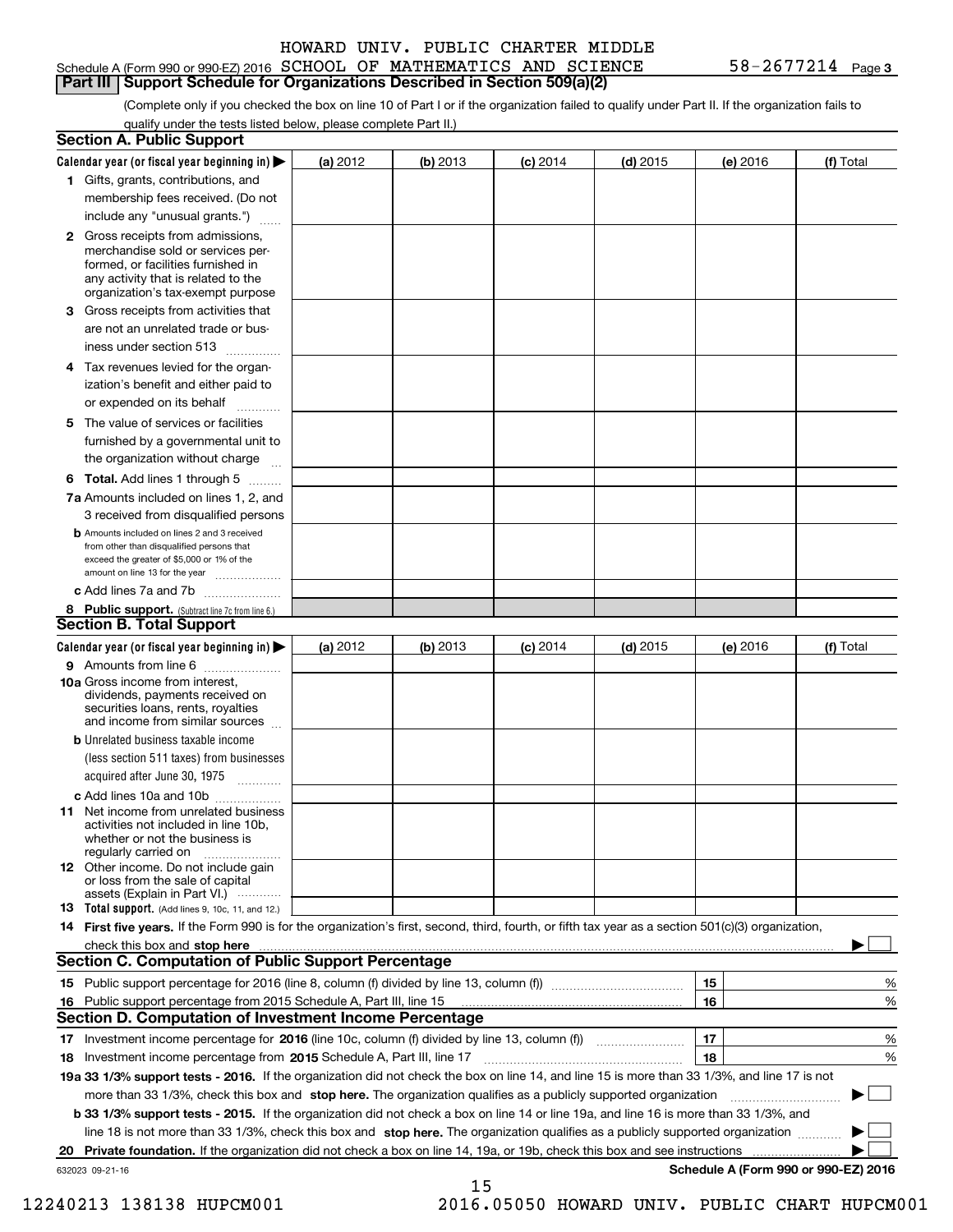# **Part IV Supporting Organizations**

(Complete only if you checked a box in line 12 on Part I. If you checked 12a of Part I, complete Sections A and B. If you checked 12b of Part I, complete Sections A and C. If you checked 12c of Part I, complete Sections A, D, and E. If you checked 12d of Part I, complete Sections A and D, and complete Part V.)

#### **Section A. All Supporting Organizations**

- **1** Are all of the organization's supported organizations listed by name in the organization's governing documents? If "No," describe in Part VI how the supported organizations are designated. If designated by *class or purpose, describe the designation. If historic and continuing relationship, explain.*
- **2** Did the organization have any supported organization that does not have an IRS determination of status under section 509(a)(1) or (2)? If "Yes," explain in Part VI how the organization determined that the supported *organization was described in section 509(a)(1) or (2).*
- **3a** Did the organization have a supported organization described in section 501(c)(4), (5), or (6)? If "Yes," answer *(b) and (c) below.*
- **b** Did the organization confirm that each supported organization qualified under section 501(c)(4), (5), or (6) and satisfied the public support tests under section 509(a)(2)? If "Yes," describe in Part VI when and how the *organization made the determination.*
- **c**Did the organization ensure that all support to such organizations was used exclusively for section 170(c)(2)(B) purposes? If "Yes," explain in Part VI what controls the organization put in place to ensure such use.
- **4a***If* Was any supported organization not organized in the United States ("foreign supported organization")? *"Yes," and if you checked 12a or 12b in Part I, answer (b) and (c) below.*
- **b** Did the organization have ultimate control and discretion in deciding whether to make grants to the foreign supported organization? If "Yes," describe in Part VI how the organization had such control and discretion *despite being controlled or supervised by or in connection with its supported organizations.*
- **c** Did the organization support any foreign supported organization that does not have an IRS determination under sections 501(c)(3) and 509(a)(1) or (2)? If "Yes," explain in Part VI what controls the organization used *to ensure that all support to the foreign supported organization was used exclusively for section 170(c)(2)(B) purposes.*
- **5a** Did the organization add, substitute, or remove any supported organizations during the tax year? If "Yes," answer (b) and (c) below (if applicable). Also, provide detail in Part VI, including (i) the names and EIN *numbers of the supported organizations added, substituted, or removed; (ii) the reasons for each such action; (iii) the authority under the organization's organizing document authorizing such action; and (iv) how the action was accomplished (such as by amendment to the organizing document).*
- **b** Type I or Type II only. Was any added or substituted supported organization part of a class already designated in the organization's organizing document?
- **cSubstitutions only.**  Was the substitution the result of an event beyond the organization's control?
- **6** Did the organization provide support (whether in the form of grants or the provision of services or facilities) to *If "Yes," provide detail in* support or benefit one or more of the filing organization's supported organizations? anyone other than (i) its supported organizations, (ii) individuals that are part of the charitable class benefited by one or more of its supported organizations, or (iii) other supporting organizations that also *Part VI.*
- **7**Did the organization provide a grant, loan, compensation, or other similar payment to a substantial contributor *If "Yes," complete Part I of Schedule L (Form 990 or 990-EZ).* regard to a substantial contributor? (defined in section 4958(c)(3)(C)), a family member of a substantial contributor, or a 35% controlled entity with
- **8** Did the organization make a loan to a disqualified person (as defined in section 4958) not described in line 7? *If "Yes," complete Part I of Schedule L (Form 990 or 990-EZ).*
- **9a** Was the organization controlled directly or indirectly at any time during the tax year by one or more in section 509(a)(1) or (2))? If "Yes," *provide detail in Part VI.* disqualified persons as defined in section 4946 (other than foundation managers and organizations described
- **b** Did one or more disqualified persons (as defined in line 9a) hold a controlling interest in any entity in which the supporting organization had an interest? If "Yes," provide detail in Part VI.
- **c**Did a disqualified person (as defined in line 9a) have an ownership interest in, or derive any personal benefit from, assets in which the supporting organization also had an interest? If "Yes," provide detail in Part VI.
- **10a** Was the organization subject to the excess business holdings rules of section 4943 because of section supporting organizations)? If "Yes," answer 10b below. 4943(f) (regarding certain Type II supporting organizations, and all Type III non-functionally integrated
- **b** Did the organization have any excess business holdings in the tax year? (Use Schedule C, Form 4720, to *determine whether the organization had excess business holdings.)*

632024 09-21-16

**5a 5b5c6789a 9b9c10a10b**

**Schedule A (Form 990 or 990-EZ) 2016**

**1**

**2**

**3a**

**3b**

**3c**

**4a**

**4b**

**4c**

**YesNo**

16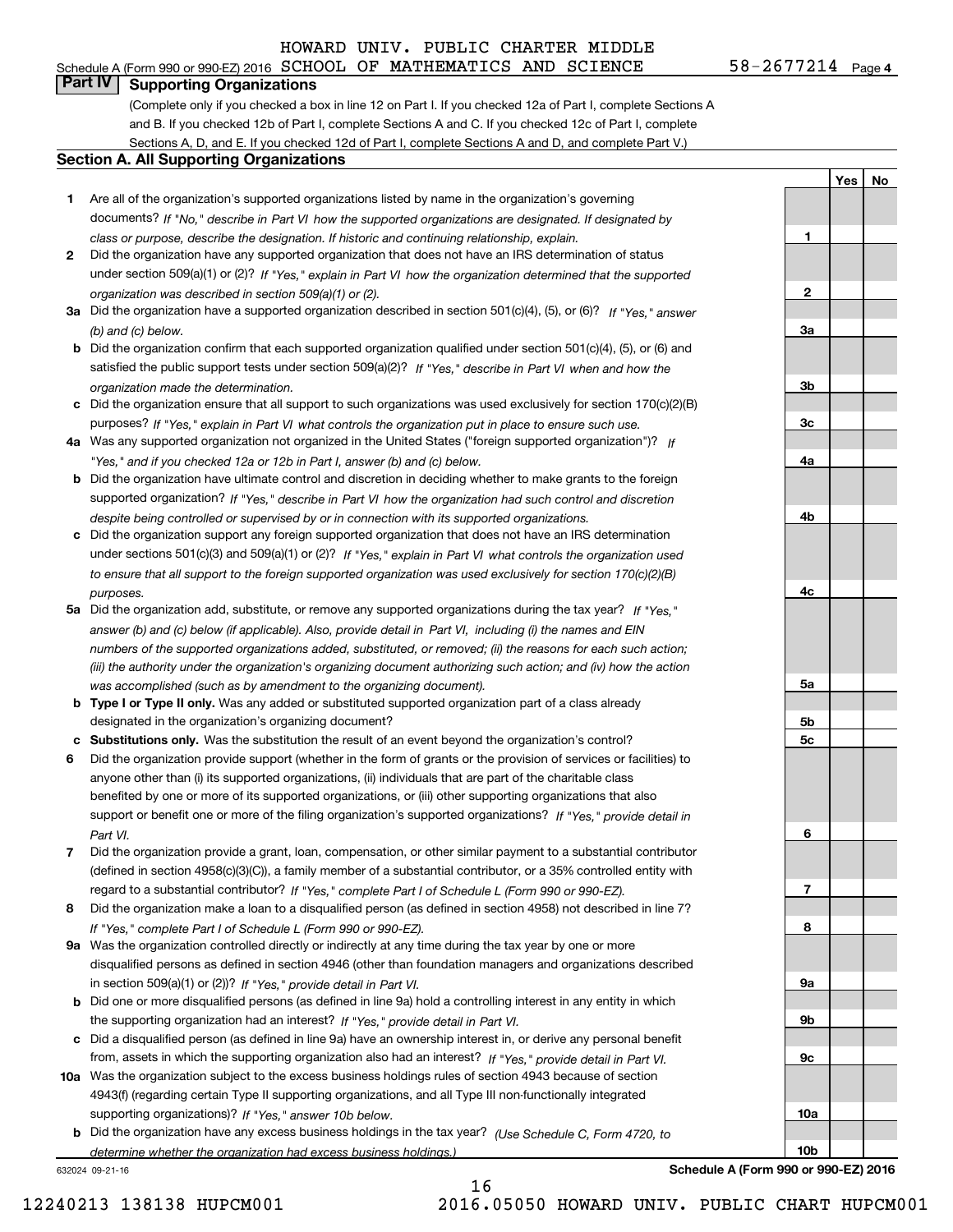**Yes No 11** Has the organization accepted a gift or contribution from any of the following persons? **a** A person who directly or indirectly controls, either alone or together with persons described in (b) and (c) **b** A family member of a person described in (a) above? **c** A 35% controlled entity of a person described in (a) or (b) above? If "Yes" to a, b, or c, provide detail in Part VI. **11a11b11cYes No 1** Did the directors, trustees, or membership of one or more supported organizations have the power to **2** Did the organization operate for the benefit of any supported organization other than the supported **12Yes No** tax year? If "No," describe in Part VI how the supported organization(s) effectively operated, supervised, or *controlled the organization's activities. If the organization had more than one supported organization, describe how the powers to appoint and/or remove directors or trustees were allocated among the supported organizations and what conditions or restrictions, if any, applied to such powers during the tax year. If "Yes," explain in* organization(s) that operated, supervised, or controlled the supporting organization?  *how providing such benefit carried out the purposes of the supported organization(s) that operated, Part VI supervised, or controlled the supporting organization.* Schedule A (Form 990 or 990-EZ) 2016 Page SCHOOL OF MATHEMATICS AND SCIENCE 58-2677214 below, the governing body of a supported organization? regularly appoint or elect at least a majority of the organization's directors or trustees at all times during the **Part IV Supporting Organizations** *(continued)* **Section B. Type I Supporting Organizations Section C. Type II Supporting Organizations**

**1** Were a majority of the organization's directors or trustees during the tax year also a majority of the directors or trustees of each of the organization's supported organization(s)? If "No," describe in Part VI how control *or management of the supporting organization was vested in the same persons that controlled or managed the supported organization(s).*

# **Section D. All Type III Supporting Organizations**

|                |                                                                                                                        |   | Yes | No |
|----------------|------------------------------------------------------------------------------------------------------------------------|---|-----|----|
|                | Did the organization provide to each of its supported organizations, by the last day of the fifth month of the         |   |     |    |
|                | organization's tax year, (i) a written notice describing the type and amount of support provided during the prior tax  |   |     |    |
|                | year, (ii) a copy of the Form 990 that was most recently filed as of the date of notification, and (iii) copies of the |   |     |    |
|                | organization's governing documents in effect on the date of notification, to the extent not previously provided?       |   |     |    |
| $\overline{2}$ | Were any of the organization's officers, directors, or trustees either (i) appointed or elected by the supported       |   |     |    |
|                | organization(s) or (ii) serving on the governing body of a supported organization? If "No," explain in Part VI how     |   |     |    |
|                | the organization maintained a close and continuous working relationship with the supported organization(s).            | 2 |     |    |
| 3              | By reason of the relationship described in (2), did the organization's supported organizations have a                  |   |     |    |
|                | significant voice in the organization's investment policies and in directing the use of the organization's             |   |     |    |
|                | income or assets at all times during the tax year? If "Yes," describe in Part VI the role the organization's           |   |     |    |
|                | supported organizations played in this regard.                                                                         | з |     |    |

## **Section E. Type III Functionally Integrated Supporting Organizations**

- **1**Check the box next to the method that the organization used to satisfy the Integral Part Test during the year (see instructions).
- **a**The organization satisfied the Activities Test. Complete line 2 below.
- **b**The organization is the parent of each of its supported organizations. Complete line 3 below.  $\mathcal{L}^{\text{max}}$

|  |  |  | The organization supported a governmental entity. Describe in Part VI how you supported a government entity (see instructions). |
|--|--|--|---------------------------------------------------------------------------------------------------------------------------------|
|--|--|--|---------------------------------------------------------------------------------------------------------------------------------|

- **2**Activities Test.  *Answer (a) and (b) below.*
- **a** Did substantially all of the organization's activities during the tax year directly further the exempt purposes of the supported organization(s) to which the organization was responsive? If "Yes," then in Part VI identify  *how these activities directly furthered their exempt purposes, how the organization was responsive to those supported organizations, and how the organization determined that these activities constituted substantially all of its activities. those supported organizations and explain*
- **b** Did the activities described in (a) constitute activities that, but for the organization's involvement, one or more of the organization's supported organization(s) would have been engaged in? If "Yes," explain in Part VI the *reasons for the organization's position that its supported organization(s) would have engaged in these activities but for the organization's involvement.*
- **3**Parent of Supported Organizations. *Answer (a) and (b) below.*

**a** Did the organization have the power to regularly appoint or elect a majority of the officers, directors, or *Provide details in* trustees of each of the supported organizations? *Part VI.*

**b** Did the organization exercise a substantial degree of direction over the policies, programs, and activities of each of its supported organizations? If "Yes," describe in Part VI the role played by the organization in this regard.

632025 09-21-16

**Schedule A (Form 990 or 990-EZ) 2016**

**2a**

**2b**

**3a**

**3b**

12240213 138138 HUPCM001 2016.05050 HOWARD UNIV. PUBLIC CHART HUPCM001

**1**

**Yes No**

17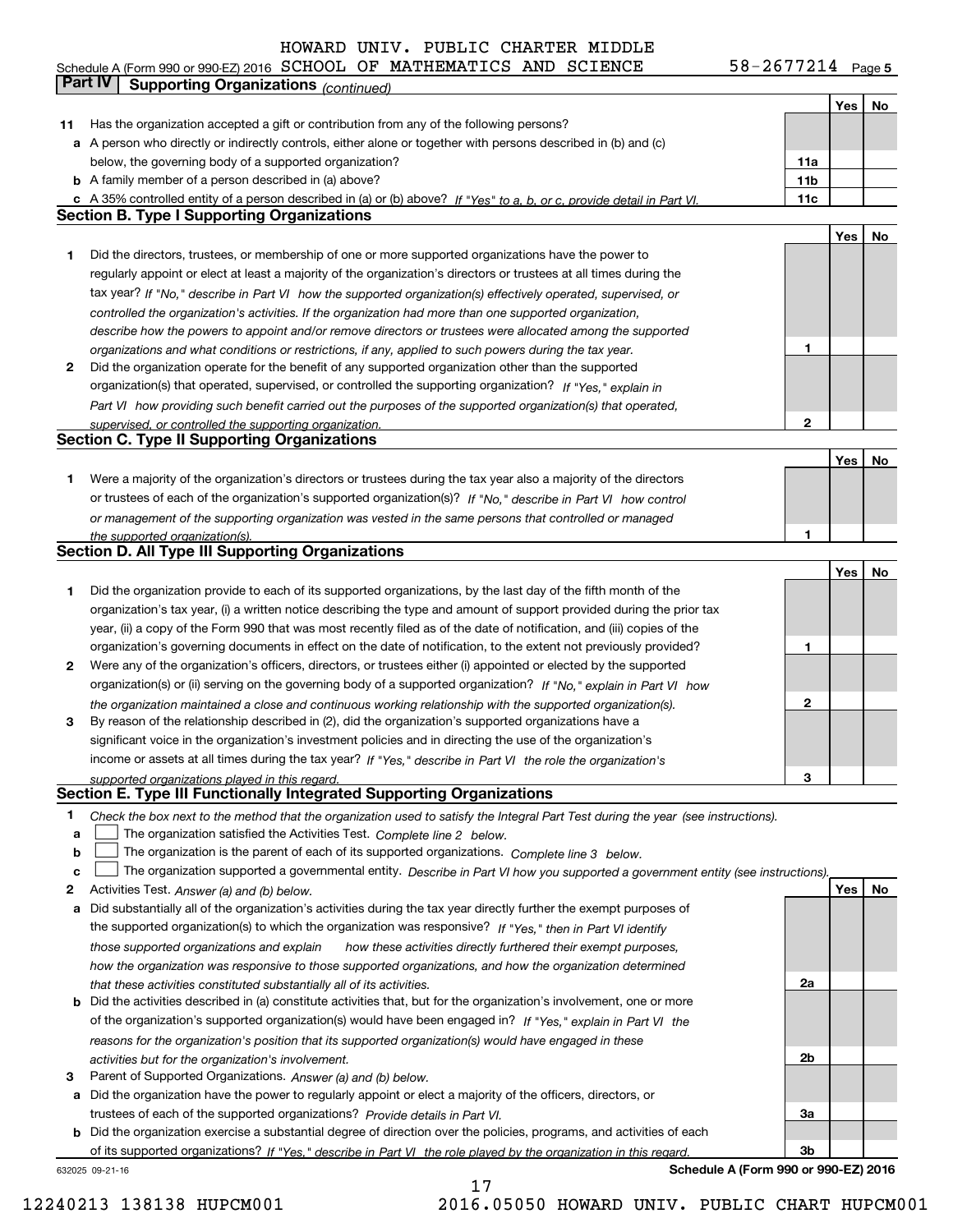| $58 - 2677214$ Page 6 |  |
|-----------------------|--|
|-----------------------|--|

| HOWARD UNIV. PUBLIC CHARTER MIDDLE                                                                                                                      |                |                |                                |
|---------------------------------------------------------------------------------------------------------------------------------------------------------|----------------|----------------|--------------------------------|
| Schedule A (Form 990 or 990-EZ) 2016 SCHOOL OF MATHEMATICS AND SCIENCE                                                                                  |                |                | $58 - 2677214$ Page 6          |
| Part V<br>Type III Non-Functionally Integrated 509(a)(3) Supporting Organizations                                                                       |                |                |                                |
| Check here if the organization satisfied the Integral Part Test as a qualifying trust on Nov. 20, 1970 (explain in Part VI.) See instructions. All<br>1 |                |                |                                |
| other Type III non-functionally integrated supporting organizations must complete Sections A through E.                                                 |                |                |                                |
| Section A - Adjusted Net Income                                                                                                                         |                | (A) Prior Year | (B) Current Year<br>(optional) |
| Net short-term capital gain                                                                                                                             | 1              |                |                                |
| Recoveries of prior-year distributions<br>2                                                                                                             | $\overline{2}$ |                |                                |
| Other gross income (see instructions)<br>3                                                                                                              | 3              |                |                                |
| Add lines 1 through 3<br>4                                                                                                                              | 4              |                |                                |
| Depreciation and depletion<br>5                                                                                                                         | 5              |                |                                |
| Portion of operating expenses paid or incurred for production or<br>6                                                                                   |                |                |                                |
| collection of gross income or for management, conservation, or                                                                                          |                |                |                                |
| maintenance of property held for production of income (see instructions)                                                                                | 6              |                |                                |
| Other expenses (see instructions)<br>7                                                                                                                  | $\overline{7}$ |                |                                |
| Adjusted Net Income (subtract lines 5, 6, and 7 from line 4)<br>8                                                                                       | 8              |                |                                |
| <b>Section B - Minimum Asset Amount</b>                                                                                                                 |                | (A) Prior Year | (B) Current Year<br>(optional) |
| Aggregate fair market value of all non-exempt-use assets (see<br>1                                                                                      |                |                |                                |
| instructions for short tax year or assets held for part of year):                                                                                       |                |                |                                |
| a Average monthly value of securities                                                                                                                   | 1a             |                |                                |
| <b>b</b> Average monthly cash balances                                                                                                                  | 1 <sub>b</sub> |                |                                |
| c Fair market value of other non-exempt-use assets                                                                                                      | 1 <sub>c</sub> |                |                                |
| d Total (add lines 1a, 1b, and 1c)                                                                                                                      | 1d             |                |                                |
| e Discount claimed for blockage or other                                                                                                                |                |                |                                |
| factors (explain in detail in Part VI):                                                                                                                 |                |                |                                |
| Acquisition indebtedness applicable to non-exempt-use assets<br>2                                                                                       | $\mathbf{2}$   |                |                                |
| Subtract line 2 from line 1d<br>3                                                                                                                       | 3              |                |                                |
| Cash deemed held for exempt use. Enter 1-1/2% of line 3 (for greater amount,<br>4                                                                       |                |                |                                |
| see instructions)                                                                                                                                       | 4              |                |                                |
| 5<br>Net value of non-exempt-use assets (subtract line 4 from line 3)                                                                                   | 5              |                |                                |
| 6<br>Multiply line 5 by .035                                                                                                                            | 6              |                |                                |
| Recoveries of prior-year distributions<br>7                                                                                                             | $\overline{7}$ |                |                                |
| 8<br>Minimum Asset Amount (add line 7 to line 6)                                                                                                        | 8              |                |                                |

|   | <b>Section C - Distributable Amount</b>                                                                                           |   | <b>Current Year</b> |  |  |  |
|---|-----------------------------------------------------------------------------------------------------------------------------------|---|---------------------|--|--|--|
|   | Adjusted net income for prior year (from Section A, line 8, Column A)                                                             |   |                     |  |  |  |
|   | Enter 85% of line 1                                                                                                               |   |                     |  |  |  |
| з | Minimum asset amount for prior year (from Section B, line 8, Column A)                                                            |   |                     |  |  |  |
| 4 | Enter greater of line 2 or line 3                                                                                                 |   |                     |  |  |  |
| 5 | Income tax imposed in prior year                                                                                                  |   |                     |  |  |  |
| 6 | <b>Distributable Amount.</b> Subtract line 5 from line 4, unless subject to                                                       |   |                     |  |  |  |
|   | emergency temporary reduction (see instructions)                                                                                  | 6 |                     |  |  |  |
|   | Check here if the current year is the organization's first as a non-functionally integrated Type III supporting organization (see |   |                     |  |  |  |

instructions).

**Schedule A (Form 990 or 990-EZ) 2016**

632026 09-21-16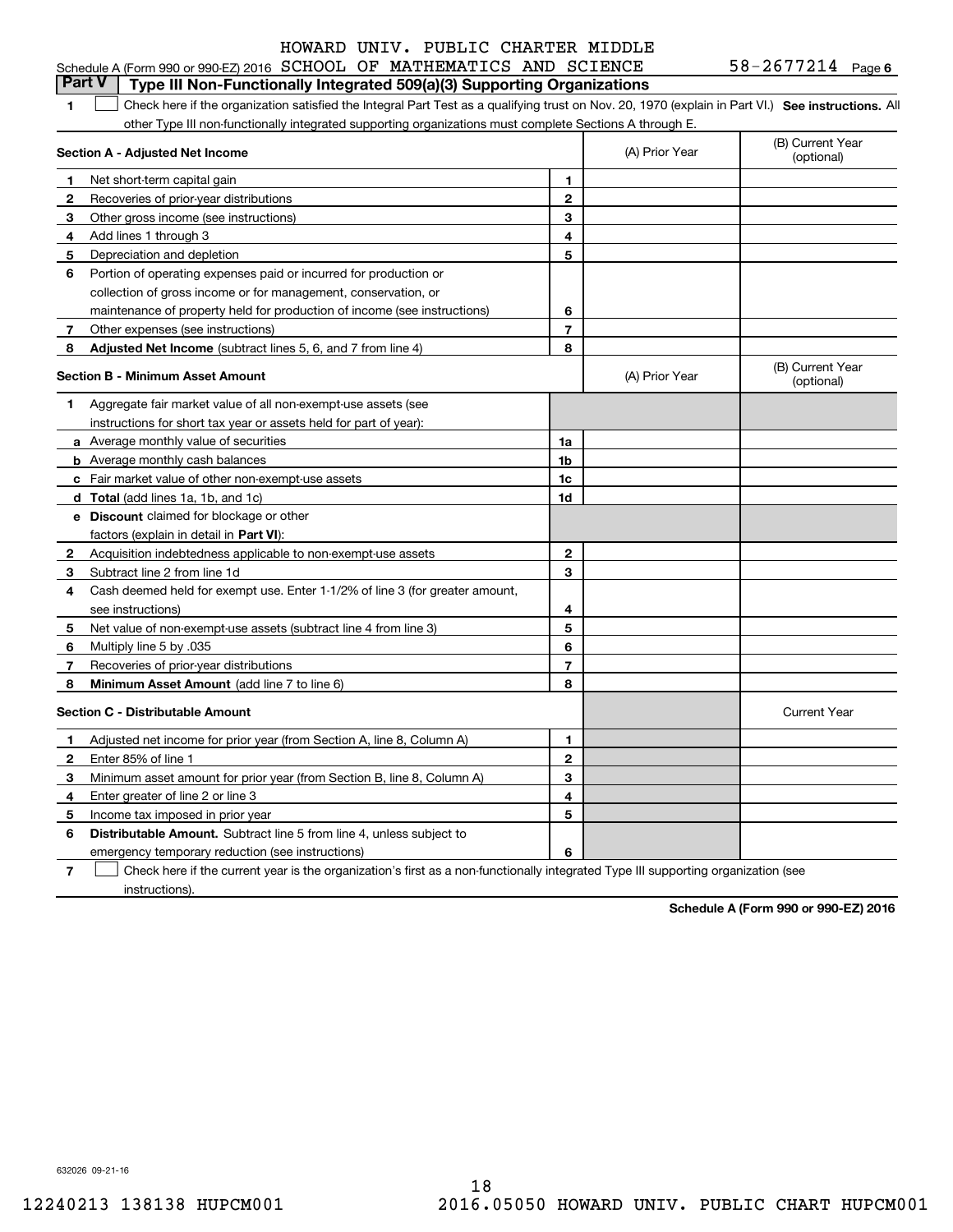| <b>Part V</b> | Schedule A (Form 990 or 990-EZ) 2016 SCHOOL OF MATHEMATICS AND SCIENCE                                                                       |                             |                           | $58 - 2677214$ Page 7 |
|---------------|----------------------------------------------------------------------------------------------------------------------------------------------|-----------------------------|---------------------------|-----------------------|
|               | Type III Non-Functionally Integrated 509(a)(3) Supporting Organizations                                                                      |                             | (continued)               |                       |
|               | <b>Section D - Distributions</b>                                                                                                             |                             |                           | <b>Current Year</b>   |
| 1             | Amounts paid to supported organizations to accomplish exempt purposes                                                                        |                             |                           |                       |
| 2             | Amounts paid to perform activity that directly furthers exempt purposes of supported                                                         |                             |                           |                       |
|               | organizations, in excess of income from activity                                                                                             |                             |                           |                       |
| 3             | Administrative expenses paid to accomplish exempt purposes of supported organizations                                                        |                             |                           |                       |
| 4             | Amounts paid to acquire exempt-use assets                                                                                                    |                             |                           |                       |
| 5             | Qualified set-aside amounts (prior IRS approval required)                                                                                    |                             |                           |                       |
| 6             | Other distributions (describe in Part VI). See instructions                                                                                  |                             |                           |                       |
| 7             | Total annual distributions. Add lines 1 through 6                                                                                            |                             |                           |                       |
| 8             | Distributions to attentive supported organizations to which the organization is responsive<br>(provide details in Part VI). See instructions |                             |                           |                       |
| 9             | Distributable amount for 2016 from Section C, line 6                                                                                         |                             |                           |                       |
| 10            | Line 8 amount divided by Line 9 amount                                                                                                       |                             |                           |                       |
|               |                                                                                                                                              | (i)                         | (ii)                      | (iii)                 |
|               |                                                                                                                                              | <b>Excess Distributions</b> | <b>Underdistributions</b> | <b>Distributable</b>  |
|               | Section E - Distribution Allocations (see instructions)                                                                                      |                             | Pre-2016                  | Amount for 2016       |
| 1             | Distributable amount for 2016 from Section C, line 6                                                                                         |                             |                           |                       |
| 2             | Underdistributions, if any, for years prior to 2016 (reason-                                                                                 |                             |                           |                       |
|               | able cause required- explain in Part VI). See instructions                                                                                   |                             |                           |                       |
| 3             | Excess distributions carryover, if any, to 2016:                                                                                             |                             |                           |                       |
| а             |                                                                                                                                              |                             |                           |                       |
| b             |                                                                                                                                              |                             |                           |                       |
|               | c From 2013                                                                                                                                  |                             |                           |                       |
|               | d From 2014                                                                                                                                  |                             |                           |                       |
|               | e From 2015                                                                                                                                  |                             |                           |                       |
|               | f Total of lines 3a through e                                                                                                                |                             |                           |                       |
|               | g Applied to underdistributions of prior years                                                                                               |                             |                           |                       |
|               | <b>h</b> Applied to 2016 distributable amount                                                                                                |                             |                           |                       |
|               | i Carryover from 2011 not applied (see instructions)                                                                                         |                             |                           |                       |
|               | Remainder. Subtract lines 3g, 3h, and 3i from 3f.                                                                                            |                             |                           |                       |
| 4             | Distributions for 2016 from Section D.                                                                                                       |                             |                           |                       |
|               | line $7:$<br>\$                                                                                                                              |                             |                           |                       |
|               | a Applied to underdistributions of prior years                                                                                               |                             |                           |                       |
|               | <b>b</b> Applied to 2016 distributable amount                                                                                                |                             |                           |                       |
|               | <b>c</b> Remainder. Subtract lines 4a and 4b from 4                                                                                          |                             |                           |                       |
|               | Remaining underdistributions for years prior to 2016, if                                                                                     |                             |                           |                       |
|               | any. Subtract lines 3g and 4a from line 2. For result greater                                                                                |                             |                           |                       |
|               | than zero, explain in Part VI. See instructions                                                                                              |                             |                           |                       |
| 6             | Remaining underdistributions for 2016. Subtract lines 3h                                                                                     |                             |                           |                       |
|               | and 4b from line 1. For result greater than zero, explain in                                                                                 |                             |                           |                       |
|               | Part VI. See instructions                                                                                                                    |                             |                           |                       |
| 7             | Excess distributions carryover to 2017. Add lines 3j                                                                                         |                             |                           |                       |
|               | and 4c                                                                                                                                       |                             |                           |                       |
| 8             | Breakdown of line 7:                                                                                                                         |                             |                           |                       |
| a             |                                                                                                                                              |                             |                           |                       |
|               | <b>b</b> Excess from 2013                                                                                                                    |                             |                           |                       |
|               | c Excess from 2014                                                                                                                           |                             |                           |                       |
|               | d Excess from 2015                                                                                                                           |                             |                           |                       |
|               | e Excess from 2016                                                                                                                           |                             |                           |                       |

**Schedule A (Form 990 or 990-EZ) 2016**

632027 09-21-16

19 12240213 138138 HUPCM001 2016.05050 HOWARD UNIV. PUBLIC CHART HUPCM001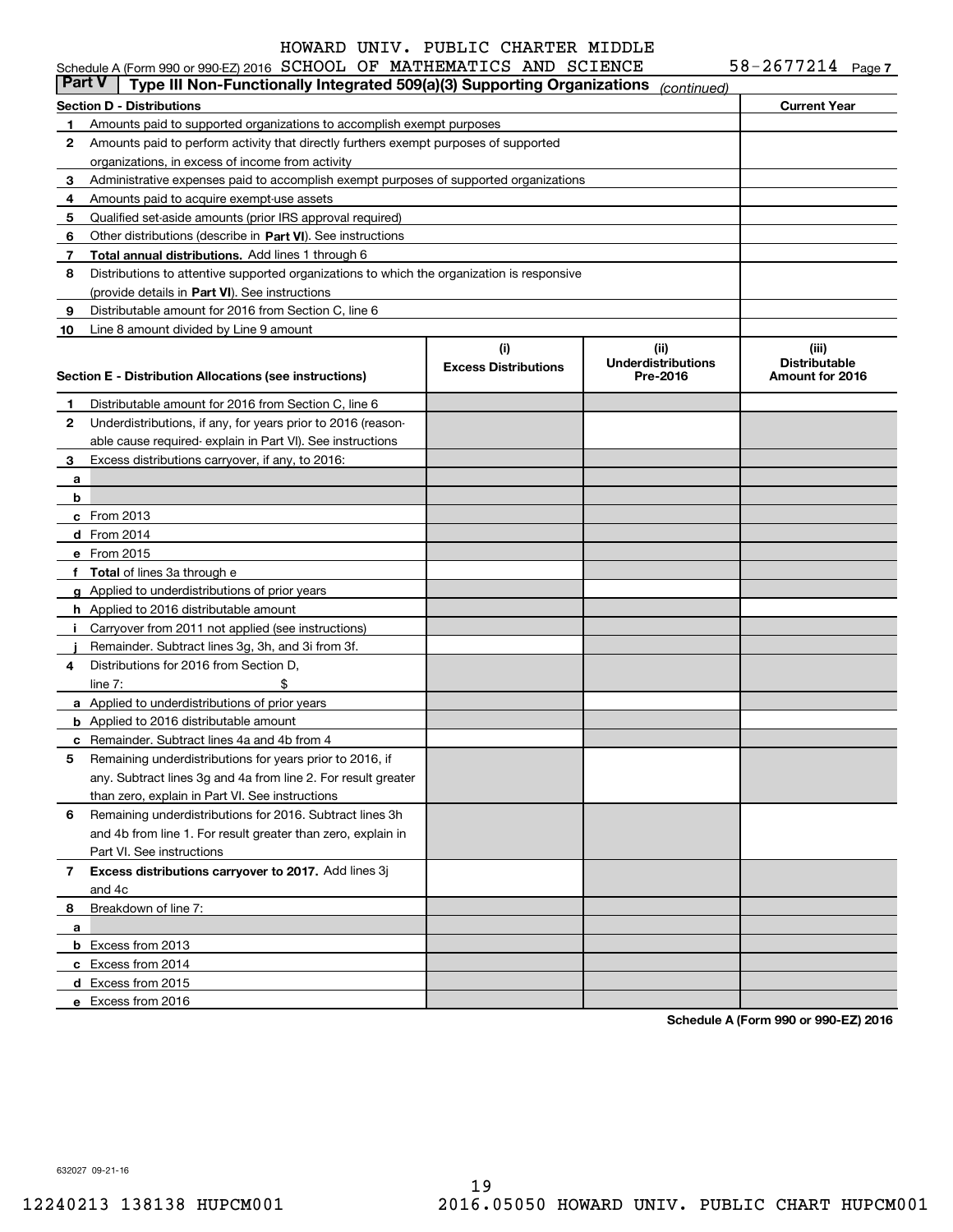|                 | HOWARD UNIV. PUBLIC CHARTER MIDDLE                                                                                                                                                                                                                                                               |                                      |
|-----------------|--------------------------------------------------------------------------------------------------------------------------------------------------------------------------------------------------------------------------------------------------------------------------------------------------|--------------------------------------|
| <b>Part VI</b>  | Schedule A (Form 990 or 990-EZ) 2016 SCHOOL OF MATHEMATICS AND SCIENCE                                                                                                                                                                                                                           | $58 - 2677214$ Page 8                |
|                 | Supplemental Information. Provide the explanations required by Part II, line 10; Part II, line 17a or 17b; Part III, line 12;                                                                                                                                                                    |                                      |
|                 | Part IV, Section A, lines 1, 2, 3b, 3c, 4b, 4c, 5a, 6, 9a, 9b, 9c, 11a, 11b, and 11c; Part IV, Section B, lines 1 and 2; Part IV, Section C,<br>line 1; Part IV, Section D, lines 2 and 3; Part IV, Section E, lines 1c, 2a, 2b, 3a, and 3b; Part V, line 1; Part V, Section B, line 1e; Part V, |                                      |
|                 | Section D, lines 5, 6, and 8; and Part V, Section E, lines 2, 5, and 6. Also complete this part for any additional information.                                                                                                                                                                  |                                      |
|                 | (See instructions.)                                                                                                                                                                                                                                                                              |                                      |
|                 |                                                                                                                                                                                                                                                                                                  |                                      |
|                 |                                                                                                                                                                                                                                                                                                  |                                      |
|                 |                                                                                                                                                                                                                                                                                                  |                                      |
|                 |                                                                                                                                                                                                                                                                                                  |                                      |
|                 |                                                                                                                                                                                                                                                                                                  |                                      |
|                 |                                                                                                                                                                                                                                                                                                  |                                      |
|                 |                                                                                                                                                                                                                                                                                                  |                                      |
|                 |                                                                                                                                                                                                                                                                                                  |                                      |
|                 |                                                                                                                                                                                                                                                                                                  |                                      |
|                 |                                                                                                                                                                                                                                                                                                  |                                      |
|                 |                                                                                                                                                                                                                                                                                                  |                                      |
|                 |                                                                                                                                                                                                                                                                                                  |                                      |
|                 |                                                                                                                                                                                                                                                                                                  |                                      |
|                 |                                                                                                                                                                                                                                                                                                  |                                      |
|                 |                                                                                                                                                                                                                                                                                                  |                                      |
|                 |                                                                                                                                                                                                                                                                                                  |                                      |
|                 |                                                                                                                                                                                                                                                                                                  |                                      |
|                 |                                                                                                                                                                                                                                                                                                  |                                      |
|                 |                                                                                                                                                                                                                                                                                                  |                                      |
|                 |                                                                                                                                                                                                                                                                                                  |                                      |
|                 |                                                                                                                                                                                                                                                                                                  |                                      |
|                 |                                                                                                                                                                                                                                                                                                  |                                      |
|                 |                                                                                                                                                                                                                                                                                                  |                                      |
|                 |                                                                                                                                                                                                                                                                                                  |                                      |
|                 |                                                                                                                                                                                                                                                                                                  |                                      |
|                 |                                                                                                                                                                                                                                                                                                  |                                      |
|                 |                                                                                                                                                                                                                                                                                                  |                                      |
|                 |                                                                                                                                                                                                                                                                                                  |                                      |
|                 |                                                                                                                                                                                                                                                                                                  |                                      |
|                 |                                                                                                                                                                                                                                                                                                  |                                      |
|                 |                                                                                                                                                                                                                                                                                                  |                                      |
|                 |                                                                                                                                                                                                                                                                                                  |                                      |
|                 |                                                                                                                                                                                                                                                                                                  |                                      |
|                 |                                                                                                                                                                                                                                                                                                  |                                      |
|                 |                                                                                                                                                                                                                                                                                                  |                                      |
|                 |                                                                                                                                                                                                                                                                                                  |                                      |
|                 |                                                                                                                                                                                                                                                                                                  |                                      |
|                 |                                                                                                                                                                                                                                                                                                  |                                      |
|                 |                                                                                                                                                                                                                                                                                                  |                                      |
|                 |                                                                                                                                                                                                                                                                                                  |                                      |
|                 |                                                                                                                                                                                                                                                                                                  |                                      |
|                 |                                                                                                                                                                                                                                                                                                  |                                      |
|                 |                                                                                                                                                                                                                                                                                                  |                                      |
|                 |                                                                                                                                                                                                                                                                                                  |                                      |
|                 |                                                                                                                                                                                                                                                                                                  |                                      |
|                 |                                                                                                                                                                                                                                                                                                  |                                      |
|                 |                                                                                                                                                                                                                                                                                                  |                                      |
|                 |                                                                                                                                                                                                                                                                                                  |                                      |
|                 |                                                                                                                                                                                                                                                                                                  |                                      |
|                 |                                                                                                                                                                                                                                                                                                  |                                      |
|                 |                                                                                                                                                                                                                                                                                                  |                                      |
|                 |                                                                                                                                                                                                                                                                                                  |                                      |
|                 |                                                                                                                                                                                                                                                                                                  |                                      |
|                 |                                                                                                                                                                                                                                                                                                  |                                      |
|                 |                                                                                                                                                                                                                                                                                                  |                                      |
|                 |                                                                                                                                                                                                                                                                                                  |                                      |
|                 |                                                                                                                                                                                                                                                                                                  |                                      |
|                 |                                                                                                                                                                                                                                                                                                  |                                      |
|                 |                                                                                                                                                                                                                                                                                                  |                                      |
|                 |                                                                                                                                                                                                                                                                                                  |                                      |
|                 |                                                                                                                                                                                                                                                                                                  |                                      |
|                 |                                                                                                                                                                                                                                                                                                  |                                      |
|                 |                                                                                                                                                                                                                                                                                                  |                                      |
| 632028 09-21-16 |                                                                                                                                                                                                                                                                                                  | Schedule A (Form 990 or 990-EZ) 2016 |
|                 | 20                                                                                                                                                                                                                                                                                               |                                      |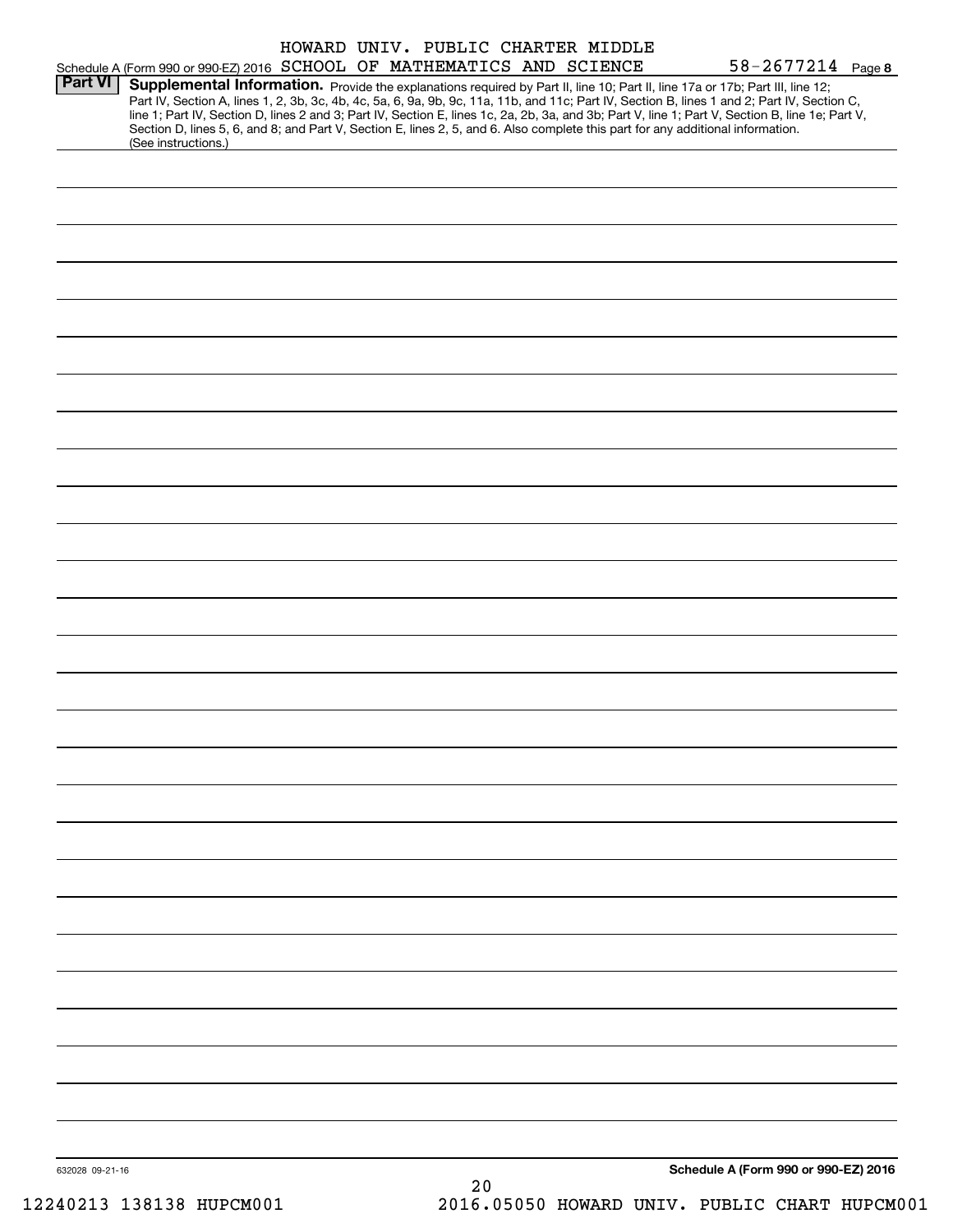| <b>Schedule B</b>  |  |
|--------------------|--|
| (Form 990, 990-EZ, |  |

Department of the Treasury Internal Revenue Service **or 990-PF)**

# **Schedule of Contributors**

**| Attach to Form 990, Form 990-EZ, or Form 990-PF. | Information about Schedule B (Form 990, 990-EZ, or 990-PF) and its instructions is at** www.irs.gov/form990  $\cdot$ 

OMB No. 1545-0047

**2016**

**Name of the organization Employer identification number**

|  | HOWARD UNIV. PUBLIC CHARTER MIDDLE |  |  |  |
|--|------------------------------------|--|--|--|
|  | COUOOL OF MATHEMATICS AND COTENCE  |  |  |  |

58-2677214

| <b>Organization type (check one):</b> |  |  |  |
|---------------------------------------|--|--|--|
|---------------------------------------|--|--|--|

| Filers of:         | Section:                                                                           |
|--------------------|------------------------------------------------------------------------------------|
| Form 990 or 990-EZ | $\lfloor x \rfloor$ 501(c)( 3) (enter number) organization                         |
|                    | $4947(a)(1)$ nonexempt charitable trust <b>not</b> treated as a private foundation |
|                    | 527 political organization                                                         |
| Form 990-PF        | 501(c)(3) exempt private foundation                                                |
|                    | 4947(a)(1) nonexempt charitable trust treated as a private foundation              |
|                    | 501(c)(3) taxable private foundation                                               |

Check if your organization is covered by the **General Rule** or a **Special Rule. Note:**  Only a section 501(c)(7), (8), or (10) organization can check boxes for both the General Rule and a Special Rule. See instructions.

#### **General Rule**

 $\boxed{\textbf{X}}$  For an organization filing Form 990, 990-EZ, or 990-PF that received, during the year, contributions totaling \$5,000 or more (in money or property) from any one contributor. Complete Parts I and II. See instructions for determining a contributor's total contributions.

#### **Special Rules**

 $\mathcal{L}^{\text{max}}$ 

any one contributor, during the year, total contributions of the greater of  $\,$  (1) \$5,000 or (2) 2% of the amount on (i) Form 990, Part VIII, line 1h, For an organization described in section 501(c)(3) filing Form 990 or 990-EZ that met the 33 1/3% support test of the regulations under sections 509(a)(1) and 170(b)(1)(A)(vi), that checked Schedule A (Form 990 or 990-EZ), Part II, line 13, 16a, or 16b, and that received from or (ii) Form 990-EZ, line 1. Complete Parts I and II.  $\mathcal{L}^{\text{max}}$ 

year, total contributions of more than \$1,000 *exclusively* for religious, charitable, scientific, literary, or educational purposes, or for For an organization described in section 501(c)(7), (8), or (10) filing Form 990 or 990-EZ that received from any one contributor, during the the prevention of cruelty to children or animals. Complete Parts I, II, and III.  $\mathcal{L}^{\text{max}}$ 

purpose. Don't complete any of the parts unless the **General Rule** applies to this organization because it received *nonexclusively* year, contributions <sub>exclusively</sub> for religious, charitable, etc., purposes, but no such contributions totaled more than \$1,000. If this box is checked, enter here the total contributions that were received during the year for an  $\;$ exclusively religious, charitable, etc., For an organization described in section 501(c)(7), (8), or (10) filing Form 990 or 990-EZ that received from any one contributor, during the religious, charitable, etc., contributions totaling \$5,000 or more during the year  $\Box$ — $\Box$   $\Box$ 

**Caution:**  An organization that isn't covered by the General Rule and/or the Special Rules doesn't file Schedule B (Form 990, 990-EZ, or 990-PF),  **must** but it answer "No" on Part IV, line 2, of its Form 990; or check the box on line H of its Form 990-EZ or on its Form 990-PF, Part I, line 2, to certify that it doesn't meet the filing requirements of Schedule B (Form 990, 990-EZ, or 990-PF).

**Schedule B (Form 990, 990-EZ, or 990-PF) (2016) For Paperwork Reduction Act Notice, see the Instructions for Form 990, 990-EZ, or 990-PF.** LHA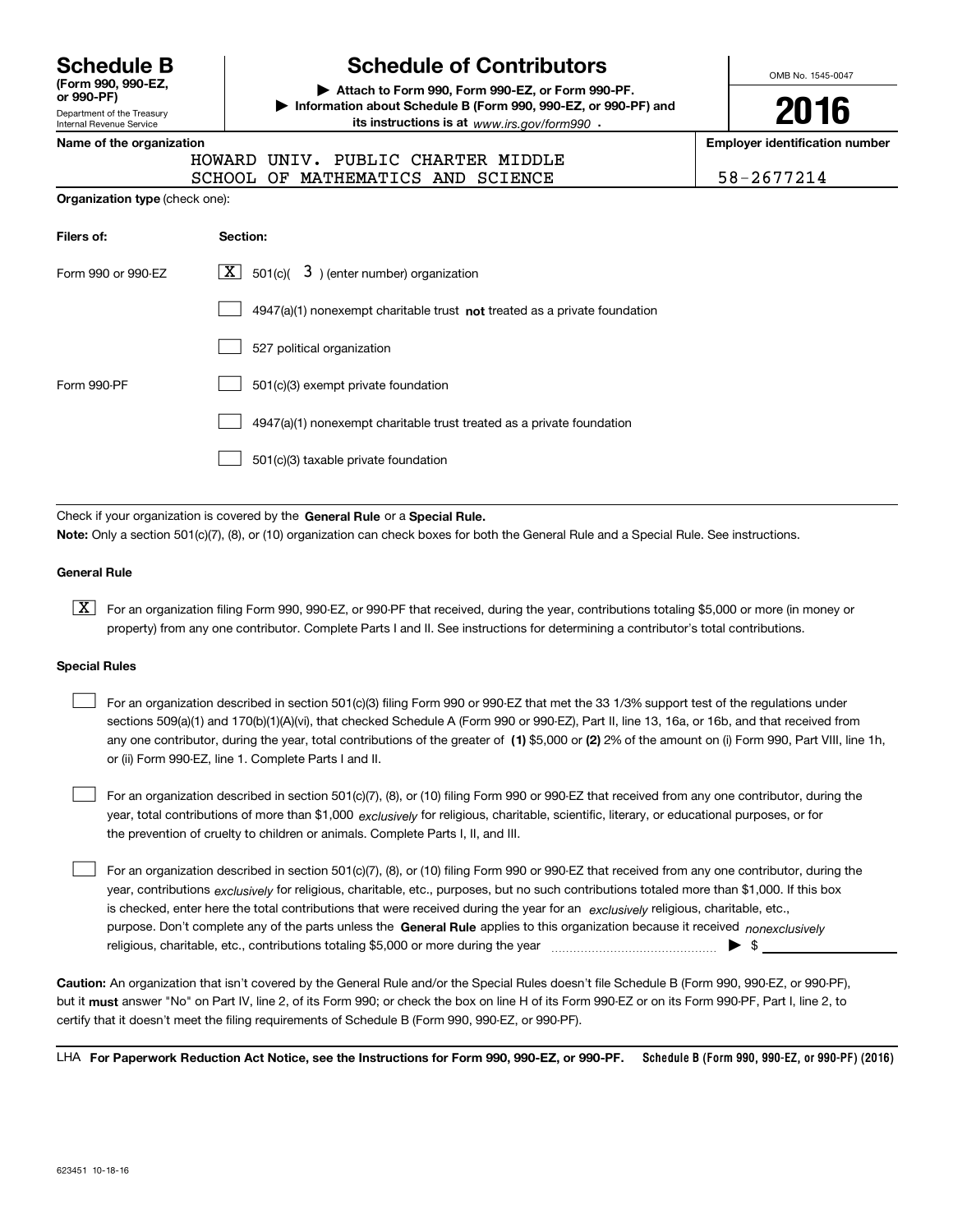|                      | Schedule B (Form 990, 990-EZ, or 990-PF) (2016)                                                |                                   | Page 2                                                                                  |
|----------------------|------------------------------------------------------------------------------------------------|-----------------------------------|-----------------------------------------------------------------------------------------|
| Name of organization | HOWARD UNIV. PUBLIC CHARTER MIDDLE                                                             |                                   | <b>Employer identification number</b>                                                   |
|                      | SCHOOL OF MATHEMATICS AND SCIENCE                                                              |                                   | 58-2677214                                                                              |
| Part I               | Contributors (See instructions). Use duplicate copies of Part I if additional space is needed. |                                   |                                                                                         |
| (a)<br>No.           | (b)<br>Name, address, and ZIP + 4                                                              | (c)<br><b>Total contributions</b> | (d)<br>Type of contribution                                                             |
| 1                    | HOWARD UNIVERSITY<br>2400 6TH STREET, NW                                                       | 1,000,000.<br>\$                  | $\overline{\mathbf{X}}$<br>Person<br>Payroll<br>Noncash<br>(Complete Part II for        |
|                      | WASHINGTON, DC 20059                                                                           |                                   | noncash contributions.)                                                                 |
| (a)<br>No.           | (b)<br>Name, address, and ZIP + 4                                                              | (c)<br><b>Total contributions</b> | (d)<br>Type of contribution                                                             |
|                      |                                                                                                | \$                                | Person<br>Payroll<br>Noncash<br>(Complete Part II for<br>noncash contributions.)        |
| (a)<br>No.           | (b)<br>Name, address, and ZIP + 4                                                              | (c)<br><b>Total contributions</b> | (d)<br>Type of contribution                                                             |
|                      |                                                                                                | \$                                | Person<br>Payroll<br>Noncash<br>(Complete Part II for<br>noncash contributions.)        |
| (a)<br>No.           | (b)<br>Name, address, and ZIP + 4                                                              | (c)<br><b>Total contributions</b> | (d)<br>Type of contribution                                                             |
|                      |                                                                                                | \$                                | Person<br>Payroll<br>Noncash<br>(Complete Part II for<br>noncash contributions.)        |
| (a)<br>No.           | (b)<br>Name, address, and ZIP + 4                                                              | (c)<br><b>Total contributions</b> | (d)<br>Type of contribution                                                             |
|                      |                                                                                                | \$                                | Person<br>Payroll<br>Noncash<br>(Complete Part II for<br>noncash contributions.)        |
| (a)<br>No.           | (b)<br>Name, address, and ZIP + 4                                                              | (c)<br><b>Total contributions</b> | (d)<br>Type of contribution                                                             |
|                      |                                                                                                | \$                                | Person<br>Payroll<br><b>Noncash</b><br>(Complete Part II for<br>noncash contributions.) |

Schedule B (Form 990, 990-EZ, or 990-PF) (2016) Page 2

**Schedule B (Form 990, 990-EZ, or 990-PF) (2016)**

623452 10-18-16

22 12240213 138138 HUPCM001 2016.05050 HOWARD UNIV. PUBLIC CHART HUPCM001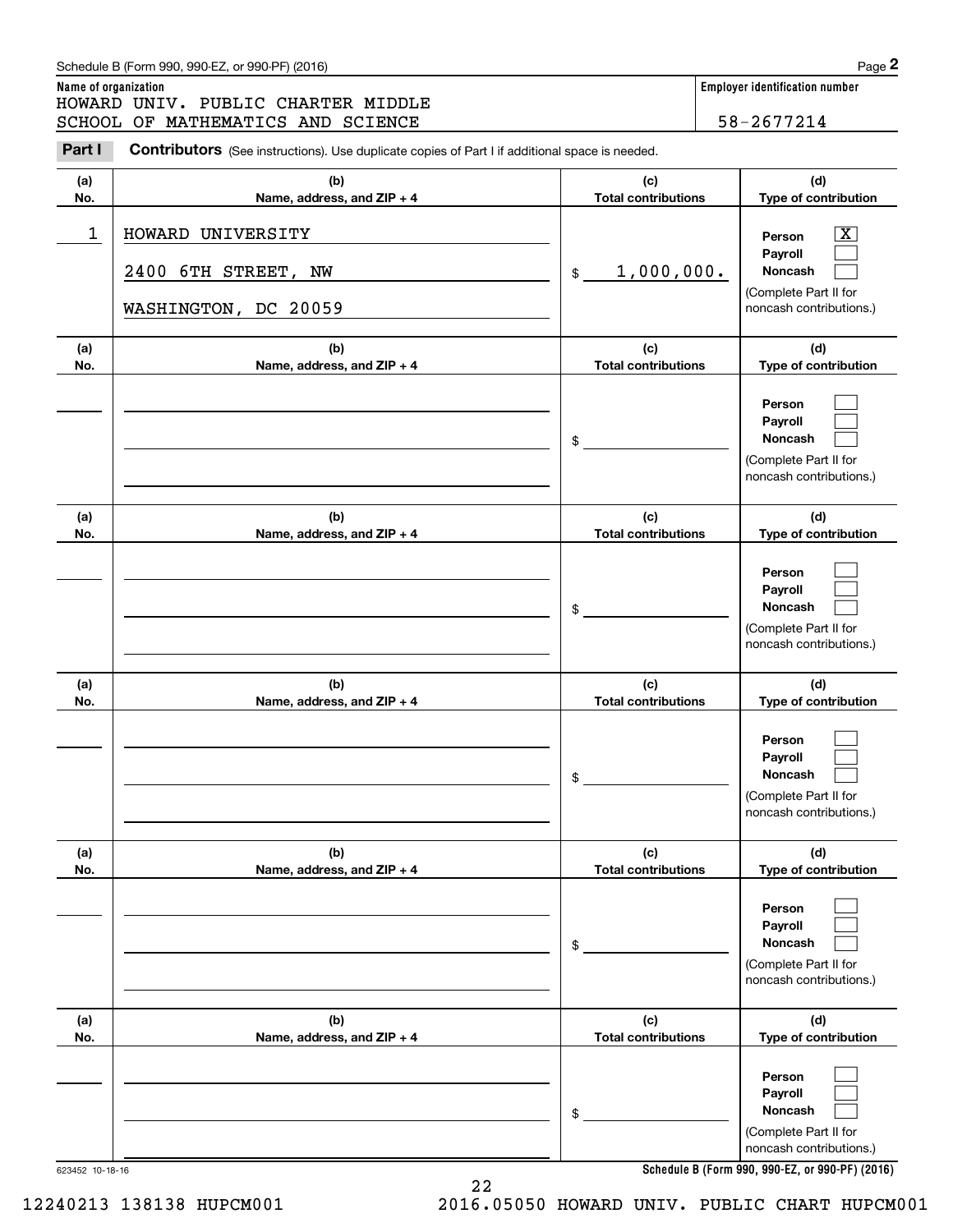| Name of organization<br>HOWARD UNIV. PUBLIC CHARTER MIDDLE                                          |                                                | Employer identification number                  |
|-----------------------------------------------------------------------------------------------------|------------------------------------------------|-------------------------------------------------|
|                                                                                                     |                                                |                                                 |
| SCHOOL OF MATHEMATICS AND SCIENCE                                                                   |                                                | 58-2677214                                      |
| Noncash Property (See instructions). Use duplicate copies of Part II if additional space is needed. |                                                |                                                 |
| (b)<br>Description of noncash property given                                                        | (c)<br>FMV (or estimate)<br>(See instructions) | (d)<br>Date received                            |
|                                                                                                     | \$                                             |                                                 |
| (b)<br>Description of noncash property given                                                        | (c)<br>FMV (or estimate)<br>(See instructions) | (d)<br>Date received                            |
|                                                                                                     | \$                                             |                                                 |
| (b)<br>Description of noncash property given                                                        | (c)<br>FMV (or estimate)<br>(See instructions) | (d)<br>Date received                            |
|                                                                                                     | \$                                             |                                                 |
| (b)<br>Description of noncash property given                                                        | (c)<br>FMV (or estimate)<br>(See instructions) | (d)<br>Date received                            |
|                                                                                                     | \$                                             |                                                 |
| (b)<br>Description of noncash property given                                                        | (c)<br>FMV (or estimate)<br>(See instructions) | (d)<br>Date received                            |
|                                                                                                     | \$                                             |                                                 |
| (b)<br>Description of noncash property given                                                        | (c)<br>FMV (or estimate)<br>(See instructions) | (d)<br>Date received                            |
|                                                                                                     | \$                                             |                                                 |
|                                                                                                     | 623453 10-18-16                                | Schedule B (Form 990, 990-EZ, or 990-PF) (2016) |

12240213 138138 HUPCM001 2016.05050 HOWARD UNIV. PUBLIC CHART HUPCM001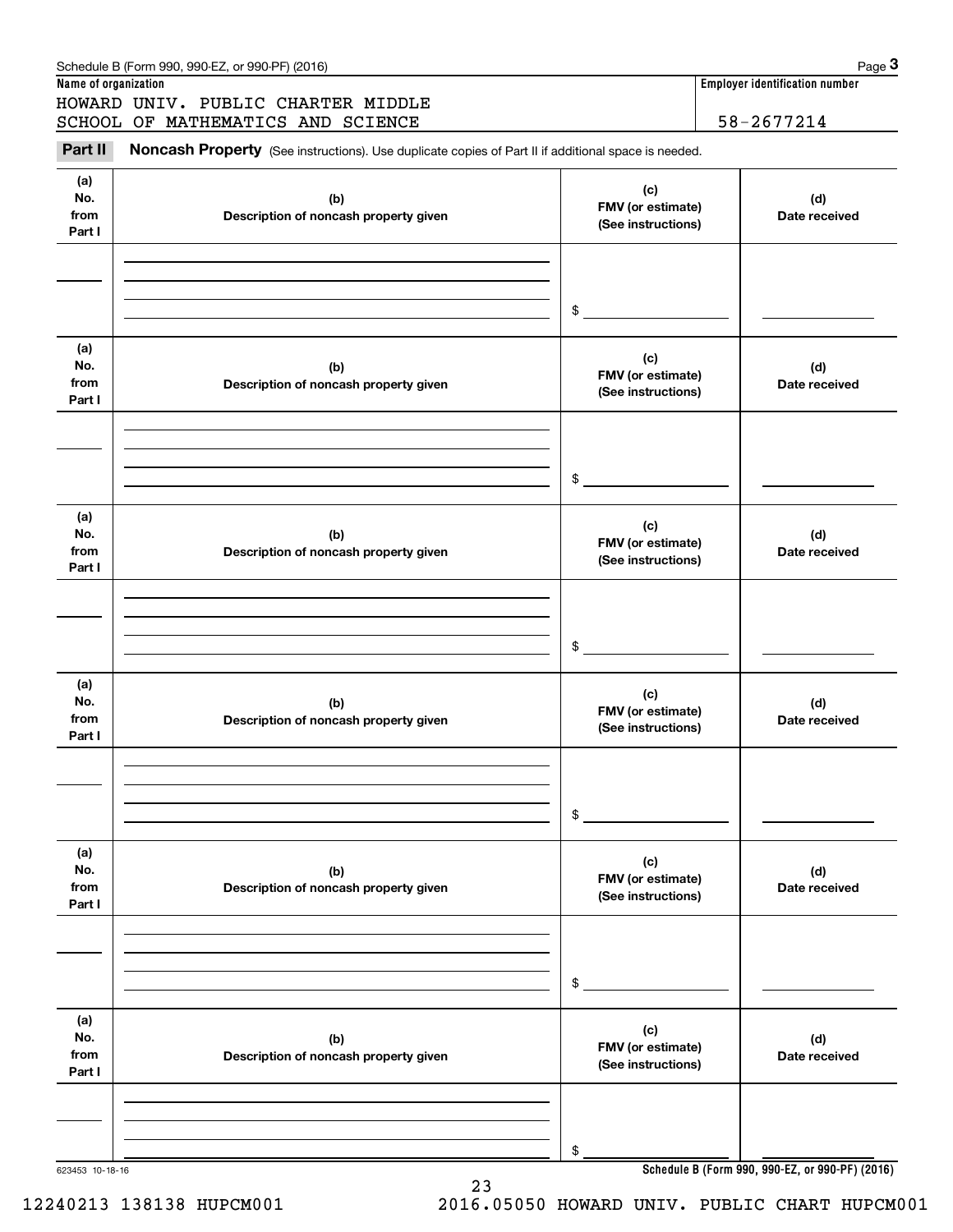|                      | Schedule B (Form 990, 990-EZ, or 990-PF) (2016)                                                                                                                                                                                                                                 |                      |                                          | Page 4                                          |  |  |  |
|----------------------|---------------------------------------------------------------------------------------------------------------------------------------------------------------------------------------------------------------------------------------------------------------------------------|----------------------|------------------------------------------|-------------------------------------------------|--|--|--|
| Name of organization |                                                                                                                                                                                                                                                                                 |                      |                                          | <b>Employer identification number</b>           |  |  |  |
|                      | HOWARD UNIV. PUBLIC CHARTER MIDDLE                                                                                                                                                                                                                                              |                      |                                          |                                                 |  |  |  |
|                      | SCHOOL OF MATHEMATICS AND SCIENCE                                                                                                                                                                                                                                               |                      |                                          | 58-2677214                                      |  |  |  |
| Part III             | Exclusively religious, charitable, etc., contributions to organizations described in section $501(c)(7)$ , (8), or (10) that total more than \$1,000 for<br>the year from any one contributor. Complete columns (a) through (e) and the following line entry. For organizations |                      |                                          |                                                 |  |  |  |
|                      | completing Part III, enter the total of exclusively religious, charitable, etc., contributions of \$1,000 or less for the year. (Enter this info. once.) $\triangleright$ \$                                                                                                    |                      |                                          |                                                 |  |  |  |
|                      | Use duplicate copies of Part III if additional space is needed.                                                                                                                                                                                                                 |                      |                                          |                                                 |  |  |  |
| (a) No.<br>from      | (b) Purpose of gift                                                                                                                                                                                                                                                             | (c) Use of gift      |                                          | (d) Description of how gift is held             |  |  |  |
| Part I               |                                                                                                                                                                                                                                                                                 |                      |                                          |                                                 |  |  |  |
|                      |                                                                                                                                                                                                                                                                                 |                      |                                          |                                                 |  |  |  |
|                      |                                                                                                                                                                                                                                                                                 |                      |                                          |                                                 |  |  |  |
|                      |                                                                                                                                                                                                                                                                                 |                      |                                          |                                                 |  |  |  |
|                      |                                                                                                                                                                                                                                                                                 | (e) Transfer of gift |                                          |                                                 |  |  |  |
|                      |                                                                                                                                                                                                                                                                                 |                      |                                          |                                                 |  |  |  |
|                      | Transferee's name, address, and $ZIP + 4$                                                                                                                                                                                                                                       |                      |                                          |                                                 |  |  |  |
|                      |                                                                                                                                                                                                                                                                                 |                      | Relationship of transferor to transferee |                                                 |  |  |  |
|                      |                                                                                                                                                                                                                                                                                 |                      |                                          |                                                 |  |  |  |
|                      |                                                                                                                                                                                                                                                                                 |                      |                                          |                                                 |  |  |  |
|                      |                                                                                                                                                                                                                                                                                 |                      |                                          |                                                 |  |  |  |
| (a) No.<br>from      | (b) Purpose of gift                                                                                                                                                                                                                                                             | (c) Use of gift      |                                          | (d) Description of how gift is held             |  |  |  |
| Part I               |                                                                                                                                                                                                                                                                                 |                      |                                          |                                                 |  |  |  |
|                      |                                                                                                                                                                                                                                                                                 |                      |                                          |                                                 |  |  |  |
|                      |                                                                                                                                                                                                                                                                                 |                      |                                          |                                                 |  |  |  |
|                      |                                                                                                                                                                                                                                                                                 |                      |                                          |                                                 |  |  |  |
|                      |                                                                                                                                                                                                                                                                                 |                      |                                          |                                                 |  |  |  |
|                      |                                                                                                                                                                                                                                                                                 | (e) Transfer of gift |                                          |                                                 |  |  |  |
|                      | Transferee's name, address, and $ZIP + 4$                                                                                                                                                                                                                                       |                      |                                          | Relationship of transferor to transferee        |  |  |  |
|                      |                                                                                                                                                                                                                                                                                 |                      |                                          |                                                 |  |  |  |
|                      |                                                                                                                                                                                                                                                                                 |                      |                                          |                                                 |  |  |  |
|                      |                                                                                                                                                                                                                                                                                 |                      |                                          |                                                 |  |  |  |
|                      |                                                                                                                                                                                                                                                                                 |                      |                                          |                                                 |  |  |  |
| (a) No.<br>from      | (b) Purpose of gift                                                                                                                                                                                                                                                             | (c) Use of gift      |                                          |                                                 |  |  |  |
| Part I               |                                                                                                                                                                                                                                                                                 |                      |                                          | (d) Description of how gift is held             |  |  |  |
|                      |                                                                                                                                                                                                                                                                                 |                      |                                          |                                                 |  |  |  |
|                      |                                                                                                                                                                                                                                                                                 |                      |                                          |                                                 |  |  |  |
|                      |                                                                                                                                                                                                                                                                                 |                      |                                          |                                                 |  |  |  |
|                      |                                                                                                                                                                                                                                                                                 |                      |                                          |                                                 |  |  |  |
|                      | (e) Transfer of gift                                                                                                                                                                                                                                                            |                      |                                          |                                                 |  |  |  |
|                      | Transferee's name, address, and $ZIP + 4$                                                                                                                                                                                                                                       |                      |                                          | Relationship of transferor to transferee        |  |  |  |
|                      |                                                                                                                                                                                                                                                                                 |                      |                                          |                                                 |  |  |  |
|                      |                                                                                                                                                                                                                                                                                 |                      |                                          |                                                 |  |  |  |
|                      |                                                                                                                                                                                                                                                                                 |                      |                                          |                                                 |  |  |  |
|                      |                                                                                                                                                                                                                                                                                 |                      |                                          |                                                 |  |  |  |
| (a) No.<br>from      | (b) Purpose of gift                                                                                                                                                                                                                                                             | (c) Use of gift      |                                          | (d) Description of how gift is held             |  |  |  |
| Part I               |                                                                                                                                                                                                                                                                                 |                      |                                          |                                                 |  |  |  |
|                      |                                                                                                                                                                                                                                                                                 |                      |                                          |                                                 |  |  |  |
|                      |                                                                                                                                                                                                                                                                                 |                      |                                          |                                                 |  |  |  |
|                      |                                                                                                                                                                                                                                                                                 |                      |                                          |                                                 |  |  |  |
|                      |                                                                                                                                                                                                                                                                                 |                      |                                          |                                                 |  |  |  |
|                      |                                                                                                                                                                                                                                                                                 | (e) Transfer of gift |                                          |                                                 |  |  |  |
|                      | Transferee's name, address, and $ZIP + 4$                                                                                                                                                                                                                                       |                      |                                          | Relationship of transferor to transferee        |  |  |  |
|                      |                                                                                                                                                                                                                                                                                 |                      |                                          |                                                 |  |  |  |
|                      |                                                                                                                                                                                                                                                                                 |                      |                                          |                                                 |  |  |  |
|                      |                                                                                                                                                                                                                                                                                 |                      |                                          |                                                 |  |  |  |
|                      |                                                                                                                                                                                                                                                                                 |                      |                                          |                                                 |  |  |  |
| 623454 10-18-16      |                                                                                                                                                                                                                                                                                 |                      |                                          | Schedule B (Form 990, 990-EZ, or 990-PF) (2016) |  |  |  |
|                      |                                                                                                                                                                                                                                                                                 | 24                   |                                          |                                                 |  |  |  |

12240213 138138 HUPCM001 2016.05050 HOWARD UNIV. PUBLIC CHART HUPCM001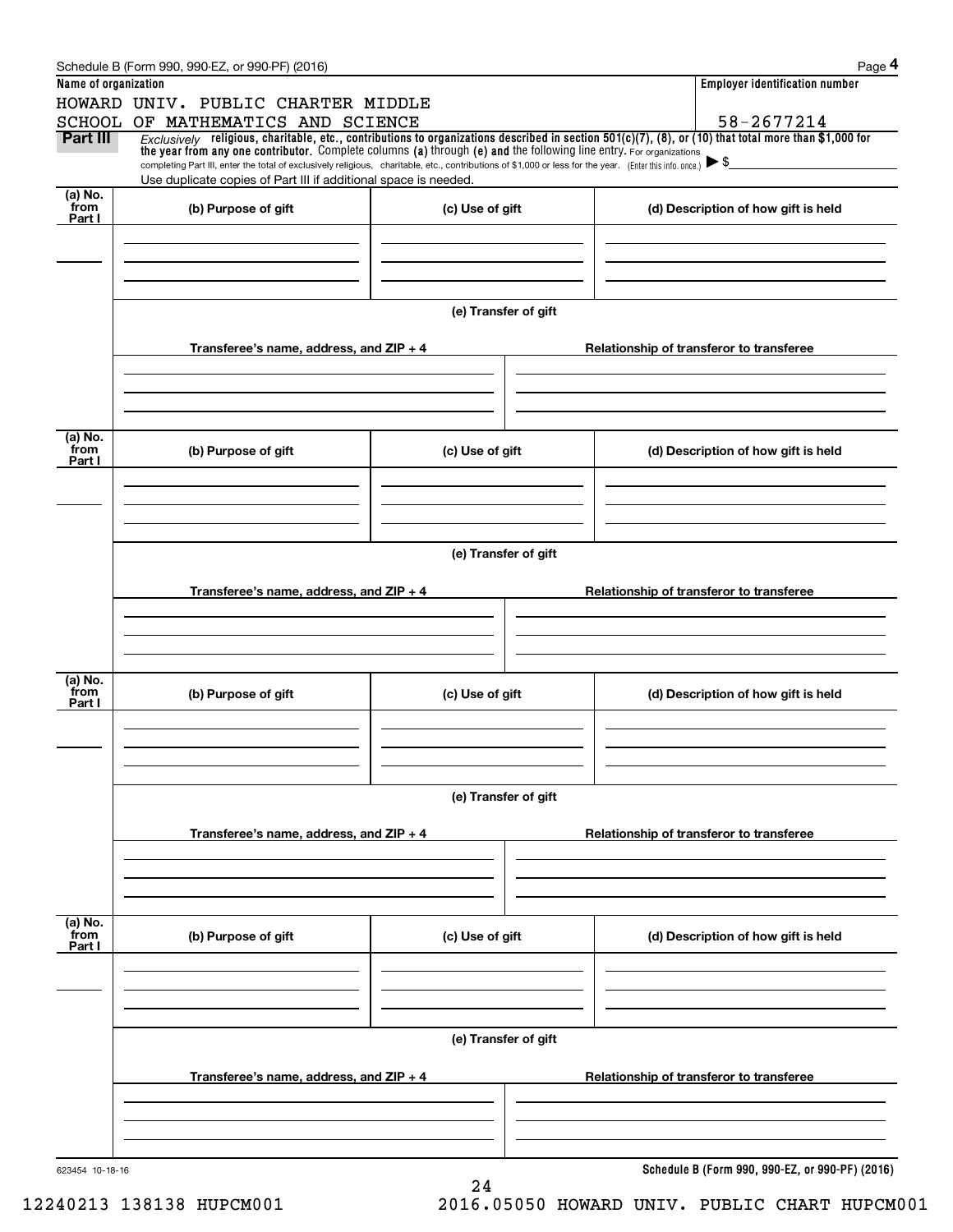|         | <b>SCHEDULE D</b>                                    |                                                                                                                                                                                                                                       | <b>Supplemental Financial Statements</b>                                                                                             |                          | OMB No. 1545-0047                          |
|---------|------------------------------------------------------|---------------------------------------------------------------------------------------------------------------------------------------------------------------------------------------------------------------------------------------|--------------------------------------------------------------------------------------------------------------------------------------|--------------------------|--------------------------------------------|
|         | (Form 990)                                           |                                                                                                                                                                                                                                       | Complete if the organization answered "Yes" on Form 990,<br>Part IV, line 6, 7, 8, 9, 10, 11a, 11b, 11c, 11d, 11e, 11f, 12a, or 12b. |                          |                                            |
|         | Department of the Treasury                           |                                                                                                                                                                                                                                       | Attach to Form 990.                                                                                                                  |                          | <b>Open to Public</b><br><b>Inspection</b> |
|         | Internal Revenue Service<br>Name of the organization | HOWARD UNIV. PUBLIC CHARTER MIDDLE                                                                                                                                                                                                    | Information about Schedule D (Form 990) and its instructions is at www.irs.gov/form990.                                              |                          | <b>Employer identification number</b>      |
|         |                                                      | SCHOOL OF MATHEMATICS AND SCIENCE                                                                                                                                                                                                     |                                                                                                                                      |                          | 58-2677214                                 |
| Part I  |                                                      | Organizations Maintaining Donor Advised Funds or Other Similar Funds or Accounts. Complete if the                                                                                                                                     |                                                                                                                                      |                          |                                            |
|         |                                                      | organization answered "Yes" on Form 990, Part IV, line 6.                                                                                                                                                                             |                                                                                                                                      |                          |                                            |
|         |                                                      |                                                                                                                                                                                                                                       | (a) Donor advised funds                                                                                                              |                          | (b) Funds and other accounts               |
| 1       |                                                      |                                                                                                                                                                                                                                       |                                                                                                                                      |                          |                                            |
| 2       |                                                      | Aggregate value of contributions to (during year)                                                                                                                                                                                     |                                                                                                                                      |                          |                                            |
| з       |                                                      |                                                                                                                                                                                                                                       |                                                                                                                                      |                          |                                            |
| 4       |                                                      |                                                                                                                                                                                                                                       |                                                                                                                                      |                          |                                            |
| 5       |                                                      | Did the organization inform all donors and donor advisors in writing that the assets held in donor advised funds                                                                                                                      |                                                                                                                                      |                          |                                            |
| 6       |                                                      | Did the organization inform all grantees, donors, and donor advisors in writing that grant funds can be used only                                                                                                                     |                                                                                                                                      |                          | Yes<br><b>No</b>                           |
|         |                                                      | for charitable purposes and not for the benefit of the donor or donor advisor, or for any other purpose conferring                                                                                                                    |                                                                                                                                      |                          |                                            |
|         |                                                      |                                                                                                                                                                                                                                       |                                                                                                                                      |                          | <b>Yes</b><br>No                           |
| Part II |                                                      | Conservation Easements. Complete if the organization answered "Yes" on Form 990, Part IV, line 7.                                                                                                                                     |                                                                                                                                      |                          |                                            |
| 1       |                                                      | Purpose(s) of conservation easements held by the organization (check all that apply).                                                                                                                                                 |                                                                                                                                      |                          |                                            |
|         |                                                      | Preservation of land for public use (e.g., recreation or education)                                                                                                                                                                   | Preservation of a historically important land area                                                                                   |                          |                                            |
|         |                                                      | Protection of natural habitat                                                                                                                                                                                                         | Preservation of a certified historic structure                                                                                       |                          |                                            |
|         |                                                      | Preservation of open space                                                                                                                                                                                                            |                                                                                                                                      |                          |                                            |
| 2       |                                                      | Complete lines 2a through 2d if the organization held a qualified conservation contribution in the form of a conservation easement on the last                                                                                        |                                                                                                                                      |                          |                                            |
|         | day of the tax year.                                 |                                                                                                                                                                                                                                       |                                                                                                                                      |                          | Held at the End of the Tax Year            |
|         |                                                      |                                                                                                                                                                                                                                       |                                                                                                                                      | 2a                       |                                            |
| b       |                                                      | Total acreage restricted by conservation easements                                                                                                                                                                                    |                                                                                                                                      | 2b<br>2c                 |                                            |
| с<br>d  |                                                      | Number of conservation easements on a certified historic structure included in (a) manufacture included in (a)<br>Number of conservation easements included in (c) acquired after 8/17/06, and not on a historic structure            |                                                                                                                                      |                          |                                            |
|         |                                                      |                                                                                                                                                                                                                                       |                                                                                                                                      | 2d                       |                                            |
| 3       |                                                      | Number of conservation easements modified, transferred, released, extinguished, or terminated by the organization during the tax                                                                                                      |                                                                                                                                      |                          |                                            |
|         | year                                                 |                                                                                                                                                                                                                                       |                                                                                                                                      |                          |                                            |
| 4       |                                                      | Number of states where property subject to conservation easement is located $\blacktriangleright$                                                                                                                                     |                                                                                                                                      |                          |                                            |
| 5       |                                                      | Does the organization have a written policy regarding the periodic monitoring, inspection, handling of                                                                                                                                |                                                                                                                                      |                          |                                            |
|         |                                                      | violations, and enforcement of the conservation easements it holds?                                                                                                                                                                   |                                                                                                                                      |                          | Yes<br><b>No</b>                           |
| 6       |                                                      | Staff and volunteer hours devoted to monitoring, inspecting, handling of violations, and enforcing conservation easements during the year                                                                                             |                                                                                                                                      |                          |                                            |
|         |                                                      |                                                                                                                                                                                                                                       |                                                                                                                                      |                          |                                            |
| 7       |                                                      | Amount of expenses incurred in monitoring, inspecting, handling of violations, and enforcing conservation easements during the year                                                                                                   |                                                                                                                                      |                          |                                            |
| 8       | $\blacktriangleright$ \$                             | Does each conservation easement reported on line 2(d) above satisfy the requirements of section 170(h)(4)(B)(i)                                                                                                                       |                                                                                                                                      |                          |                                            |
|         |                                                      |                                                                                                                                                                                                                                       |                                                                                                                                      |                          | Yes<br>No                                  |
| 9       |                                                      | In Part XIII, describe how the organization reports conservation easements in its revenue and expense statement, and balance sheet, and                                                                                               |                                                                                                                                      |                          |                                            |
|         |                                                      | include, if applicable, the text of the footnote to the organization's financial statements that describes the organization's accounting for                                                                                          |                                                                                                                                      |                          |                                            |
|         | conservation easements.                              |                                                                                                                                                                                                                                       |                                                                                                                                      |                          |                                            |
|         | Part III                                             | Organizations Maintaining Collections of Art, Historical Treasures, or Other Similar Assets.                                                                                                                                          |                                                                                                                                      |                          |                                            |
|         |                                                      | Complete if the organization answered "Yes" on Form 990, Part IV, line 8.                                                                                                                                                             |                                                                                                                                      |                          |                                            |
|         |                                                      | 1a If the organization elected, as permitted under SFAS 116 (ASC 958), not to report in its revenue statement and balance sheet works of art,                                                                                         |                                                                                                                                      |                          |                                            |
|         |                                                      | historical treasures, or other similar assets held for public exhibition, education, or research in furtherance of public service, provide, in Part XIII,                                                                             |                                                                                                                                      |                          |                                            |
|         |                                                      | the text of the footnote to its financial statements that describes these items.<br>If the organization elected, as permitted under SFAS 116 (ASC 958), to report in its revenue statement and balance sheet works of art, historical |                                                                                                                                      |                          |                                            |
| b       |                                                      | treasures, or other similar assets held for public exhibition, education, or research in furtherance of public service, provide the following amounts                                                                                 |                                                                                                                                      |                          |                                            |
|         | relating to these items:                             |                                                                                                                                                                                                                                       |                                                                                                                                      |                          |                                            |
|         |                                                      |                                                                                                                                                                                                                                       |                                                                                                                                      | $\blacktriangleright$ \$ |                                            |
|         |                                                      |                                                                                                                                                                                                                                       |                                                                                                                                      | $\blacktriangleright$ \$ | <u> 1990 - Jan Alexandria (</u>            |
| 2       |                                                      | If the organization received or held works of art, historical treasures, or other similar assets for financial gain, provide                                                                                                          |                                                                                                                                      |                          |                                            |
|         |                                                      | the following amounts required to be reported under SFAS 116 (ASC 958) relating to these items:                                                                                                                                       |                                                                                                                                      |                          |                                            |
| а       |                                                      |                                                                                                                                                                                                                                       |                                                                                                                                      | $\blacktriangleright$ s  |                                            |
|         |                                                      |                                                                                                                                                                                                                                       |                                                                                                                                      | $\blacktriangleright$ \$ |                                            |
|         |                                                      | LHA For Paperwork Reduction Act Notice, see the Instructions for Form 990.                                                                                                                                                            |                                                                                                                                      |                          | Schedule D (Form 990) 2016                 |
|         | 632051 08-29-16                                      |                                                                                                                                                                                                                                       | つに                                                                                                                                   |                          |                                            |

25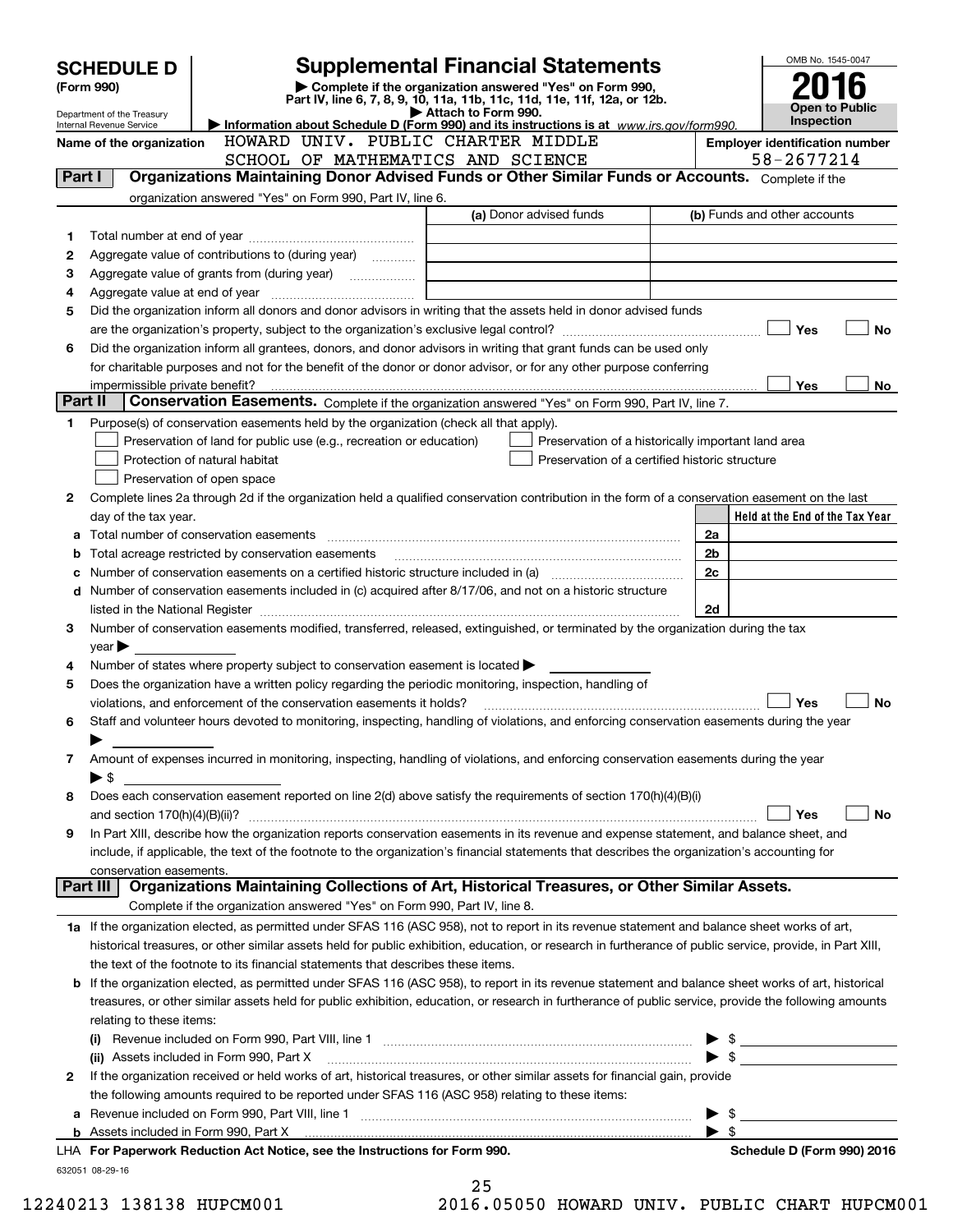|               |                                                                                                                                                                                                                                | HOWARD UNIV. PUBLIC CHARTER MIDDLE |   |                |                                                                                                                                                                                                                               |  |                 |                                            |           |
|---------------|--------------------------------------------------------------------------------------------------------------------------------------------------------------------------------------------------------------------------------|------------------------------------|---|----------------|-------------------------------------------------------------------------------------------------------------------------------------------------------------------------------------------------------------------------------|--|-----------------|--------------------------------------------|-----------|
|               | SCHOOL OF MATHEMATICS AND SCIENCE<br>$58 - 2677214$ Page 2<br>Schedule D (Form 990) 2016                                                                                                                                       |                                    |   |                |                                                                                                                                                                                                                               |  |                 |                                            |           |
|               | Part III   Organizations Maintaining Collections of Art, Historical Treasures, or Other Similar Assets (continued)                                                                                                             |                                    |   |                |                                                                                                                                                                                                                               |  |                 |                                            |           |
| 3             | Using the organization's acquisition, accession, and other records, check any of the following that are a significant use of its collection items                                                                              |                                    |   |                |                                                                                                                                                                                                                               |  |                 |                                            |           |
|               | (check all that apply):                                                                                                                                                                                                        |                                    |   |                |                                                                                                                                                                                                                               |  |                 |                                            |           |
| a             | Public exhibition                                                                                                                                                                                                              |                                    |   |                | Loan or exchange programs                                                                                                                                                                                                     |  |                 |                                            |           |
| b             | Scholarly research                                                                                                                                                                                                             |                                    |   |                | Other and the contract of the contract of the contract of the contract of the contract of the contract of the contract of the contract of the contract of the contract of the contract of the contract of the contract of the |  |                 |                                            |           |
| с             | Preservation for future generations                                                                                                                                                                                            |                                    |   |                |                                                                                                                                                                                                                               |  |                 |                                            |           |
| 4             | Provide a description of the organization's collections and explain how they further the organization's exempt purpose in Part XIII.                                                                                           |                                    |   |                |                                                                                                                                                                                                                               |  |                 |                                            |           |
| 5             | During the year, did the organization solicit or receive donations of art, historical treasures, or other similar assets                                                                                                       |                                    |   |                |                                                                                                                                                                                                                               |  |                 |                                            |           |
|               |                                                                                                                                                                                                                                |                                    |   |                |                                                                                                                                                                                                                               |  |                 | Yes                                        | No        |
|               | <b>Part IV</b><br>Escrow and Custodial Arrangements. Complete if the organization answered "Yes" on Form 990, Part IV, line 9, or                                                                                              |                                    |   |                |                                                                                                                                                                                                                               |  |                 |                                            |           |
|               | reported an amount on Form 990, Part X, line 21.                                                                                                                                                                               |                                    |   |                |                                                                                                                                                                                                                               |  |                 |                                            |           |
|               | 1a Is the organization an agent, trustee, custodian or other intermediary for contributions or other assets not included                                                                                                       |                                    |   |                |                                                                                                                                                                                                                               |  |                 |                                            |           |
|               | on Form 990, Part X? [11] matter contracts and contracts and contracts are contracted as a form 990, Part X?                                                                                                                   |                                    |   |                |                                                                                                                                                                                                                               |  |                 | Yes                                        | No        |
|               | b If "Yes," explain the arrangement in Part XIII and complete the following table:                                                                                                                                             |                                    |   |                |                                                                                                                                                                                                                               |  |                 |                                            |           |
|               |                                                                                                                                                                                                                                |                                    |   |                |                                                                                                                                                                                                                               |  |                 | Amount                                     |           |
|               | c Beginning balance measurements and the state of the state of the state of the state of the state of the state of the state of the state of the state of the state of the state of the state of the state of the state of the |                                    |   |                |                                                                                                                                                                                                                               |  | 1c              |                                            |           |
|               | d Additions during the year measurements are all an according to the year measurement of the year measurement of the state of the state of the state of the state of the state of the state of the state of the state of the s |                                    |   |                |                                                                                                                                                                                                                               |  | 1d              |                                            |           |
|               | e Distributions during the year manufactured and contain an account of the state of the state of the state of the state of the state of the state of the state of the state of the state of the state of the state of the stat |                                    |   |                |                                                                                                                                                                                                                               |  | 1e              |                                            |           |
| f.            |                                                                                                                                                                                                                                |                                    |   |                |                                                                                                                                                                                                                               |  | 1f              |                                            |           |
|               | 2a Did the organization include an amount on Form 990, Part X, line 21, for escrow or custodial account liability?                                                                                                             |                                    |   |                |                                                                                                                                                                                                                               |  |                 | <b>Yes</b>                                 | No        |
|               | <b>b</b> If "Yes," explain the arrangement in Part XIII. Check here if the explanation has been provided on Part XIII                                                                                                          |                                    |   |                |                                                                                                                                                                                                                               |  |                 |                                            |           |
| <b>Part V</b> | Endowment Funds. Complete if the organization answered "Yes" on Form 990, Part IV, line 10.                                                                                                                                    |                                    |   |                |                                                                                                                                                                                                                               |  |                 |                                            |           |
|               |                                                                                                                                                                                                                                | (a) Current year                   |   | (b) Prior year | (c) Two years back                                                                                                                                                                                                            |  |                 | (d) Three years back   (e) Four years back |           |
|               |                                                                                                                                                                                                                                |                                    |   |                |                                                                                                                                                                                                                               |  |                 |                                            |           |
|               | 1a Beginning of year balance                                                                                                                                                                                                   |                                    |   |                |                                                                                                                                                                                                                               |  |                 |                                            |           |
|               |                                                                                                                                                                                                                                |                                    |   |                |                                                                                                                                                                                                                               |  |                 |                                            |           |
|               | Net investment earnings, gains, and losses                                                                                                                                                                                     |                                    |   |                |                                                                                                                                                                                                                               |  |                 |                                            |           |
|               | d Grants or scholarships <i>manually contained</i>                                                                                                                                                                             |                                    |   |                |                                                                                                                                                                                                                               |  |                 |                                            |           |
|               | e Other expenditures for facilities                                                                                                                                                                                            |                                    |   |                |                                                                                                                                                                                                                               |  |                 |                                            |           |
|               |                                                                                                                                                                                                                                |                                    |   |                |                                                                                                                                                                                                                               |  |                 |                                            |           |
|               | f Administrative expenses <i></i>                                                                                                                                                                                              |                                    |   |                |                                                                                                                                                                                                                               |  |                 |                                            |           |
|               | <b>g</b> End of year balance $\ldots$                                                                                                                                                                                          |                                    |   |                |                                                                                                                                                                                                                               |  |                 |                                            |           |
| 2             | Provide the estimated percentage of the current year end balance (line 1g, column (a)) held as:                                                                                                                                |                                    |   |                |                                                                                                                                                                                                                               |  |                 |                                            |           |
|               | a Board designated or quasi-endowment >                                                                                                                                                                                        |                                    | % |                |                                                                                                                                                                                                                               |  |                 |                                            |           |
|               | Permanent endowment $\blacktriangleright$                                                                                                                                                                                      | %                                  |   |                |                                                                                                                                                                                                                               |  |                 |                                            |           |
|               | c Temporarily restricted endowment $\blacktriangleright$                                                                                                                                                                       | %                                  |   |                |                                                                                                                                                                                                                               |  |                 |                                            |           |
|               | The percentages on lines 2a, 2b, and 2c should equal 100%.                                                                                                                                                                     |                                    |   |                |                                                                                                                                                                                                                               |  |                 |                                            |           |
|               | 3a Are there endowment funds not in the possession of the organization that are held and administered for the organization                                                                                                     |                                    |   |                |                                                                                                                                                                                                                               |  |                 |                                            |           |
|               | by:                                                                                                                                                                                                                            |                                    |   |                |                                                                                                                                                                                                                               |  |                 |                                            | Yes<br>No |
|               | (i)                                                                                                                                                                                                                            |                                    |   |                |                                                                                                                                                                                                                               |  |                 | 3a(i)                                      |           |
|               | (ii)                                                                                                                                                                                                                           |                                    |   |                |                                                                                                                                                                                                                               |  |                 | 3a(ii)                                     |           |
|               |                                                                                                                                                                                                                                |                                    |   |                |                                                                                                                                                                                                                               |  |                 | 3b                                         |           |
|               | Describe in Part XIII the intended uses of the organization's endowment funds.                                                                                                                                                 |                                    |   |                |                                                                                                                                                                                                                               |  |                 |                                            |           |
|               | Land, Buildings, and Equipment.<br><b>Part VI</b>                                                                                                                                                                              |                                    |   |                |                                                                                                                                                                                                                               |  |                 |                                            |           |
|               | Complete if the organization answered "Yes" on Form 990, Part IV, line 11a. See Form 990, Part X, line 10.                                                                                                                     |                                    |   |                |                                                                                                                                                                                                                               |  |                 |                                            |           |
|               | Description of property                                                                                                                                                                                                        | (a) Cost or other                  |   |                | (b) Cost or other                                                                                                                                                                                                             |  | (c) Accumulated | (d) Book value                             |           |
|               |                                                                                                                                                                                                                                | basis (investment)                 |   |                | basis (other)                                                                                                                                                                                                                 |  | depreciation    |                                            |           |
|               |                                                                                                                                                                                                                                |                                    |   |                |                                                                                                                                                                                                                               |  |                 |                                            |           |
|               |                                                                                                                                                                                                                                |                                    |   |                |                                                                                                                                                                                                                               |  |                 |                                            |           |
|               |                                                                                                                                                                                                                                |                                    |   |                | 4,451.                                                                                                                                                                                                                        |  | 1,731.          |                                            | 2,720.    |
|               |                                                                                                                                                                                                                                |                                    |   |                | 312,242.                                                                                                                                                                                                                      |  | 194,501.        |                                            | 117,741.  |
|               |                                                                                                                                                                                                                                |                                    |   |                |                                                                                                                                                                                                                               |  |                 |                                            |           |
|               |                                                                                                                                                                                                                                |                                    |   |                |                                                                                                                                                                                                                               |  |                 |                                            | 120,461.  |
|               |                                                                                                                                                                                                                                |                                    |   |                |                                                                                                                                                                                                                               |  |                 |                                            |           |

**Schedule D (Form 990) 2016**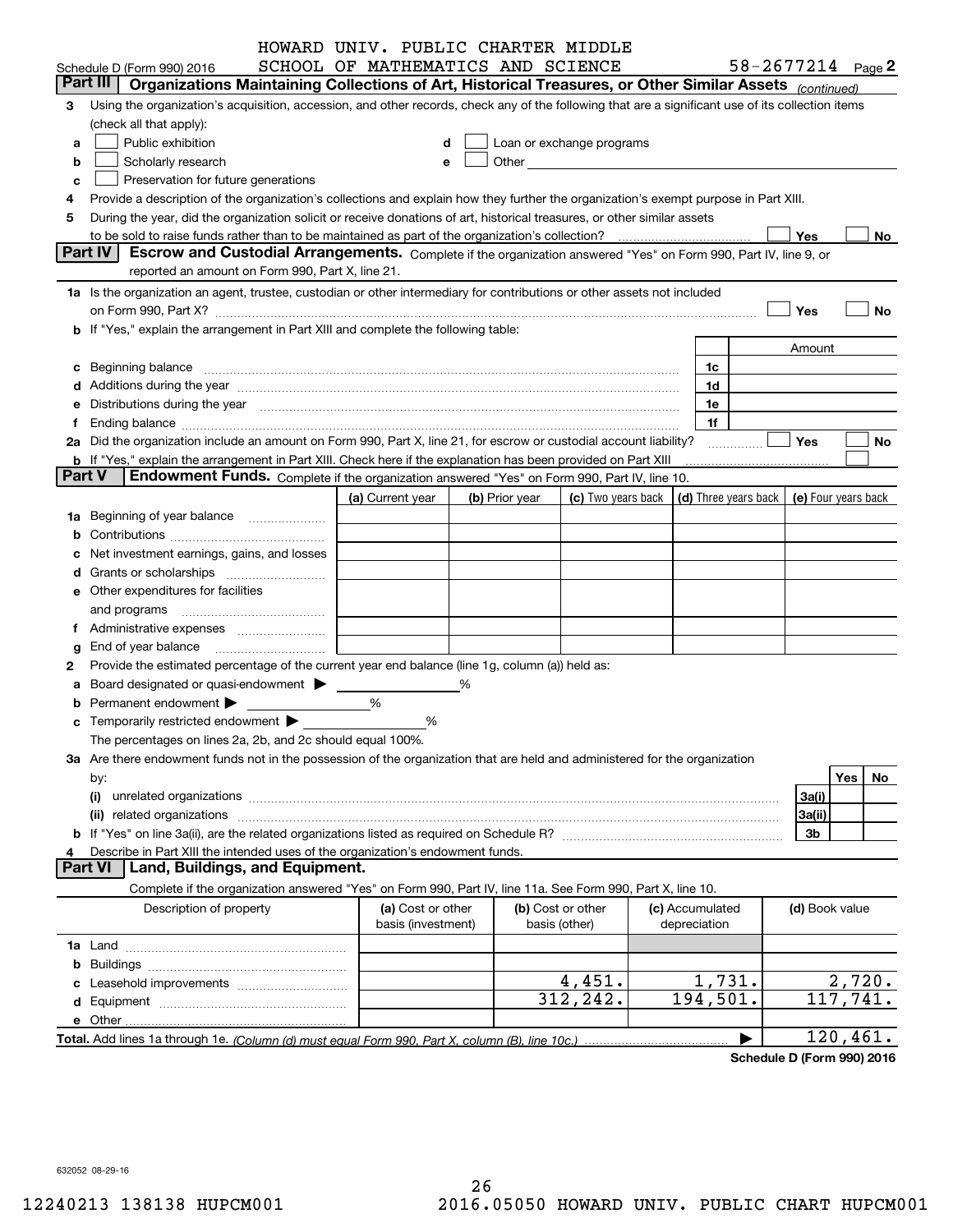#### CCHOOL OF MATHEMATIC HOWARD UNIV. PUBLIC CHARTER MIDDLE

| Schedule D (Form 990) 2016                                                                                                                           | SCHOOL OF MATHEMATICS AND SCIENCE |                          | 58-2677214<br>$Page$ <sup>3</sup>                         |
|------------------------------------------------------------------------------------------------------------------------------------------------------|-----------------------------------|--------------------------|-----------------------------------------------------------|
| Part VII Investments - Other Securities.                                                                                                             |                                   |                          |                                                           |
| Complete if the organization answered "Yes" on Form 990, Part IV, line 11b. See Form 990, Part X, line 12.                                           |                                   |                          |                                                           |
| (a) Description of security or category (including name of security)                                                                                 | (b) Book value                    |                          | (c) Method of valuation: Cost or end-of-year market value |
| (1) Financial derivatives                                                                                                                            |                                   |                          |                                                           |
| (2) Closely-held equity interests [11] [2] Closely-held equity interests                                                                             |                                   |                          |                                                           |
| (3) Other<br>CERTIFICATE OF DEPOSIT                                                                                                                  |                                   | END-OF-YEAR MARKET VALUE |                                                           |
| (A)                                                                                                                                                  | 903,372.                          |                          |                                                           |
| (B)                                                                                                                                                  |                                   |                          |                                                           |
| (C)                                                                                                                                                  |                                   |                          |                                                           |
| (D)<br>(E)                                                                                                                                           |                                   |                          |                                                           |
| (F)                                                                                                                                                  |                                   |                          |                                                           |
| (G)                                                                                                                                                  |                                   |                          |                                                           |
| (H)                                                                                                                                                  |                                   |                          |                                                           |
| Total. (Col. (b) must equal Form 990, Part X, col. (B) line 12.)                                                                                     | 903,372.                          |                          |                                                           |
| Part VIII Investments - Program Related.                                                                                                             |                                   |                          |                                                           |
| Complete if the organization answered "Yes" on Form 990, Part IV, line 11c. See Form 990, Part X, line 13.                                           |                                   |                          |                                                           |
| (a) Description of investment                                                                                                                        | (b) Book value                    |                          | (c) Method of valuation: Cost or end-of-year market value |
| (1)                                                                                                                                                  |                                   |                          |                                                           |
| (2)                                                                                                                                                  |                                   |                          |                                                           |
| (3)                                                                                                                                                  |                                   |                          |                                                           |
| (4)                                                                                                                                                  |                                   |                          |                                                           |
| (5)                                                                                                                                                  |                                   |                          |                                                           |
| (6)                                                                                                                                                  |                                   |                          |                                                           |
| (7)                                                                                                                                                  |                                   |                          |                                                           |
| (8)                                                                                                                                                  |                                   |                          |                                                           |
| (9)                                                                                                                                                  |                                   |                          |                                                           |
| Total. (Col. (b) must equal Form 990, Part X, col. (B) line 13.)                                                                                     |                                   |                          |                                                           |
| <b>Other Assets.</b><br>Part IX                                                                                                                      |                                   |                          |                                                           |
| Complete if the organization answered "Yes" on Form 990, Part IV, line 11d. See Form 990, Part X, line 15.                                           |                                   |                          |                                                           |
|                                                                                                                                                      | (a) Description                   |                          | (b) Book value                                            |
| (1)                                                                                                                                                  |                                   |                          |                                                           |
| (2)                                                                                                                                                  |                                   |                          |                                                           |
| (3)                                                                                                                                                  |                                   |                          |                                                           |
| (4)                                                                                                                                                  |                                   |                          |                                                           |
| (5)                                                                                                                                                  |                                   |                          |                                                           |
| (6)                                                                                                                                                  |                                   |                          |                                                           |
| (7)                                                                                                                                                  |                                   |                          |                                                           |
| (8)                                                                                                                                                  |                                   |                          |                                                           |
| (9)                                                                                                                                                  |                                   |                          |                                                           |
| <b>Other Liabilities.</b><br>Part X                                                                                                                  |                                   |                          |                                                           |
| Complete if the organization answered "Yes" on Form 990, Part IV, line 11e or 11f. See Form 990, Part X, line 25.                                    |                                   |                          |                                                           |
| (a) Description of liability<br>1.                                                                                                                   |                                   | (b) Book value           |                                                           |
| (1)<br>Federal income taxes                                                                                                                          |                                   |                          |                                                           |
| (2)                                                                                                                                                  |                                   |                          |                                                           |
| (3)                                                                                                                                                  |                                   |                          |                                                           |
| (4)                                                                                                                                                  |                                   |                          |                                                           |
| (5)                                                                                                                                                  |                                   |                          |                                                           |
| (6)                                                                                                                                                  |                                   |                          |                                                           |
| (7)                                                                                                                                                  |                                   |                          |                                                           |
| (8)                                                                                                                                                  |                                   |                          |                                                           |
| (9)                                                                                                                                                  |                                   |                          |                                                           |
| <b>Total.</b> (Column (b) must equal Form 990. Part X, col. (B) line 25.)                                                                            |                                   |                          |                                                           |
| 2. Liability for uncertain tax positions. In Part XIII, provide the text of the footnote to the organization's financial statements that reports the |                                   |                          |                                                           |
| organization's liability for uncertain tax positions under FIN 48 (ASC 740). Check here if the text of the footnote has been provided in Part XIII   |                                   |                          | $\vert$ X $\vert$                                         |

**Schedule D (Form 990) 2016**

632053 08-29-16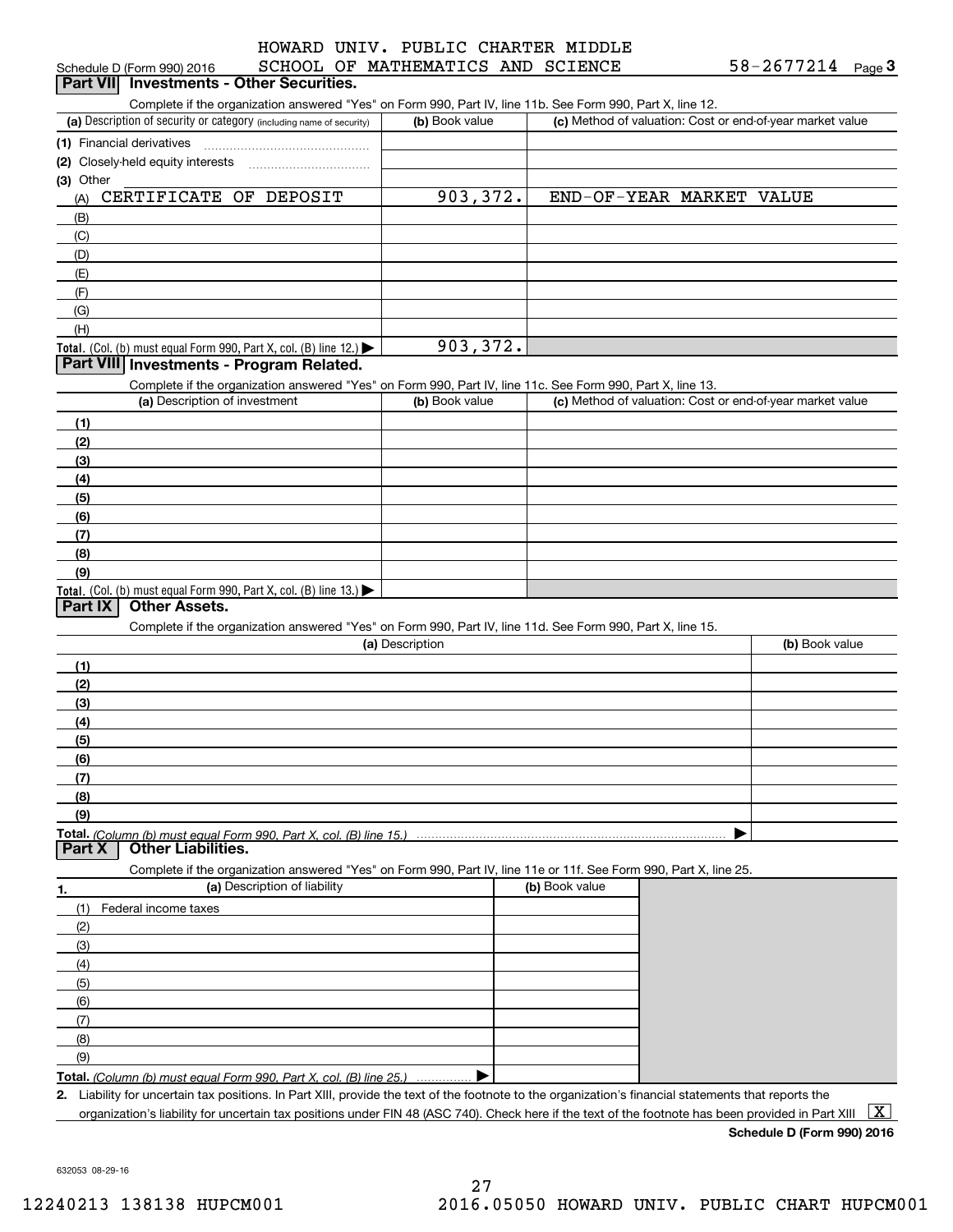|   | HOWARD UNIV. PUBLIC CHARTER MIDDLE                                                                                                                                                                                                   |                |                   |                |              |
|---|--------------------------------------------------------------------------------------------------------------------------------------------------------------------------------------------------------------------------------------|----------------|-------------------|----------------|--------------|
|   | SCHOOL OF MATHEMATICS AND SCIENCE<br>Schedule D (Form 990) 2016                                                                                                                                                                      |                | 58-2677214 Page 4 |                |              |
|   | Reconciliation of Revenue per Audited Financial Statements With Revenue per Return.<br><b>Part XI</b>                                                                                                                                |                |                   |                |              |
|   | Complete if the organization answered "Yes" on Form 990, Part IV, line 12a.                                                                                                                                                          |                |                   |                |              |
| 1 | Total revenue, gains, and other support per audited financial statements                                                                                                                                                             |                |                   | $\blacksquare$ | 7,176,885.   |
| 2 | Amounts included on line 1 but not on Form 990, Part VIII, line 12:                                                                                                                                                                  |                |                   |                |              |
| a | Net unrealized gains (losses) on investments [11] matter contracts and the unrealized gains (losses) on investments                                                                                                                  | 2a             |                   |                |              |
| b |                                                                                                                                                                                                                                      | 2 <sub>b</sub> | 1,009,000.        |                |              |
|   |                                                                                                                                                                                                                                      | 2c             |                   |                |              |
|   |                                                                                                                                                                                                                                      | 2d             |                   |                |              |
| e | Add lines 2a through 2d <b>contract and the contract of the contract of the contract of the contract of the contract of the contract of the contract of the contract of the contract of the contract of the contract of the cont</b> |                |                   | 2e             | 1,009,000.   |
| 3 |                                                                                                                                                                                                                                      |                |                   | 3              | 6, 167, 885. |
| 4 | Amounts included on Form 990, Part VIII, line 12, but not on line 1:                                                                                                                                                                 |                |                   |                |              |
| a | Investment expenses not included on Form 990, Part VIII, line 7b [1000000000000000000000000000000000                                                                                                                                 | 4a             |                   |                |              |
| b | Other (Describe in Part XIII.) <b>Construction</b> and the construction of the construction of the construction of the construction of the construction of the construction of the construction of the construction of the construc  | 4b             |                   |                |              |
|   | Add lines 4a and 4b                                                                                                                                                                                                                  |                |                   | 4с             | υ.           |
|   |                                                                                                                                                                                                                                      | 5              | 6, 167, 885.      |                |              |
|   | Part XII   Reconciliation of Expenses per Audited Financial Statements With Expenses per Return.                                                                                                                                     |                |                   |                |              |
|   | Complete if the organization answered "Yes" on Form 990, Part IV, line 12a.                                                                                                                                                          |                |                   |                |              |
| 1 | Total expenses and losses per audited financial statements                                                                                                                                                                           |                |                   | $\blacksquare$ | 7, 154, 303. |
| 2 | Amounts included on line 1 but not on Form 990, Part IX, line 25:                                                                                                                                                                    |                |                   |                |              |
| a |                                                                                                                                                                                                                                      | 2a             | 1,009,000.        |                |              |
| b |                                                                                                                                                                                                                                      | 2 <sub>b</sub> |                   |                |              |
|   |                                                                                                                                                                                                                                      | 2 <sub>c</sub> |                   |                |              |
|   |                                                                                                                                                                                                                                      | 2d             |                   |                |              |
|   |                                                                                                                                                                                                                                      |                |                   | 2e             | 1,009,000.   |
| 3 |                                                                                                                                                                                                                                      |                |                   | $\mathbf{R}$   | 6, 145, 303. |
| 4 | Amounts included on Form 990, Part IX, line 25, but not on line 1:                                                                                                                                                                   |                |                   |                |              |
| a |                                                                                                                                                                                                                                      | 4a             |                   |                |              |
| b |                                                                                                                                                                                                                                      | 4 <sub>h</sub> |                   |                |              |
|   | c Add lines 4a and 4b                                                                                                                                                                                                                |                |                   | 4c             |              |
|   |                                                                                                                                                                                                                                      |                |                   | 5              | 6, 145, 303. |
|   | Part XIII Supplemental Information.                                                                                                                                                                                                  |                |                   |                |              |

Provide the descriptions required for Part II, lines 3, 5, and 9; Part III, lines 1a and 4; Part IV, lines 1b and 2b; Part V, line 4; Part X, line 2; Part XI, lines 2d and 4b; and Part XII, lines 2d and 4b. Also complete this part to provide any additional information.

PART X, LINE 2:

THE SCHOOL IS EXEMPT FROM FEDERAL INCOME TAXES UNDER SECTION 501(C)(3) OF

THE INTERNAL REVENUE CODE AND APPLICABLE DISTRICT OF COLUMBIA INCOME TAX

LAWS.

ACCOUNTING PRINCIPLES GENERALLY ACCEPTED IN THE UNITED STATES OF AMERICA

PROVIDE CONSISTENT GUIDANCE FOR THE ACCOUNTING FOR UNCERTAINTY IN INCOME

TAXES RECOGNIZED IN AN ENTITY'S FINANCIAL STATEMENTS AND PRESCRIBE A

THRESHOLD OF "MORE LIKELY THAN NOT" FOR RECOGNITION OF TAX POSITIONS TAKEN

OR EXPECTED TO BE TAKEN IN A TAX RETURN. THE SCHOOL PERFORMED AN

EVALUATION OF UNCERTAIN TAX POSITIONS FOR THE YEAR ENDED JUNE 30, 2017,

632054 08-29-16 **Schedule D (Form 990) 2016** AND DETERMINED THAT THERE WERE NO MATTERS THAT WOULD REQUIRE RECOGNITION

28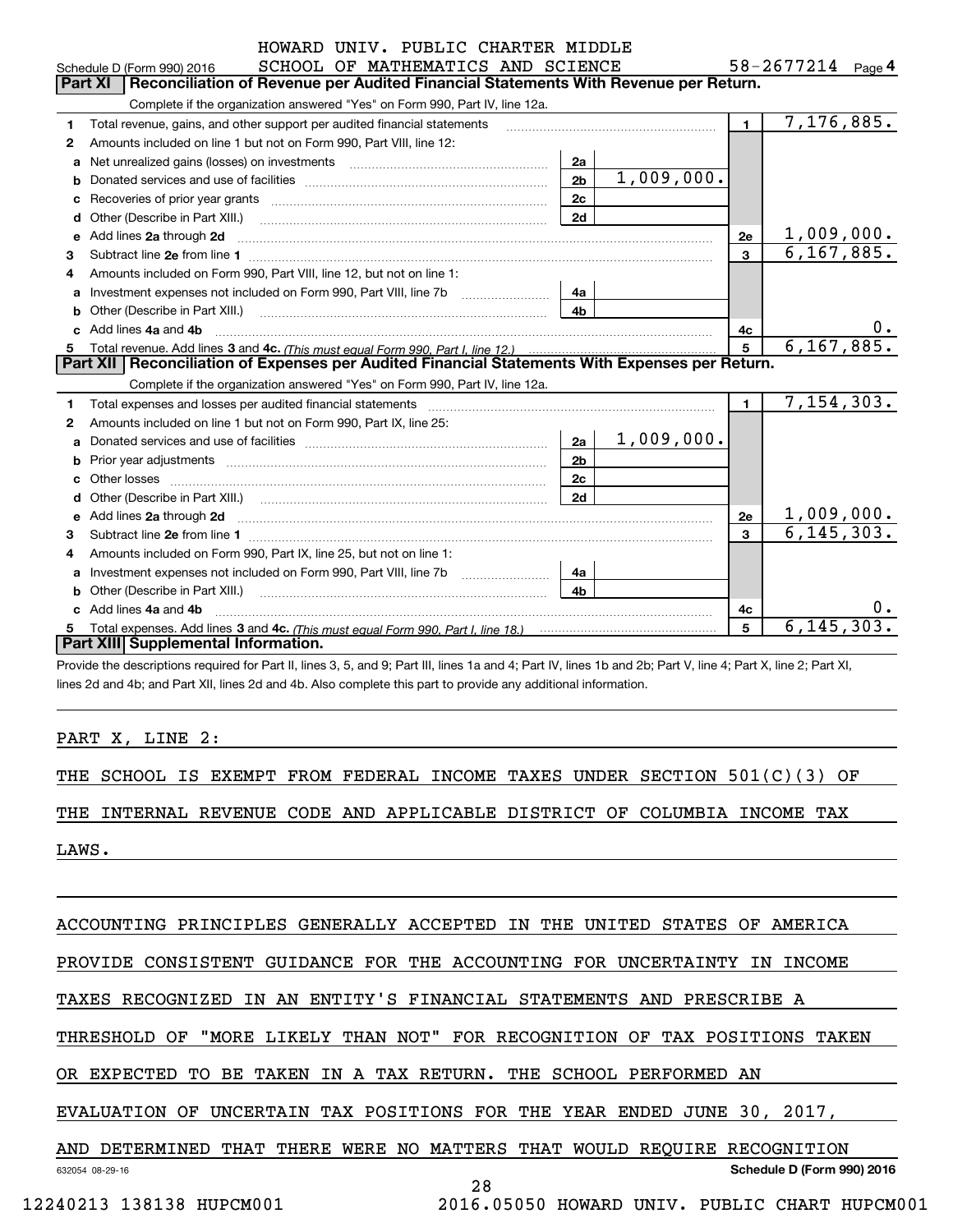| HOWARD UNIV. PUBLIC CHARTER MIDDLE<br>SCHOOL OF MATHEMATICS AND SCIENCE<br>$58 - 2677214$ Page 5<br>Schedule D (Form 990) 2016<br><b>Part XIII   Supplemental Information</b> (continued) |
|-------------------------------------------------------------------------------------------------------------------------------------------------------------------------------------------|
| IN THE FINANCIAL STATEMENTS OR WHICH MAY HAVE ANY EFFECT ON ITS TAX-EXEMPT                                                                                                                |
| STATUS. FOR THE YEAR ENDED JUNE 30, 2017, THE STATUTE OF LIMITATIONS FOR                                                                                                                  |
| FISCAL YEARS 2014 THROUGH 2017 REMAINS OPEN WITH THE U.S. FEDERAL                                                                                                                         |
| JURISDICTION OR THE VARIOUS STATES AND LOCAL JURISDICTIONS IN WHICH THE                                                                                                                   |
| SCHOOL FILES TAX RETURNS. IT IS THE SCHOOL'S POLICY TO RECOGNIZE INTEREST                                                                                                                 |
| AND/OR PENALTIES RELATED TO UNCERTAIN TAX POSITIONS, IF ANY, IN INCOME TAX                                                                                                                |
| EXPENSE.                                                                                                                                                                                  |
|                                                                                                                                                                                           |
|                                                                                                                                                                                           |
|                                                                                                                                                                                           |
|                                                                                                                                                                                           |
|                                                                                                                                                                                           |
|                                                                                                                                                                                           |
|                                                                                                                                                                                           |
|                                                                                                                                                                                           |
|                                                                                                                                                                                           |
|                                                                                                                                                                                           |
|                                                                                                                                                                                           |
|                                                                                                                                                                                           |
|                                                                                                                                                                                           |
|                                                                                                                                                                                           |
|                                                                                                                                                                                           |
|                                                                                                                                                                                           |
|                                                                                                                                                                                           |
|                                                                                                                                                                                           |
|                                                                                                                                                                                           |
|                                                                                                                                                                                           |
| Schedule D (Form 990) 2016                                                                                                                                                                |
|                                                                                                                                                                                           |

632055 08-29-16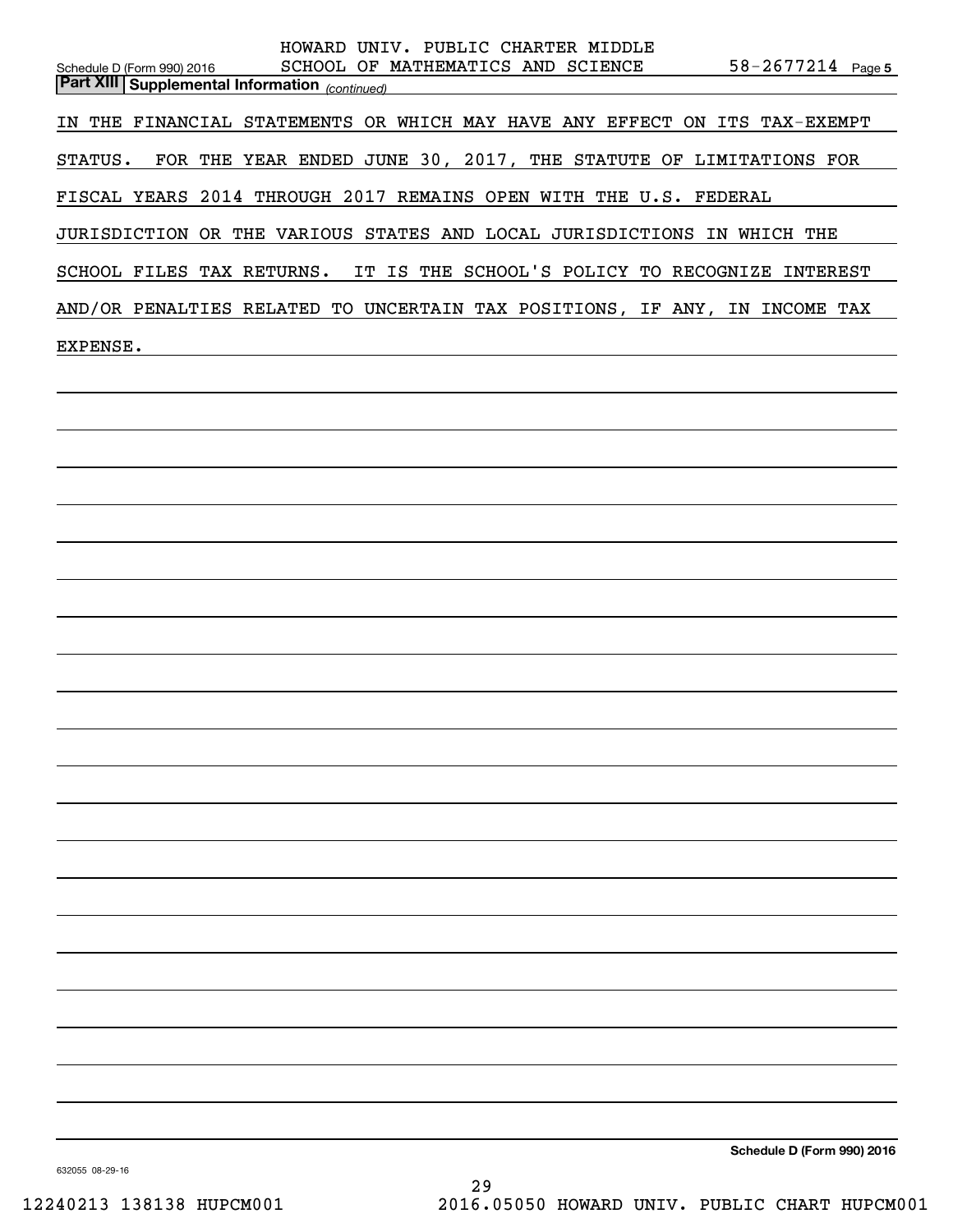|        | <b>Schools</b><br><b>SCHEDULE E</b><br>Complete if the organization answered "Yes" on Form 990,<br>(Form 990 or 990-EZ)<br>Part IV, line 13, or Form 990-EZ, Part VI, line 48.<br>Attach to Form 990 or Form 990-EZ.<br>Department of the Treasury |                                       | OMB No. 1545-0047<br>2016<br><b>Open to Public</b> |                         |  |
|--------|----------------------------------------------------------------------------------------------------------------------------------------------------------------------------------------------------------------------------------------------------|---------------------------------------|----------------------------------------------------|-------------------------|--|
|        | Internal Revenue Service<br>Information about Schedule E (Form 990 or 990-EZ) and its instructions is at www.irs.gov/form990.                                                                                                                      | Inspection                            |                                                    |                         |  |
|        | Name of the organization<br>HOWARD UNIV. PUBLIC CHARTER MIDDLE                                                                                                                                                                                     | <b>Employer identification number</b> |                                                    |                         |  |
|        | SCHOOL OF MATHEMATICS AND SCIENCE                                                                                                                                                                                                                  | 58-2677214                            |                                                    |                         |  |
| Part I |                                                                                                                                                                                                                                                    |                                       |                                                    |                         |  |
|        |                                                                                                                                                                                                                                                    |                                       | <b>YES</b>                                         | NO.                     |  |
| 1      | Does the organization have a racially nondiscriminatory policy toward students by statement in its charter, bylaws,                                                                                                                                |                                       |                                                    |                         |  |
|        |                                                                                                                                                                                                                                                    | 1                                     | х                                                  |                         |  |
| 2      | Does the organization include a statement of its racially nondiscriminatory policy toward students in all its brochures,                                                                                                                           |                                       |                                                    |                         |  |
|        | catalogues, and other written communications with the public dealing with student admissions, programs, and scholarships?                                                                                                                          | $\mathbf{2}$                          | х                                                  |                         |  |
| 3      | Has the organization publicized its racially nondiscriminatory policy through newspaper or broadcast media during the                                                                                                                              |                                       |                                                    |                         |  |
|        | period of solicitation for students, or during the registration period if it has no solicitation program, in a way that makes                                                                                                                      |                                       |                                                    |                         |  |
|        | the policy known to all parts of the general community it serves? If "Yes," please describe. If "No," please explain.                                                                                                                              |                                       |                                                    |                         |  |
|        | If you need more space, use Part II <b>manufacture and continuum and continuum and continuum and continuum and continuum</b>                                                                                                                       | 3                                     | х                                                  |                         |  |
|        |                                                                                                                                                                                                                                                    |                                       |                                                    |                         |  |
|        |                                                                                                                                                                                                                                                    |                                       |                                                    |                         |  |
|        |                                                                                                                                                                                                                                                    |                                       |                                                    |                         |  |
|        |                                                                                                                                                                                                                                                    |                                       |                                                    |                         |  |
|        |                                                                                                                                                                                                                                                    |                                       |                                                    |                         |  |
| 4      | Does the organization maintain the following?                                                                                                                                                                                                      |                                       |                                                    |                         |  |
| а      | Records indicating the racial composition of the student body, faculty, and administrative staff?                                                                                                                                                  | 4a                                    | х                                                  |                         |  |
| b      | Records documenting that scholarships and other financial assistance are awarded on a racially nondiscriminatory basis?                                                                                                                            | 4b                                    | X                                                  |                         |  |
|        | c Copies of all catalogues, brochures, announcements, and other written communications to the public dealing with student                                                                                                                          |                                       |                                                    |                         |  |
|        |                                                                                                                                                                                                                                                    | 4с                                    | х                                                  |                         |  |
|        |                                                                                                                                                                                                                                                    | 4d                                    | X                                                  |                         |  |
|        | If you answered "No" to any of the above, please explain. If you need more space, use Part II.                                                                                                                                                     |                                       |                                                    |                         |  |
|        |                                                                                                                                                                                                                                                    |                                       |                                                    |                         |  |
|        |                                                                                                                                                                                                                                                    |                                       |                                                    |                         |  |
|        |                                                                                                                                                                                                                                                    |                                       |                                                    |                         |  |
|        |                                                                                                                                                                                                                                                    |                                       |                                                    |                         |  |
| 5      | Does the organization discriminate by race in any way with respect to:                                                                                                                                                                             |                                       |                                                    |                         |  |
|        |                                                                                                                                                                                                                                                    | 5a                                    |                                                    | х                       |  |
|        |                                                                                                                                                                                                                                                    | 5b                                    |                                                    | $\overline{\mathtt{x}}$ |  |
|        |                                                                                                                                                                                                                                                    | 5 <sub>c</sub>                        |                                                    | Y                       |  |
|        |                                                                                                                                                                                                                                                    | 5d                                    |                                                    | 47<br>X                 |  |
|        |                                                                                                                                                                                                                                                    |                                       |                                                    | x                       |  |
|        |                                                                                                                                                                                                                                                    | 5е                                    |                                                    | X                       |  |
|        | f Use of facilities? <b>www.communities.</b> We can be a series of the contract of the contract of the contract of the contract of the contract of the contract of the contract of the contract of the contract of the contract of                 | 5f                                    |                                                    | X                       |  |
|        |                                                                                                                                                                                                                                                    | 5g                                    |                                                    | $\mathbf X$             |  |
|        | If you answered "Yes" to any of the above, please explain. If you need more space, use Part II.                                                                                                                                                    | 5h                                    |                                                    |                         |  |
|        |                                                                                                                                                                                                                                                    |                                       |                                                    |                         |  |
|        |                                                                                                                                                                                                                                                    |                                       |                                                    |                         |  |
|        |                                                                                                                                                                                                                                                    |                                       |                                                    |                         |  |
|        |                                                                                                                                                                                                                                                    |                                       |                                                    |                         |  |
|        |                                                                                                                                                                                                                                                    |                                       |                                                    |                         |  |
|        |                                                                                                                                                                                                                                                    | 6a                                    | х                                                  |                         |  |
|        |                                                                                                                                                                                                                                                    |                                       |                                                    |                         |  |
|        |                                                                                                                                                                                                                                                    | 6b                                    |                                                    | X                       |  |
|        | If you answered "Yes" on either line 6a or line 6b, explain on Part II.                                                                                                                                                                            |                                       |                                                    |                         |  |
| 7      | Does the organization certify that it has complied with the applicable requirements of sections 4.01 through 4.05 of                                                                                                                               |                                       | х                                                  |                         |  |

632061 10-10-16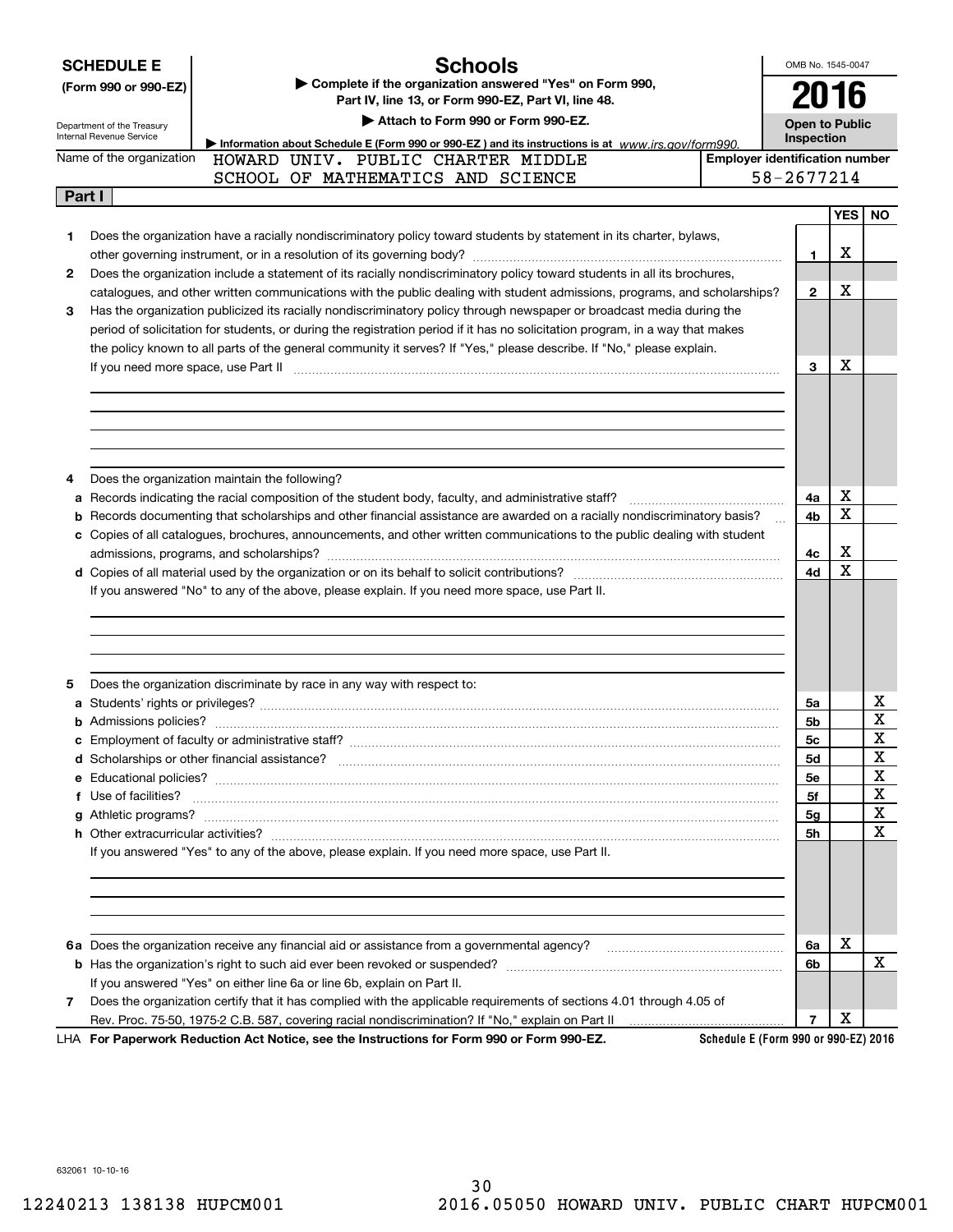Part II | Supplemental Information. Provide the explanations required by Part I, lines 3, 4d, 5h, 6b, and 7, as applicable. Also provide any other additional information.

SCHEDULE E, PART I, LINE 3

THE SCHOOL IS A PUBLIC CHARTER SCHOOL FREE OF CHARGE TO STUDENTS WHO

RESIDE IN THE DISTRICT OF COLUMBIA. ADMISSIONS ARE CONDUCTED IN

ACCORDANCE WITH THE DISTRICT LAW AND ANY ELIGIBLE CHILD APPLYING IN

ACCORDANCE WITH THE LAW WILL BE ADMITTED, SUBJECT SOLEY TO MAXIMUM

ENROLLMENT LIMITS. THE SCHOOL DOES NOT DISCRIMINATE AGAINST ANYONE

BECAUSE OF RACE, COLOR, RELIGION, GENDER, NATIONAL ORIGIN, AGE,

DISABILITY OR ANY OTHER CHARACTERISTIC PROTECTED BY LAW.

SCHEDULE E, PART I, LINE 6

THE SCHOOL'S ACTIVITIES ARE PRIMARILY FUNDED THROUGH LOCAL

APPROPRIATIONS RECEIVED FROM THE DISTRICT OF COLUMBIA AND VARIOUS

GRANTS FROM THE US DEPARTMENT OF EDUCATION, THE DISTRICT OF COLUMBIA

DEPARTMENT OF EDUCATION AND THE US DEPARMENT OF AGRICULTURE.

632062 10-10-16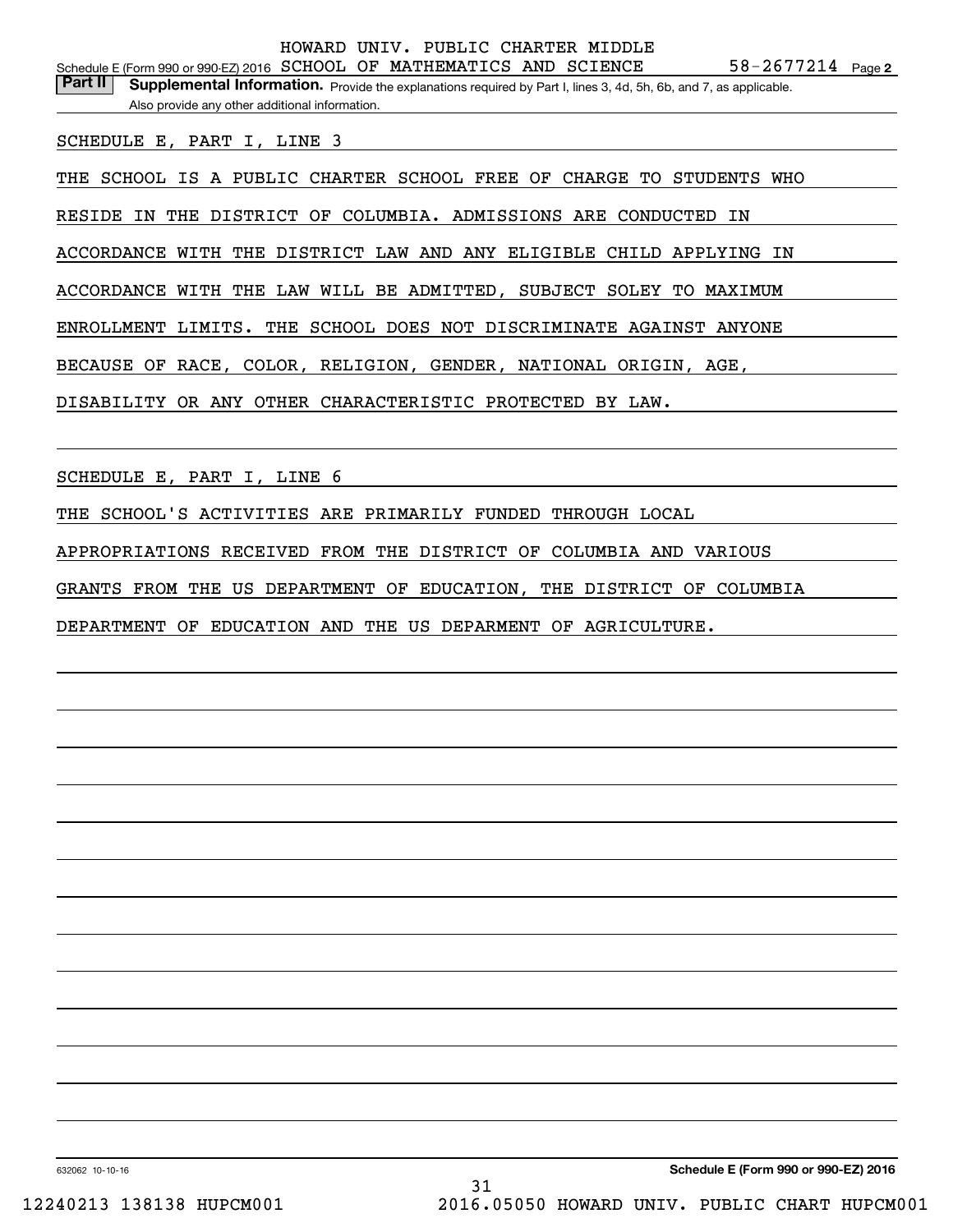|        | <b>SCHEDULE J</b>                                                                                                                                                                                   | <b>Compensation Information</b>                                                                                           |                                                                      |  | OMB No. 1545-0047                     |     |             |
|--------|-----------------------------------------------------------------------------------------------------------------------------------------------------------------------------------------------------|---------------------------------------------------------------------------------------------------------------------------|----------------------------------------------------------------------|--|---------------------------------------|-----|-------------|
|        | (Form 990)                                                                                                                                                                                          | For certain Officers, Directors, Trustees, Key Employees, and Highest                                                     |                                                                      |  | 2016                                  |     |             |
|        |                                                                                                                                                                                                     | <b>Compensated Employees</b>                                                                                              |                                                                      |  |                                       |     |             |
|        |                                                                                                                                                                                                     | Complete if the organization answered "Yes" on Form 990, Part IV, line 23.<br>Attach to Form 990.                         |                                                                      |  | <b>Open to Public</b>                 |     |             |
|        | Department of the Treasury<br>Internal Revenue Service                                                                                                                                              | Information about Schedule J (Form 990) and its instructions is at www.irs.gov/form990.                                   |                                                                      |  | Inspection                            |     |             |
|        | Name of the organization                                                                                                                                                                            | HOWARD UNIV. PUBLIC CHARTER MIDDLE                                                                                        |                                                                      |  | <b>Employer identification number</b> |     |             |
|        |                                                                                                                                                                                                     | SCHOOL OF MATHEMATICS AND SCIENCE                                                                                         |                                                                      |  | 58-2677214                            |     |             |
|        | Part I                                                                                                                                                                                              | <b>Questions Regarding Compensation</b>                                                                                   |                                                                      |  |                                       |     |             |
|        |                                                                                                                                                                                                     |                                                                                                                           |                                                                      |  |                                       | Yes | No          |
|        |                                                                                                                                                                                                     | Check the appropriate box(es) if the organization provided any of the following to or for a person listed on Form 990,    |                                                                      |  |                                       |     |             |
|        |                                                                                                                                                                                                     | Part VII, Section A, line 1a. Complete Part III to provide any relevant information regarding these items.                |                                                                      |  |                                       |     |             |
|        | First-class or charter travel                                                                                                                                                                       |                                                                                                                           | Housing allowance or residence for personal use                      |  |                                       |     |             |
|        | Travel for companions                                                                                                                                                                               |                                                                                                                           | Payments for business use of personal residence                      |  |                                       |     |             |
|        |                                                                                                                                                                                                     | Tax indemnification and gross-up payments                                                                                 | Health or social club dues or initiation fees                        |  |                                       |     |             |
|        |                                                                                                                                                                                                     | Discretionary spending account                                                                                            | Personal services (such as, maid, chauffeur, chef)                   |  |                                       |     |             |
|        |                                                                                                                                                                                                     |                                                                                                                           |                                                                      |  |                                       |     |             |
|        |                                                                                                                                                                                                     | <b>b</b> If any of the boxes on line 1a are checked, did the organization follow a written policy regarding payment or    |                                                                      |  |                                       |     |             |
|        |                                                                                                                                                                                                     | reimbursement or provision of all of the expenses described above? If "No," complete Part III to explain                  |                                                                      |  | 1b                                    |     |             |
| 2      |                                                                                                                                                                                                     | Did the organization require substantiation prior to reimbursing or allowing expenses incurred by all directors,          |                                                                      |  |                                       |     |             |
|        |                                                                                                                                                                                                     |                                                                                                                           |                                                                      |  | $\mathbf{2}$                          |     |             |
|        |                                                                                                                                                                                                     |                                                                                                                           |                                                                      |  |                                       |     |             |
| З      |                                                                                                                                                                                                     | Indicate which, if any, of the following the filing organization used to establish the compensation of the organization's |                                                                      |  |                                       |     |             |
|        |                                                                                                                                                                                                     | CEO/Executive Director. Check all that apply. Do not check any boxes for methods used by a related organization to        |                                                                      |  |                                       |     |             |
|        |                                                                                                                                                                                                     | establish compensation of the CEO/Executive Director, but explain in Part III.                                            |                                                                      |  |                                       |     |             |
|        | Compensation committee                                                                                                                                                                              |                                                                                                                           | Written employment contract                                          |  |                                       |     |             |
|        |                                                                                                                                                                                                     | Independent compensation consultant                                                                                       | $X$ Compensation survey or study                                     |  |                                       |     |             |
|        |                                                                                                                                                                                                     | Form 990 of other organizations                                                                                           | $\boxed{\textbf{X}}$ Approval by the board or compensation committee |  |                                       |     |             |
|        |                                                                                                                                                                                                     |                                                                                                                           |                                                                      |  |                                       |     |             |
| 4      | organization or a related organization:                                                                                                                                                             | During the year, did any person listed on Form 990, Part VII, Section A, line 1a, with respect to the filing              |                                                                      |  |                                       |     |             |
|        |                                                                                                                                                                                                     | Receive a severance payment or change-of-control payment?                                                                 |                                                                      |  | 4a                                    |     | х           |
| а<br>b |                                                                                                                                                                                                     |                                                                                                                           |                                                                      |  | 4b                                    |     | X           |
| c      |                                                                                                                                                                                                     |                                                                                                                           |                                                                      |  | 4c                                    |     | X           |
|        | Participate in, or receive payment from, an equity-based compensation arrangement?<br>If "Yes" to any of lines 4a-c, list the persons and provide the applicable amounts for each item in Part III. |                                                                                                                           |                                                                      |  |                                       |     |             |
|        |                                                                                                                                                                                                     |                                                                                                                           |                                                                      |  |                                       |     |             |
|        |                                                                                                                                                                                                     | Only section 501(c)(3), 501(c)(4), and 501(c)(29) organizations must complete lines 5-9.                                  |                                                                      |  |                                       |     |             |
|        |                                                                                                                                                                                                     | For persons listed on Form 990, Part VII, Section A, line 1a, did the organization pay or accrue any compensation         |                                                                      |  |                                       |     |             |
|        | contingent on the revenues of:                                                                                                                                                                      |                                                                                                                           |                                                                      |  |                                       |     |             |
| a      |                                                                                                                                                                                                     |                                                                                                                           |                                                                      |  | 5a                                    |     | x           |
|        |                                                                                                                                                                                                     |                                                                                                                           |                                                                      |  | 5b                                    |     | X           |
|        |                                                                                                                                                                                                     | If "Yes" on line 5a or 5b, describe in Part III.                                                                          |                                                                      |  |                                       |     |             |
| 6.     |                                                                                                                                                                                                     | For persons listed on Form 990, Part VII, Section A, line 1a, did the organization pay or accrue any compensation         |                                                                      |  |                                       |     |             |
|        | contingent on the net earnings of:                                                                                                                                                                  |                                                                                                                           |                                                                      |  |                                       |     |             |
| a      |                                                                                                                                                                                                     |                                                                                                                           |                                                                      |  |                                       |     | x           |
|        |                                                                                                                                                                                                     |                                                                                                                           |                                                                      |  | 6b                                    |     | $\mathbf X$ |
|        |                                                                                                                                                                                                     | If "Yes" on line 6a or 6b, describe in Part III.                                                                          |                                                                      |  |                                       |     |             |
|        |                                                                                                                                                                                                     | 7 For persons listed on Form 990, Part VII, Section A, line 1a, did the organization provide any nonfixed payments        |                                                                      |  |                                       |     |             |
|        |                                                                                                                                                                                                     |                                                                                                                           |                                                                      |  | 7                                     |     | х           |
| 8      |                                                                                                                                                                                                     | Were any amounts reported on Form 990, Part VII, paid or accrued pursuant to a contract that was subject to the           |                                                                      |  |                                       |     |             |
|        |                                                                                                                                                                                                     | initial contract exception described in Regulations section 53.4958-4(a)(3)? If "Yes," describe in Part III               |                                                                      |  | 8                                     |     | х           |
| 9      |                                                                                                                                                                                                     | If "Yes" on line 8, did the organization also follow the rebuttable presumption procedure described in                    |                                                                      |  |                                       |     |             |
|        | Regulations section 53.4958-6(c)?                                                                                                                                                                   |                                                                                                                           |                                                                      |  | 9                                     |     |             |
|        |                                                                                                                                                                                                     | LHA For Paperwork Reduction Act Notice, see the Instructions for Form 990.                                                |                                                                      |  | Schedule J (Form 990) 2016            |     |             |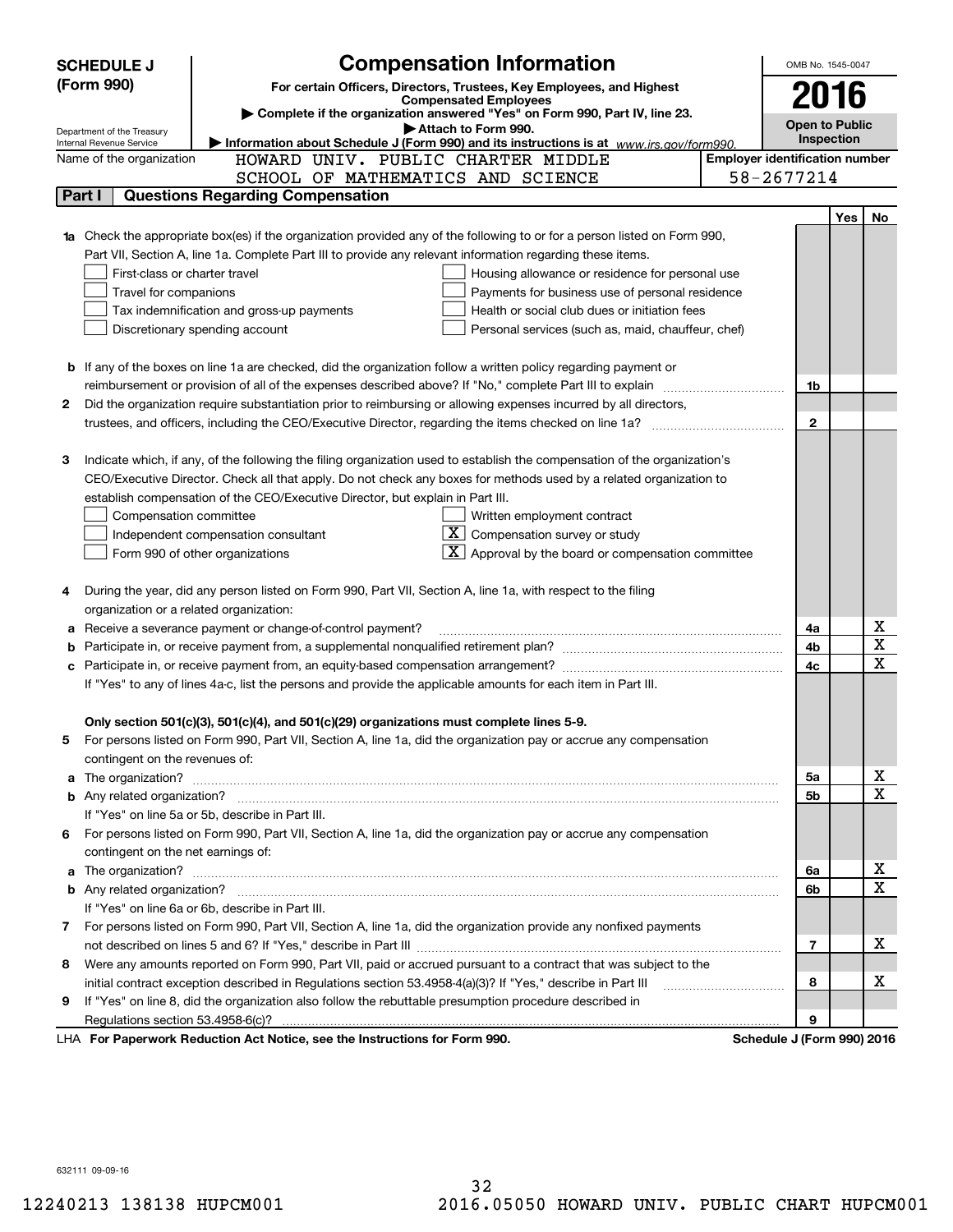#### **Part II Officers, Directors, Trustees, Key Employees, and Highest Compensated Employees.**  Schedule J (Form 990) 2016 Page Use duplicate copies if additional space is needed. SCHOOL OF MATHEMATICS AND SCIENCE

For each individual whose compensation must be reported on Schedule J, report compensation from the organization on row (i) and from related organizations, described in the instructions, on row (ii). Do not list any individuals that aren't listed on Form 990, Part VII.

**Note:**  The sum of columns (B)(i)-(iii) for each listed individual must equal the total amount of Form 990, Part VII, Section A, line 1a, applicable column (D) and (E) amounts for that individual.

| (A) Name and Title     |             |                          | (B) Breakdown of W-2 and/or 1099-MISC compensation |                                           | (C) Retirement and             | (D) Nontaxable   | (E) Total of columns | (F) Compensation                                           |
|------------------------|-------------|--------------------------|----------------------------------------------------|-------------------------------------------|--------------------------------|------------------|----------------------|------------------------------------------------------------|
|                        |             | (i) Base<br>compensation | (ii) Bonus &<br>incentive<br>compensation          | (iii) Other<br>reportable<br>compensation | other deferred<br>compensation | benefits         | $(B)(i)-(D)$         | in column (B)<br>reported as deferred<br>on prior Form 990 |
| KATHRYN PROCOPE<br>(1) | (i)         | 154,471.                 | $\overline{0}$ .                                   | $\overline{0}$ .                          | $\overline{0}$ .               | 20,717.          | 175,188.             | 0.                                                         |
| HEAD OF SCHOOL         | (ii)        | $\overline{0}$ .         | $\overline{0}$ .                                   | $\overline{0}$ .                          | $\overline{0}$ .               | $\overline{0}$ . | $\overline{0}$ .     | $\overline{0}$ .                                           |
|                        | (i)         |                          |                                                    |                                           |                                |                  |                      |                                                            |
|                        | (ii)        |                          |                                                    |                                           |                                |                  |                      |                                                            |
|                        | (i)         |                          |                                                    |                                           |                                |                  |                      |                                                            |
|                        | (ii)        |                          |                                                    |                                           |                                |                  |                      |                                                            |
|                        | (i)         |                          |                                                    |                                           |                                |                  |                      |                                                            |
|                        | (ii)        |                          |                                                    |                                           |                                |                  |                      |                                                            |
|                        | (i)         |                          |                                                    |                                           |                                |                  |                      |                                                            |
|                        | (ii)        |                          |                                                    |                                           |                                |                  |                      |                                                            |
|                        | (i)         |                          |                                                    |                                           |                                |                  |                      |                                                            |
|                        | (ii)        |                          |                                                    |                                           |                                |                  |                      |                                                            |
|                        | (i)         |                          |                                                    |                                           |                                |                  |                      |                                                            |
|                        | (ii)        |                          |                                                    |                                           |                                |                  |                      |                                                            |
|                        | (i)         |                          |                                                    |                                           |                                |                  |                      |                                                            |
|                        | (ii)        |                          |                                                    |                                           |                                |                  |                      |                                                            |
|                        | (i)<br>(ii) |                          |                                                    |                                           |                                |                  |                      |                                                            |
|                        | (i)         |                          |                                                    |                                           |                                |                  |                      |                                                            |
|                        | (ii)        |                          |                                                    |                                           |                                |                  |                      |                                                            |
|                        | (i)         |                          |                                                    |                                           |                                |                  |                      |                                                            |
|                        | (ii)        |                          |                                                    |                                           |                                |                  |                      |                                                            |
|                        | $(\sf{i})$  |                          |                                                    |                                           |                                |                  |                      |                                                            |
|                        | (ii)        |                          |                                                    |                                           |                                |                  |                      |                                                            |
|                        | (i)         |                          |                                                    |                                           |                                |                  |                      |                                                            |
|                        | (ii)        |                          |                                                    |                                           |                                |                  |                      |                                                            |
|                        | (i)         |                          |                                                    |                                           |                                |                  |                      |                                                            |
|                        | (ii)        |                          |                                                    |                                           |                                |                  |                      |                                                            |
|                        | (i)         |                          |                                                    |                                           |                                |                  |                      |                                                            |
|                        | (ii)        |                          |                                                    |                                           |                                |                  |                      |                                                            |
|                        | (i)         |                          |                                                    |                                           |                                |                  |                      |                                                            |
|                        | (ii)        |                          |                                                    |                                           |                                |                  |                      |                                                            |

**Schedule J (Form 990) 2016**

**2**

58-2677214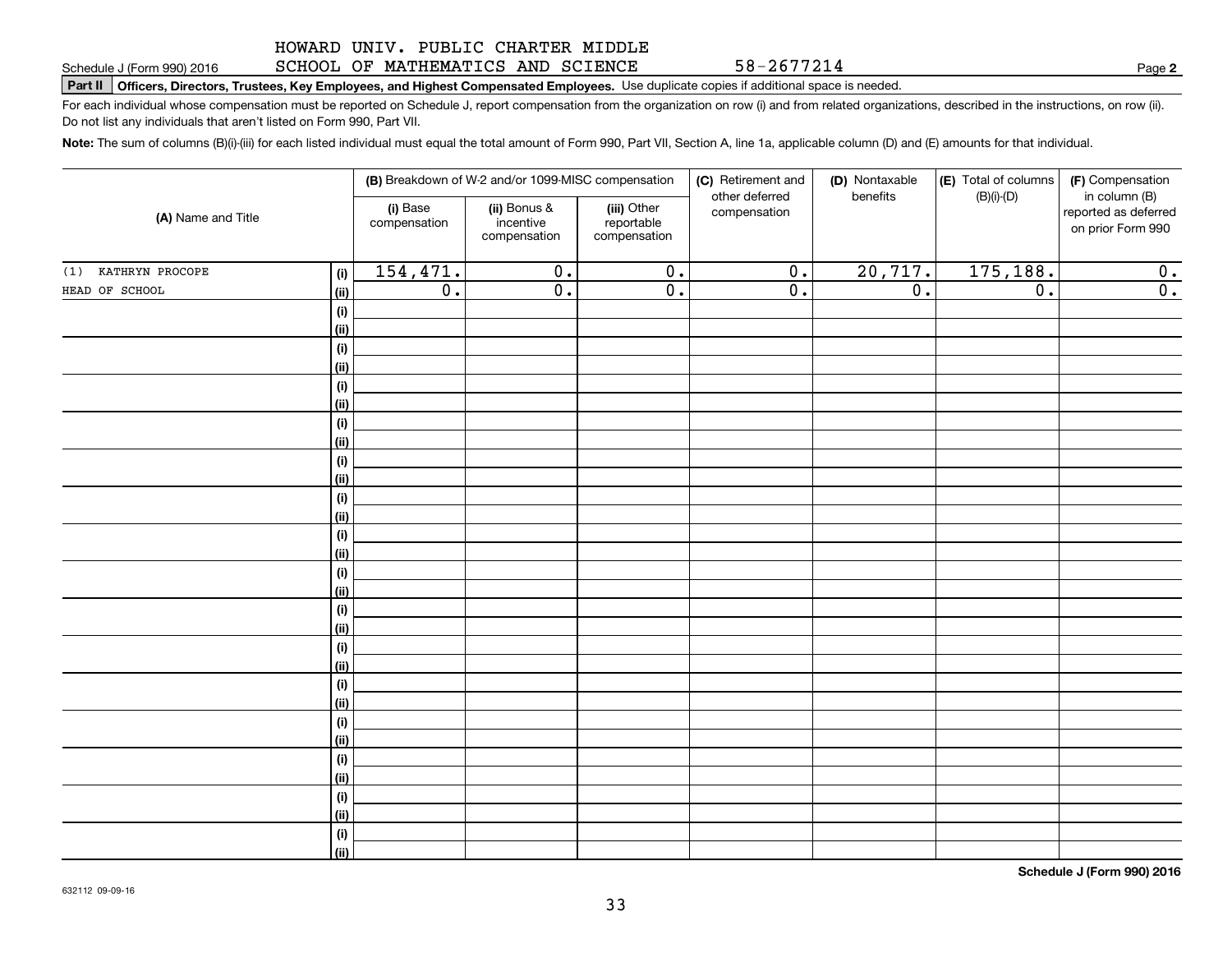#### HOWARD UNIV. PUBLIC CHARTER MIDDLE SCHOOL OF MATHEMATICS AND SCIENCE

Page 3

## **Part III Supplemental Information**

Schedule J (Form 990) 2016 SCHOOL OF MATHEMATICS AND SCIENCE<br>Part III Supplemental Information<br>Provide the information, explanation, or descriptions required for Part I, lines 1a, 1b, 3, 4a, 4b, 4c, 5a, 5b, 6a, 6b, 7, and

**Schedule J (Form 990) 2016**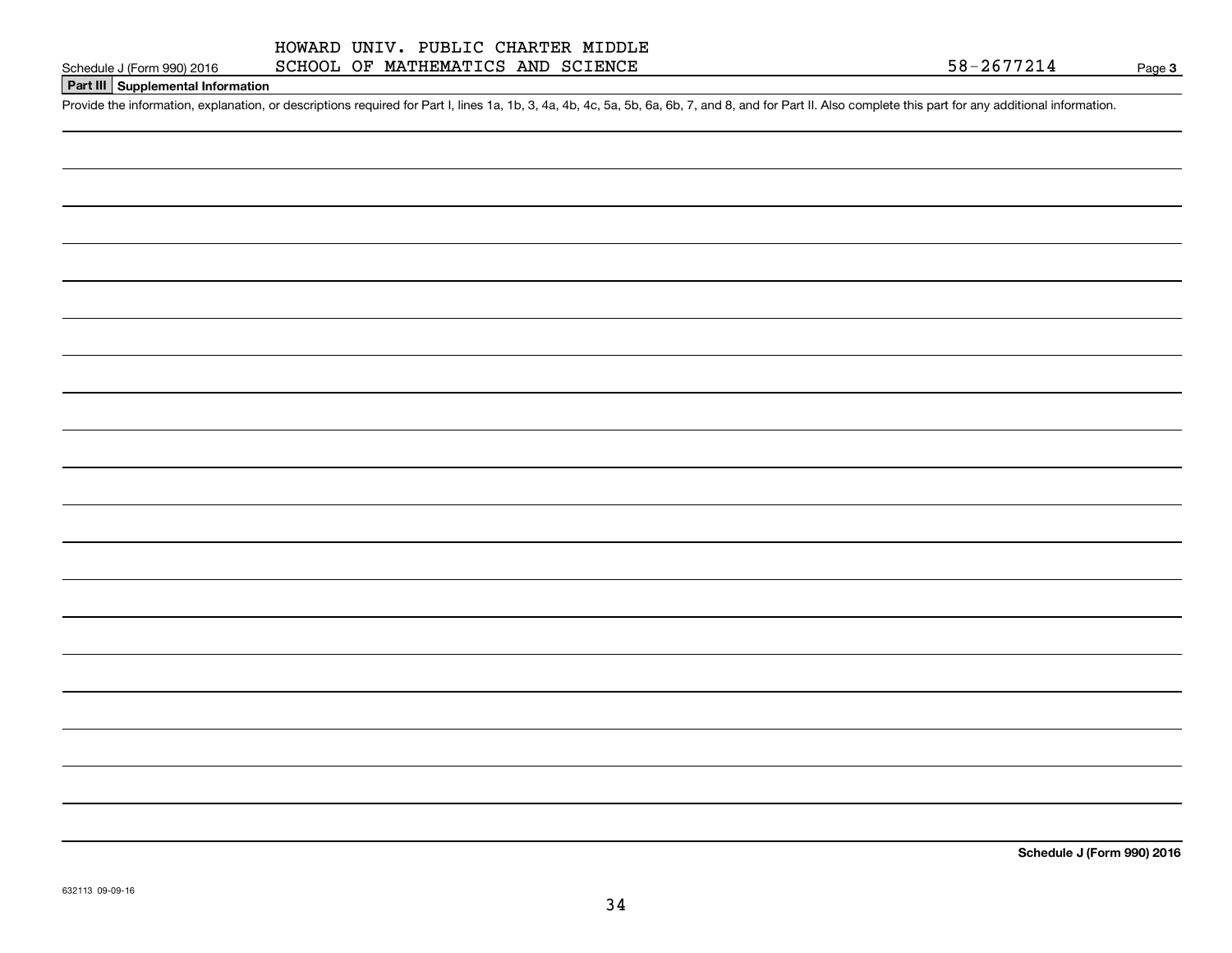| <b>SCHEDULE O</b><br>(Form 990 or 990-EZ)<br>Department of the Treasury<br>Internal Revenue Service | Supplemental Information to Form 990 or 990-EZ<br>Complete to provide information for responses to specific questions on<br>Form 990 or 990-EZ or to provide any additional information.<br>Attach to Form 990 or 990-EZ.<br>Information about Schedule O (Form 990 or 990-EZ) and its instructions is at www.irs.gov/form990. | OMB No. 1545-0047<br><b>Open to Public</b><br><b>Inspection</b> |
|-----------------------------------------------------------------------------------------------------|--------------------------------------------------------------------------------------------------------------------------------------------------------------------------------------------------------------------------------------------------------------------------------------------------------------------------------|-----------------------------------------------------------------|
| Name of the organization                                                                            | HOWARD UNIV. PUBLIC CHARTER MIDDLE<br>SCHOOL OF MATHEMATICS AND SCIENCE                                                                                                                                                                                                                                                        | <b>Employer identification number</b><br>58-2677214             |
|                                                                                                     | FORM 990, PART I, LINE 1, DESCRIPTION OF ORGANIZATION MISSION:                                                                                                                                                                                                                                                                 |                                                                 |
| ACADEMIC MODEL DESIGNED                                                                             | TO<br>PREPARE MIDDLE SCHOOL STUDENTS FOR COLLEGE                                                                                                                                                                                                                                                                               |                                                                 |
| AND<br>CAREERS                                                                                      | IN MATH,<br>SCIENCE AND<br>ENGINEERING. HUPCMS IS<br>A                                                                                                                                                                                                                                                                         |                                                                 |
| TECHNOLOGY-ENABLED                                                                                  | SCHOOL DESIGNED<br>SPECIFICALLY FOR MIDDLE SCHOOL                                                                                                                                                                                                                                                                              |                                                                 |
| STUDENTS WITH                                                                                       | <b>THE</b><br>BENEFIT<br>OF BEING LOCATED<br>ON AN ELITE COLLEGE CAMPUS.                                                                                                                                                                                                                                                       |                                                                 |
|                                                                                                     | FORM 990, PART V, LINE 13, LIST OF<br>STATES WITH QUALIFIED HEALTH PLANS:                                                                                                                                                                                                                                                      |                                                                 |
| DC                                                                                                  |                                                                                                                                                                                                                                                                                                                                |                                                                 |
|                                                                                                     |                                                                                                                                                                                                                                                                                                                                |                                                                 |
|                                                                                                     | FORM 990, PART VI, SECTION A, LINE 6:                                                                                                                                                                                                                                                                                          |                                                                 |
| HOWARD                                                                                              | UNIVERSITY SERVES AS SOLE MEMBER.                                                                                                                                                                                                                                                                                              |                                                                 |
|                                                                                                     |                                                                                                                                                                                                                                                                                                                                |                                                                 |
|                                                                                                     | FORM 990, PART VI, SECTION A, LINE 7A:                                                                                                                                                                                                                                                                                         |                                                                 |
| HOWARD                                                                                              | UNIVERSITY MAY APPOINT, OR SHALL HAVE THE POWER TO APPOINT, UP                                                                                                                                                                                                                                                                 | TО                                                              |
|                                                                                                     | THE CHARTER SCHOOL BOARD OF DIRECTORS.                                                                                                                                                                                                                                                                                         |                                                                 |
| FIVE<br>MEMBERS                                                                                     | OF                                                                                                                                                                                                                                                                                                                             |                                                                 |
|                                                                                                     |                                                                                                                                                                                                                                                                                                                                |                                                                 |
|                                                                                                     | FORM 990, PART VI, SECTION B, LINE 11B:                                                                                                                                                                                                                                                                                        |                                                                 |
|                                                                                                     | FORM 990 IS REVIEWED BY THE SCHOOL'S FINANCE COMMITTEE PRIOR TO BEING                                                                                                                                                                                                                                                          |                                                                 |
| SUBMITTED TO THE IRS.                                                                               |                                                                                                                                                                                                                                                                                                                                |                                                                 |
|                                                                                                     |                                                                                                                                                                                                                                                                                                                                |                                                                 |
|                                                                                                     |                                                                                                                                                                                                                                                                                                                                |                                                                 |
|                                                                                                     | FORM 990, PART VI, SECTION B, LINE 12C:                                                                                                                                                                                                                                                                                        |                                                                 |
|                                                                                                     | ANNUALLY, DIRECTORS, OFFICERS AND ADMINISTRATORS HAVE TO SIGN THIS POLICY.                                                                                                                                                                                                                                                     |                                                                 |
|                                                                                                     | FURTHER, EVERY CONTRACT INCLUDES A "NON-CONFLICT OF INTEREST" CLAUSE.                                                                                                                                                                                                                                                          |                                                                 |
|                                                                                                     |                                                                                                                                                                                                                                                                                                                                |                                                                 |
|                                                                                                     |                                                                                                                                                                                                                                                                                                                                |                                                                 |
|                                                                                                     | FORM 990, PART VI, SECTION B, LINE 15:                                                                                                                                                                                                                                                                                         |                                                                 |
|                                                                                                     | ANNUALLY, THE CFO DOES A MARKET ANALYSIS FOR ALL SALARIED POSITIONS WITHIN                                                                                                                                                                                                                                                     |                                                                 |
|                                                                                                     | LHA For Paperwork Reduction Act Notice, see the Instructions for Form 990 or 990-EZ.                                                                                                                                                                                                                                           | Schedule O (Form 990 or 990-EZ) (2016)                          |

632211 08-25-16

35

12240213 138138 HUPCM001 2016.05050 HOWARD UNIV. PUBLIC CHART HUPCM001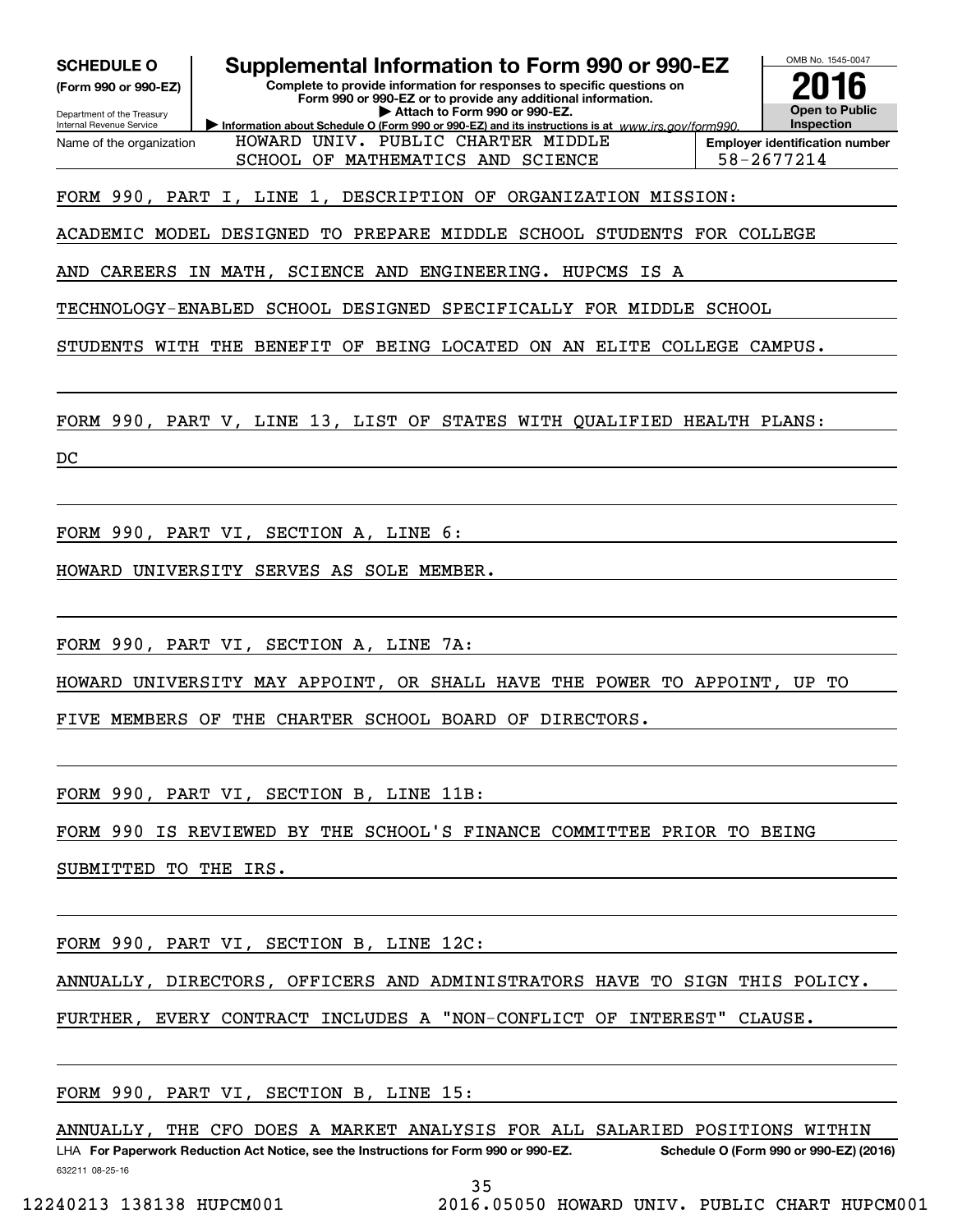| Schedule O (Form 990 or 990-EZ) (2016)                                                           | Page 2                                              |
|--------------------------------------------------------------------------------------------------|-----------------------------------------------------|
| Name of the organization HOWARD UNIV. PUBLIC CHARTER MIDDLE<br>SCHOOL OF MATHEMATICS AND SCIENCE | <b>Employer identification number</b><br>58-2677214 |
| THE SCHOOL. IN PERFORMING THIS ANALYSIS, HE RECEIVES COUNCIL FROM A THIRD                        |                                                     |
| PARTY. THIS ANALYSIS IS THEN PRESENTED TO THE BOARD'S FINANCE COMMITTEE TO                       |                                                     |
| DETERMINE SALARY RANGES FOR EACH POSITION, WHICH IS THEN INCLUDED IN THE                         |                                                     |
| ANNUAL BUDGET AND APPROVED BY THE FULL BOARD.                                                    |                                                     |

FORM 990, PART VI, SECTION C, LINE 19:

THEY ARE SUBMITTED TO THE WASHINGTON DC PUBLIC CHARTER SCHOOL BOARD AND AVAILABLE UPON REQUEST.

FORM 990, PART XII, LINE 2C:

THE PROCESS HAS NOT CHANGED FROM PRIOR YEAR.

PAGE 2, PART III, ORGANIZATION'S MISSION

(MS) IS A HIGH-PERFORMING CHARTER SCHOOL, CREATED IN PARTNERSHIP WITH

HOWARD UNIVERSITY, DESIGNED TO DELIVER PROGRAMS TO HELP STUDENTS REACH

THEIR GOALS AND DEVELOP THE SKILLS NEEDED TO SUCCEED BEYOND THE

CLASSROOM.

STEM-BASED APPROACH

632212 08-25-16 **Schedule O (Form 990 or 990-EZ) (2016)** STUDENTS ARE PREPARED FOR CAREER AND ENTREPRENEURSHIP OPPORTUNITIES IN SCIENCE, TECHNOLOGY, ENGINEERING AND MATHEMATICS (STEM) DISCIPLINES FROM THEIR EDUCATION AT (MS). OUR STEM CURRICULUM IS BASED ON THE IDEA OF EDUCATING STUDENTS IN FOUR SPECIFIC DISCIPLINES - SCIENCE, TECHNOLOGY, ENGINEERING AND MATHEMATICS - IN AN INTERDISCIPLINARY AND APPLIED APPROACH. RATHER THAN TEACH THE FOUR DISCIPLINES AS SEPARATE AND DISCRETE SUBJECTS, OUR STEM CURRICULUM INTEGRATES THEM INTO A 36

12240213 138138 HUPCM001 2016.05050 HOWARD UNIV. PUBLIC CHART HUPCM001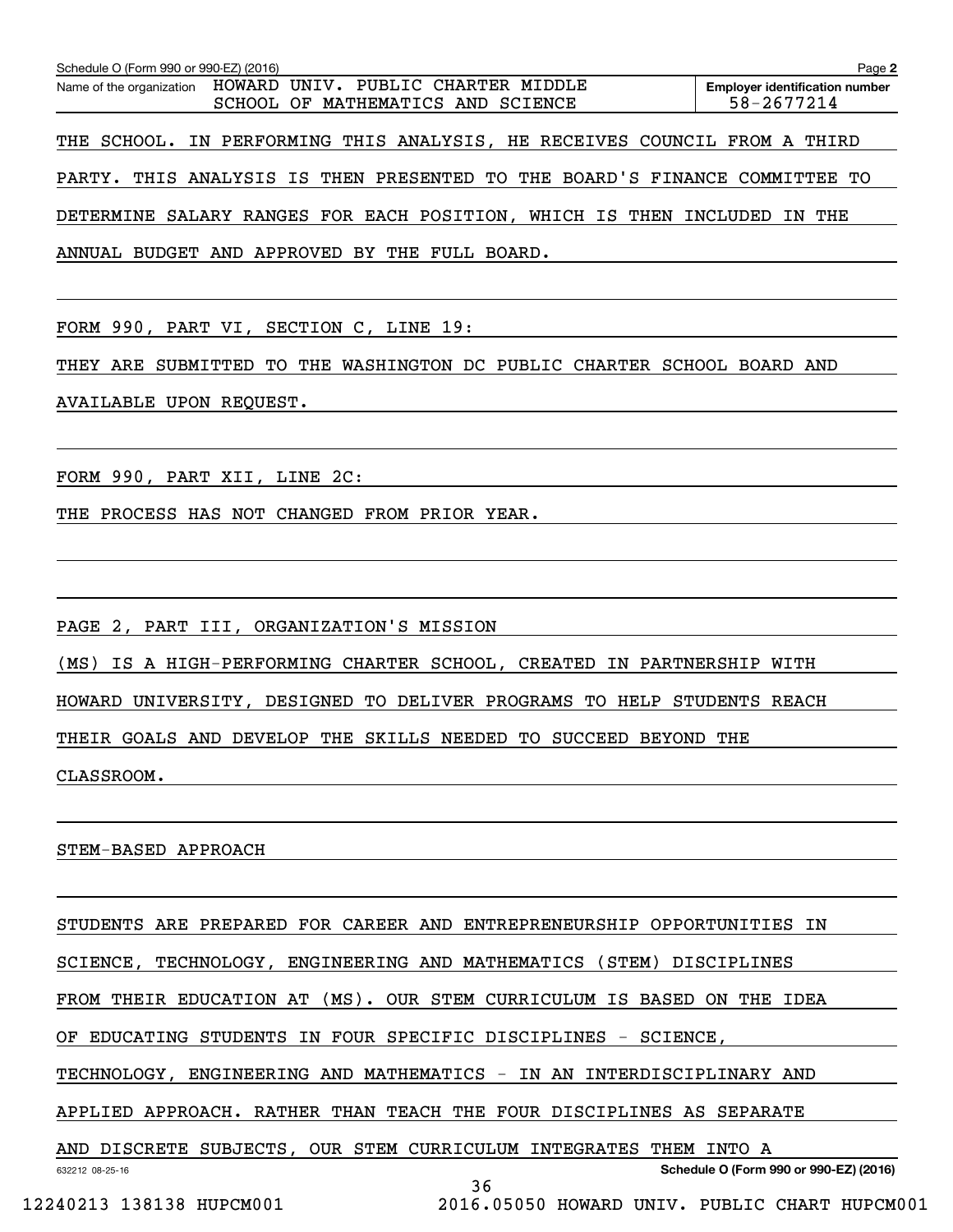| Schedule O (Form 990 or 990-EZ) (2016)                                                 |                                                                                   | Page 2                                              |  |  |  |
|----------------------------------------------------------------------------------------|-----------------------------------------------------------------------------------|-----------------------------------------------------|--|--|--|
| Name of the organization                                                               | UNIV. PUBLIC CHARTER MIDDLE<br>HOWARD<br>MATHEMATICS AND SCIENCE<br>SCHOOL<br>OF. | <b>Employer identification number</b><br>58-2677214 |  |  |  |
|                                                                                        |                                                                                   |                                                     |  |  |  |
| COHESIVE<br>LEARNING                                                                   | MODEL<br>BASED ON REAL-WORLD APPLICATIONS.                                        |                                                     |  |  |  |
|                                                                                        |                                                                                   |                                                     |  |  |  |
| SEPARATES OUR<br>WHAT                                                                  | STEM<br>EDUCATION FROM TRADITIONAL                                                | SCIENCE<br><b>MATH</b><br>AND                       |  |  |  |
| IS.<br>CLASSES                                                                         | OUR BLENDED LEARNING ENVIRONMENT AND                                              | REAL LIFE APPLICATION                               |  |  |  |
| ΟF<br>THE                                                                              | LESSONS FOCUS ON<br>SCIENTIFIC METHOD.<br><b>TEACHING</b><br>STUDENTS             |                                                     |  |  |  |
| AND REAL<br>WORLD PROBLEM SOLVING.<br>COMPUTATIONAL<br>THINKING<br>OUR.<br>FOCUS<br>ON |                                                                                   |                                                     |  |  |  |
| IS<br>STEM                                                                             | TO MEET A NEED, A VERY REAL NEED OF HIGHLY-SKILLED                                | ENGINEERS,                                          |  |  |  |
| SCIENTISTS AND                                                                         | SIMILAR PROFESSIONALS FOR TOMORROW'S                                              | WORKFORCE.<br>0UR.                                  |  |  |  |

STUDENTS RECEIVE THE HIGHEST QUALITY EDUCATION TO LEAD THEM TO

DISCOVERY AND NEW TECHNOLOGY, SO THEY CAN LEAD THE NEXT PHASE OF THE

WORLD'S INNOVATIONS.

SCIENCE, TECHNOLOGY, ENGINEERING AND MATHEMATICS AFFECT EVERY ASPECT OF OUR LIVES. EDUCATING OUR YOUTH ABOUT STEM IS THE ONLY WAY FORWARD BECAUSE THE JOBS THEY WILL OCCUPY HAVE NOT BEEN INVENTED YET! IF THE U.S. IS GOING TO COMPETE IN THE EVER-CHANGING GLOBAL ECONOMY, EXPOSURE TO STEM RELATED CURRICULA IS CRITICAL.

BY 2018, PROJECTIONS ESTIMATE THE NEED FOR 8.65 MILLION WORKERS IN STEM-RELATED JOBS. THE MANUFACTURING SECTOR FACES AN ALARMINGLY LARGE SHORTAGE OF EMPLOYEES WITH THE NECESSARY SKILLS - NEARLY 600,000. THE FIELD OF CLOUD COMPUTING ALONE WILL HAVE CREATED 1.7 MILLION JOBS BETWEEN 2011 AND 2015, ACCORDING TO THE REPORT. THE CURRICULUM PROVIDED AT (MS) ALLOWS STUDENTS TO OBTAIN REAL WORLD PROBLEM SOLVING EXPERIENCE, WHICH HELPS OUR STUDENTS UNDERSTAND AND EMBRACE THE TECHNOLOGY THAT AFFECTS THEM DAILY.

37

OUR CULTURE

632212 08-25-16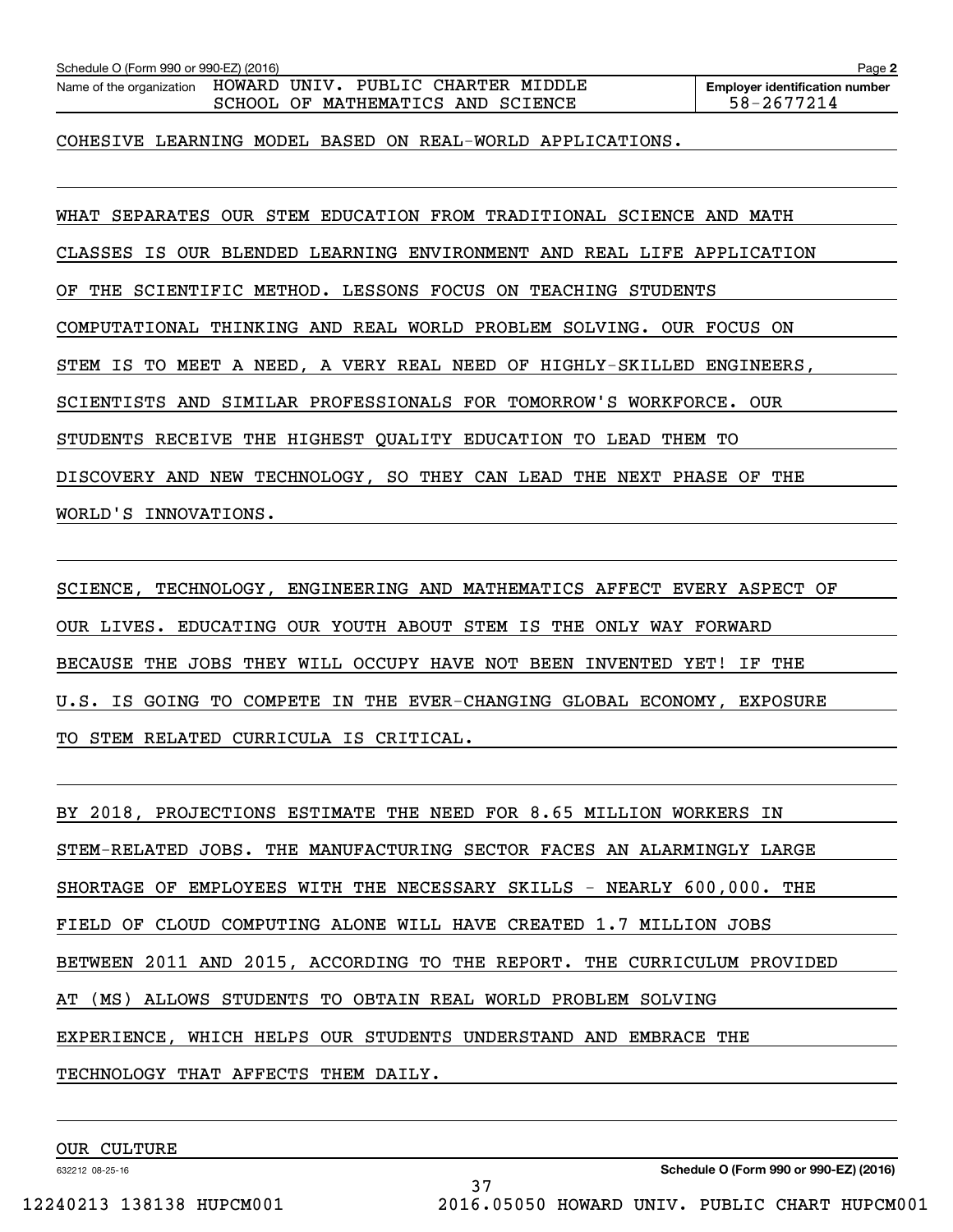| Schedule O (Form 990 or 990-EZ) (2016)                      |  |                                   |  | Page 2                                |
|-------------------------------------------------------------|--|-----------------------------------|--|---------------------------------------|
| Name of the organization HOWARD UNIV. PUBLIC CHARTER MIDDLE |  |                                   |  | <b>Employer identification number</b> |
|                                                             |  | SCHOOL OF MATHEMATICS AND SCIENCE |  | 58-2677214                            |

THE (MS) SCHOOL IS DESIGNED TO MEET THE NEEDS OF EARLY ADOLESCENCE, A TIME IN WHICH YOUNG PEOPLE SEEK TO DEVELOP THEIR STRENGTHS, INTERESTS, AND VALUES WHILE STRIVING TO UNDERSTAND THE INTERCONNECTIONS OF THE WORLD. AS STUDENTS MOVE FROM ELEMENTARY SCHOOL TO HIGH SCHOOL, MIDDLE SCHOOL PROVIDES STUDENTS WITH MULTIPLE OPPORTUNITIES FOR ACADEMIC RISK TAKING AND EXPLORATION. A TEAM OF TEACHERS PROVIDE GUIDANCE BY WORKING IN CLOSE COLLABORATION TO MOVE STUDENTS FROM CONCRETE TO ABSTRACT THINKING. OUR STAFF IS COMMITTED TO HELPING ALL STUDENTS, INCLUDING THOSE WITH SPECIAL NEEDS AND LEARNING DIFFERENCES, IDENTIFY THEIR ACADEMIC AND NON-ACADEMIC TALENTS SO THAT THEY CAN DEVELOP THEIR FULL POTENTIAL.

(MS) PROVIDES A UNIQUE, EDUCATIONAL ENVIRONMENT THAT ALLOWS STUDENTS TO EXCEL. OUR COMPREHENSIVE APPROACH TO STAFF AND CURRICULUM DEVELOPMENT HELPS PREPARE STUDENTS TO SUCCEED IN HIGH SCHOOL AND BEYOND BY FOSTERING SCHOLARSHIP, EXCELLENCE AND CREATIVITY. BY IGNITING A STUDENT'S CREATIVITY, WE PROMPT STUDENTS TO THINK CRITICALLY AND CONTINUOUSLY INQUIRE. OUR PROGRAMS MOTIVATE STUDENTS TO ATTAIN A STRONG WORK ETHIC TO MOTIVATE THEM TO LEARN AND COMPLETE THE WORK REQUIRED. OUR EDUCATORS ARE COMMITTED TO SETTING HIGH EXPECTATIONS, ESTABLISHING RIGOROUS ACADEMICS AND INSTILLING AN APPRECIATION FOR LEARNING IN EVERY STUDENT. THEY ALSO PROVIDE STUDENTS WITH RESOURCES AND GUIDANCE TO HELP THEM ACHIEVE THEIR GOALS IN A FUN AND EXCITING WAY. BY THE END OF THEIR LAST YEAR IN MIDDLE SCHOOL, OUR GRADUATES ARE PREPARED FOR NOT ONLY HIGH SCHOOL COURSEWORK IN STEM AREAS, BUT ARE INSPIRED TO SEEK CAREERS IN A STEM-RELATED FIELD.

38

632212 08-25-16